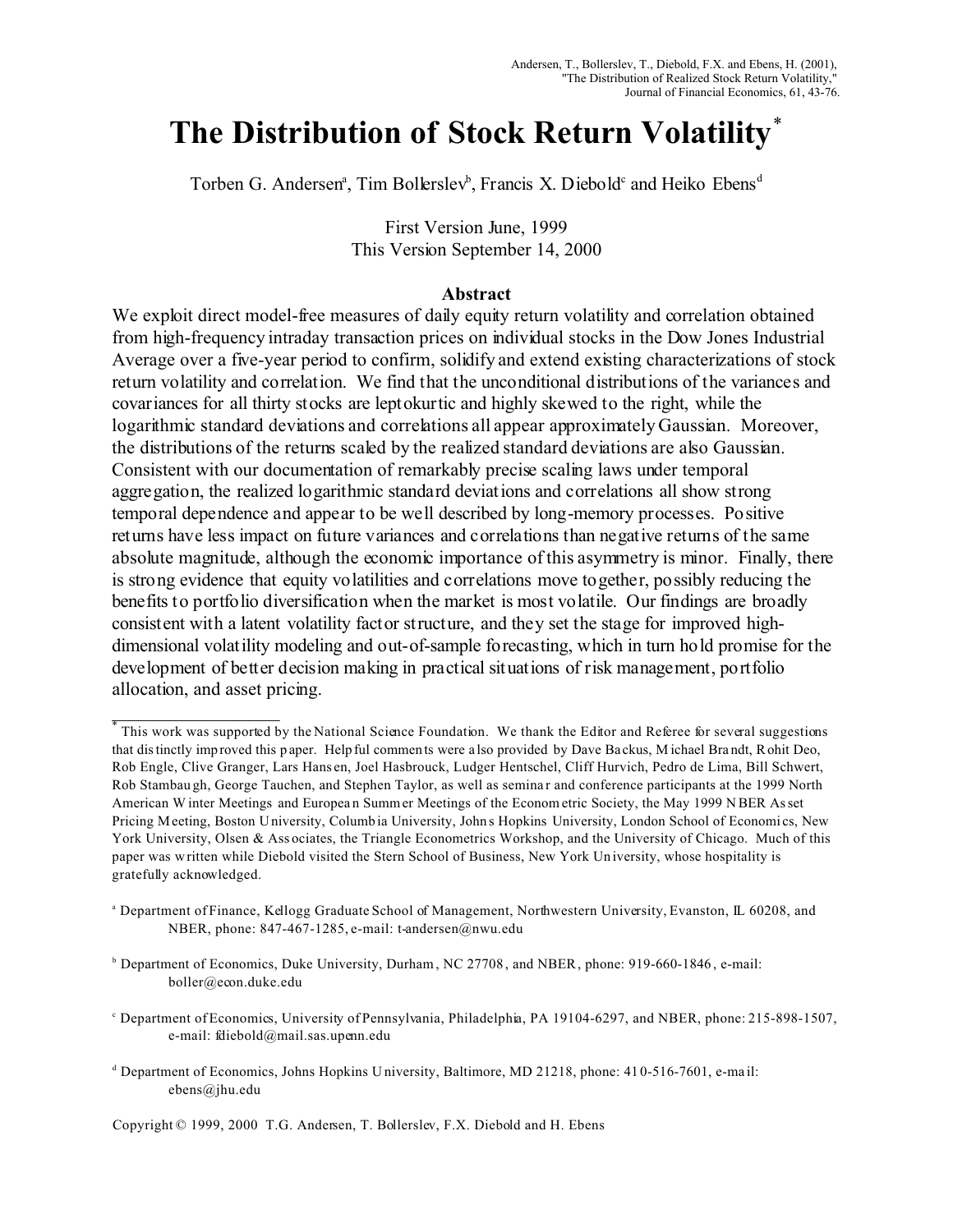#### **1. Introduction**

Financial market volatility is central to the theory and practice of asset pricing, asset allocation, and risk management. Although most textbook models assume volatilities and correlations to be constant, it is widely recognized among both finance academics and practitioners that they vary importantly over time. This recognition has spurred an extensive and vibrant research program into the distributional and dynamic properties of stock market volatility.<sup>1</sup> Most of what we have learned from this burgeoning literature is based on the estimation of parametric ARCH or stochastic volatility models for the underlying returns, or on the analysis of implied volatilities from options or other derivatives prices. However, the validity of such volatility measures generally depends upon specific distributional assumptions, and in the case of implied volatilities, further assumptions concerning the market price of volatility risk. As such, the existence of multiple competing models immediately calls into question the robustness of previous findings. An alternative approach, based for example on squared returns over the relevant return horizon, provides model-free unbiased estimates of the ex-post realized volatility. Unfortunately, however, squared returns are also a very noisy volatility indicator and hence do not allow for reliable inference regarding the true underlying latent volatility.

The limitations of the traditional procedures motivate the different approach for measuring and analyzing the properties of stock market volatility adopted in this paper. Using continuously recorded transactions prices, we construct estimates of ex-post *realized* daily volatilities by summing squares and cross-products of intraday high-frequency returns. Volatility estimates so constructed are modelfree, and as the sampling frequency of the returns approaches infinity, they are also, in theory, free from measurement error (Andersen, Bollerslev, Diebold and Labys, henceforth ABDL, 2000).<sup>2</sup> The need for reliable high-frequency return observations suggests, however, that our approach will work most effectively for actively traded stocks. We focus on the thirty stocks in the Dow Jones Industrial

<sup>&</sup>lt;sup>1</sup> For an early survey, see Bollerslev, Chou and Kroner (1992). A selective and incomplete list of studies since then includes Andersen (1996), Bekaert and Wu (2000), Bollerslev and Mikkelsen (1999), Braun, Nelson and Sunier (1995), Breidt, Crato and de Lima (1998 ), Campbell and Hentschel (1992), Campbell et al. (2000), Canina a nd Figlewski (199 3), Cheung and Ng (1992), Christensen a nd Prabh ala (1998 ), Day and Lewis (1992), Ding, Grang er and Engle (1 993), Du ffee (1995), Engle and Ng (1993), Engle and Lee (1993), Gallant, Rossi and Tauchen (1992), Glosten, Jagannathan and Runkle (1993), Hentschel (1995), Jacquier, Polson and Rossi (1994), Kim and Kon (1994), Kroner and Ng (1998), Kuwahara a nd Marsh (1992), Lamoureux and Lastrapes (1993), and Tauchen, Zha ng and Liu (1996).

<sup>&</sup>lt;sup>2</sup> Nelson (1990, 1992) and Nelson and Foster (1994) obtain a related by different result: mis-specified ARCH models may work as consistent filters for the latent *instantaneous* vola tility as the retu rn horizon approaches zero. Simil arly, Ledoit and Santa-Clara (1998) show that the Black-Scholes implied volatility for an at-the-money option provides a consistent estimate of the und erlying latent instantaneous volatility as the time to maturity approaches zero.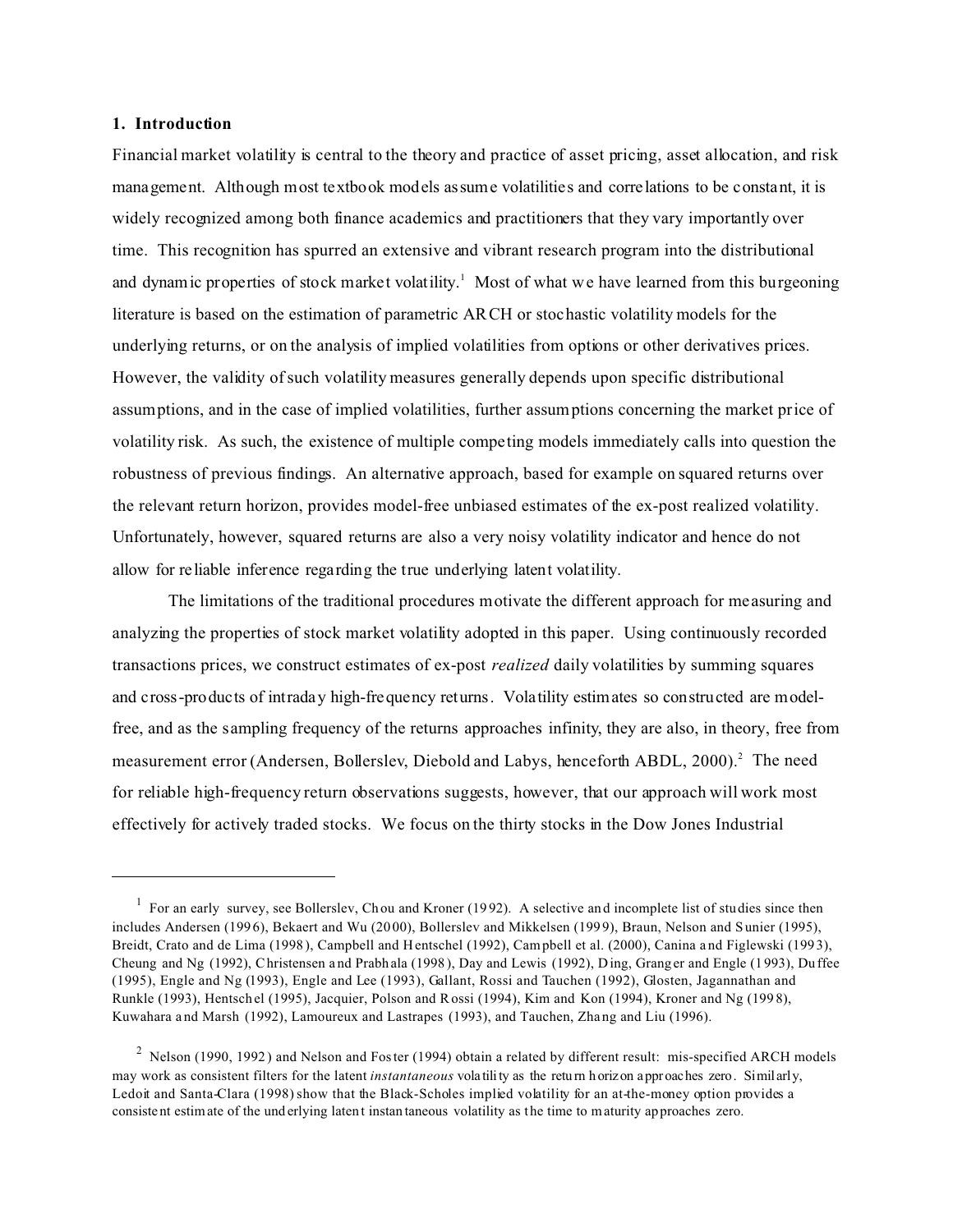Average (DJIA), both for computational tractability and because of our intrinsic interest in the Dow, but the empirical findings carry over to a random sample of thirty other liquid stocks. In spite of restricting the analysis to actively traded stocks, market microstructure frictions, including price discreteness, infrequent trading, and bid-ask bounce effects, are still operative. In order to mitigate these effects, we use a five-minute return horizon as the effective "continuous time record." Treating the resulting daily time series of realized variances and covariances constructed from a five-year sample of five-minute returns for the thirty DJIA stocks as being directly observable allows us to characterize the distributional features of the volatilities without attempting to fit multivariate ARCH or stochastic volatility models.

Our approach is directly in line with earlier work by French, Schwert and Stambaugh (1987), Schwert (1989, 1990a, 1990b), and Schwert and Seguin (1991), who rely primarily on daily return observations for the construction of monthly realized stock volatilities.<sup>3</sup> The earlier studies, however, do not provide a formal justification for such measures, and the diffusion-theoretic underpinnings provided here explicitly hinge on the length of the return horizon approaching zero. Intuitively, following the work of Merton (1980) and Nelson (1992), for a continuous time diffusion process, the diffusion coefficient can be estimated arbitrarily well with sufficiently finely sampled observations, and by the theory of quadratic variation, this same idea carries over to estimates of the integrated volatility over fixed horizons. As such, the use of high-frequency returns plays a critical role in justifying our measurements. Moreover, our focus centers on *daily*, as oppos ed to monthly, volatility measures. This mirrors the focus of most of the extant academic and industry volatility literatures and more clearly highlights the important intertemporal volatility fluctuations.<sup>4</sup> Finally, because our methods are trivial to implement, even in the high-dimensional situations relevant in practice, we are able to study the distributional and dynamic properties of *correlations* in much greater depth than is possible with traditional multivariate ARCH or stochastic volatility models, which rapidly become intractable as the number of assets grows.

 $3$  In a related analysis of monthly U.S. stock market volatility, Campbell et al. (2000) augment the time series of monthly sample standa rd deviations with various alternative volatility mea sures b ased on the disp ersion of the retu rns on individu al stocks in the ma rket index.

<sup>&</sup>lt;sup>4</sup> Schwert (1990a), Hsieh (1991), and Fung and Hsieh (1991) also study daily standard deviations based on 15-minute equity returns. However, their analysis is strictly univariate and decidedly less broad in scope than ours.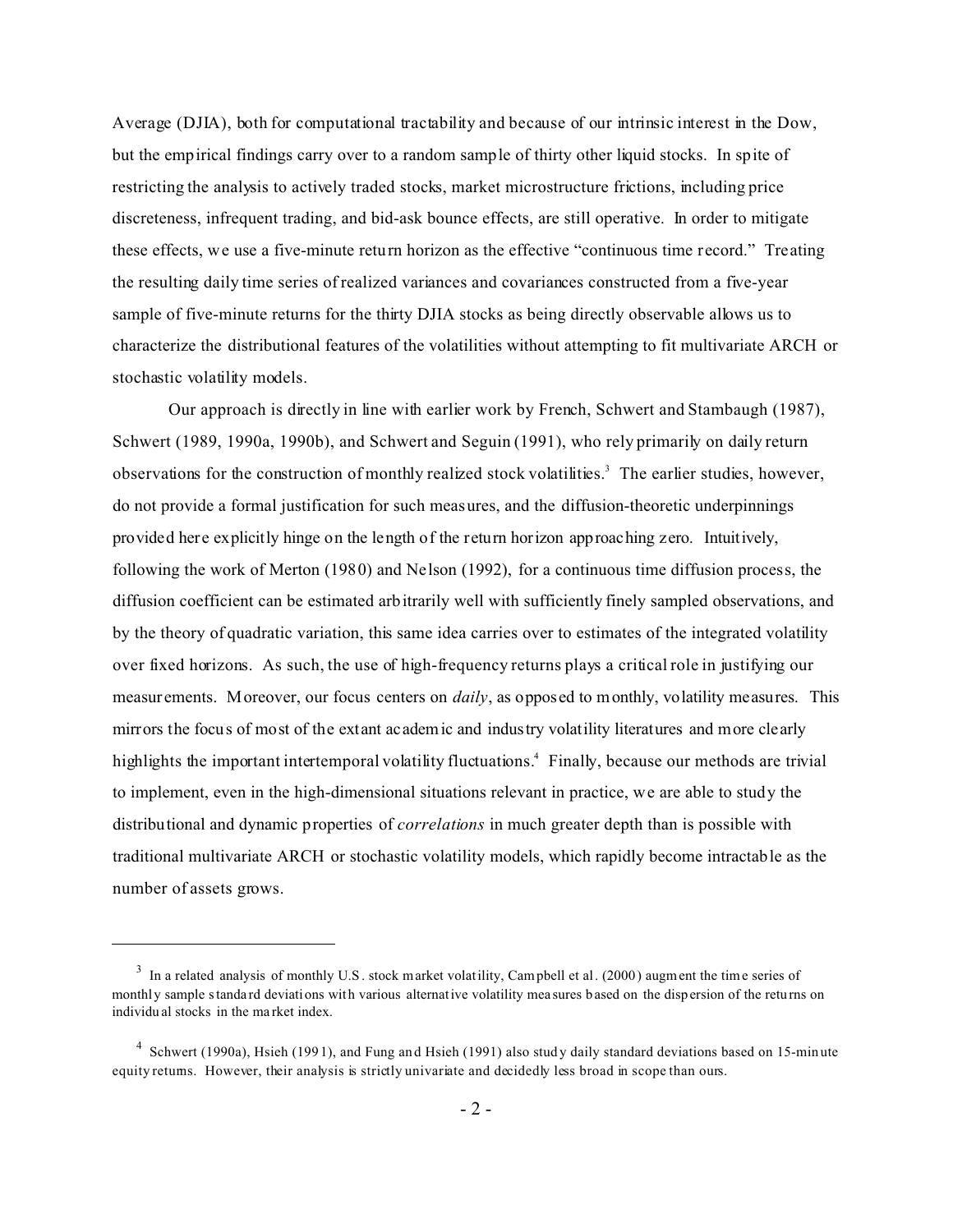Turning to the results, we find it useful to segment them into unconditional and conditional aspects of the distributions of volatilities and correlations. As regards the unconditional distributions, we find that the distributions of the realized daily variances are highly non-normal and skewed to the right, but that the logarithms of the realized variances are approximately normal. Similarly, although the unconditional distributions of the covariances are all skewed to the right, the realized daily correlations appear approximately normal. Finally, although the unconditional daily return distributions are leptokurtic, the daily returns normalized by the realized standard deviations are also close to normal. Rather remarkably, these results hold for the vast majority of the *30* volatilities and *435* covariances/correlations associated with the *30* Dow Jones stocks, as well as the *30* actively traded stocks in our randomly selected control sample.

Moving to conditional aspects of the distributions, all of the volatility measures fluctuate substantially over time, and all display strong dynamic dependence. Moreover, this dependence is well-characterized by slowly mean reverting fractionally integrated processes with a degree of integration, *d,* around *0.35*, as further underscored by the existence of very precise scaling laws under temporal aggregation. Although statistically significant, we find that the much debated leverage-effect, or asymmetry in the relationship between past negative and positive returns and future volatilities, is relatively unimportant from an economic perspective. Interestingly, the same type of asymmetry is also present in the realized correlations. Finally, there is a systematic tendency for the variances to move together, and for the correlations among the different stocks to be high/low when the variances for the underlying stocks are high/low, and when the correlations among the other stocks are also high/low.

Although several of these features have been documented previously for U.S. equity returns, the existing evidence relies almost exclusively on the estimation of specific parametric volatility models. In contrast, the stylized facts for the thirty DJIA stocks documented here are explicitly modelfree. Moreover, the facts extend the existing results in important directions and both solidify and expand on the more limited set of results for the two exchange rates in ABDL (1999a, 2000) and the DJIA stock index in Ebens (1999a). As such, our findings set the stage for the development of improved volatility models – possibly involving a simple factor structure, which appears consistent with many of our empirical findings – and corresponding out-of-sample volatility forecasts, consistent

- 3 -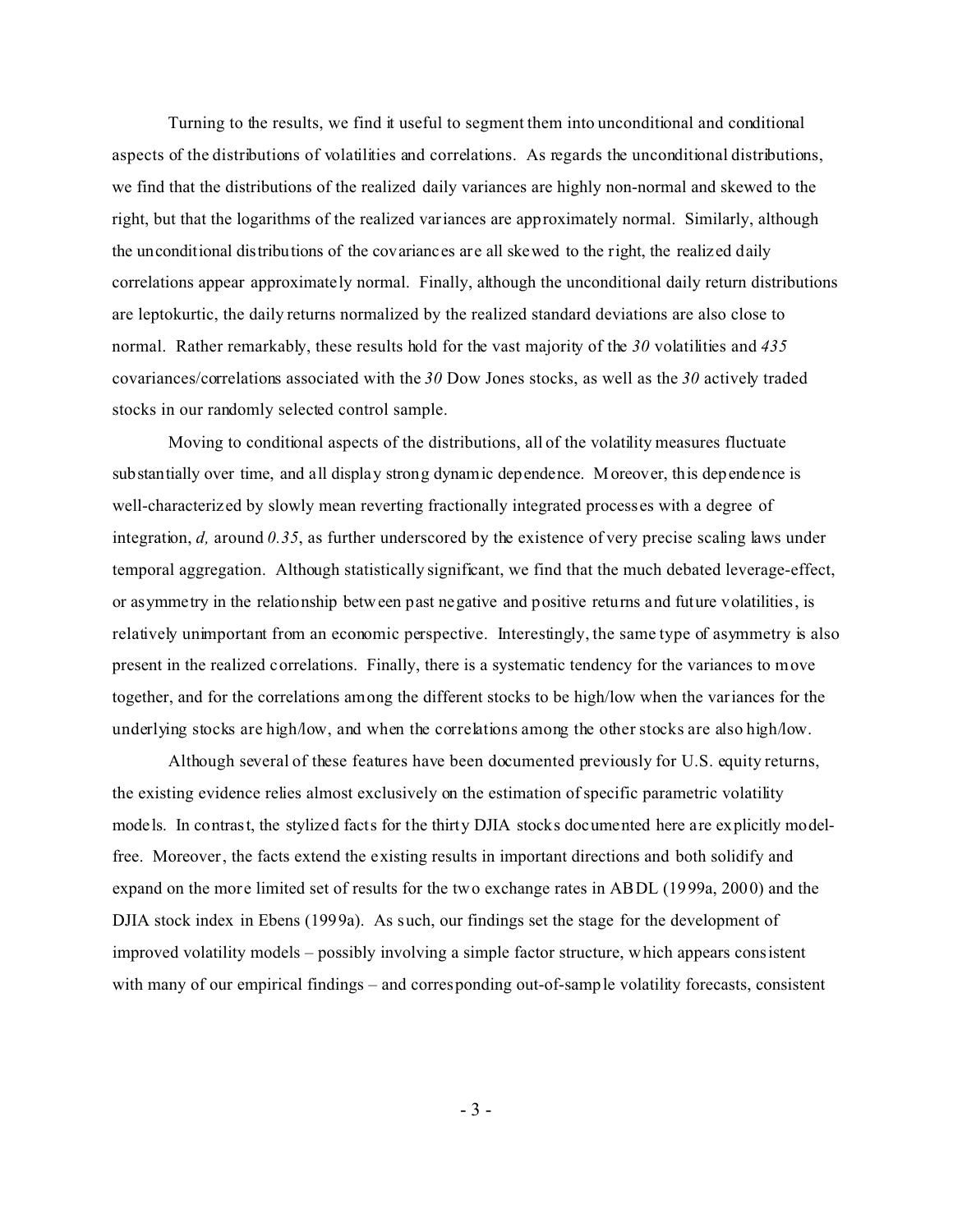with the distributional characteristics of the returns.<sup>5</sup> Of course, the practical use of such models in turn should allow for better risk management, portfolio allocation, and asset pricing decisions.

The remainder of the paper is organized as follows. In section 2 we provide a brief account of the diffusion-theoretic underpinnings of our realized volatility measures, along with a discussion of the actual data and volatility calculations. In section 3 we discuss the unconditional univariate return, volatility and correlation distributions, and we move to dynamic aspects, including long-memory effects and scaling laws, in section 4. In section 5 we assess the symmetry of responses of realized volatilities and correlations to unexpected shocks. We report on multivariate aspects of the volatility and correlation distributions in section 6, and in section 7 we illustrate the consistency of several of our empirical results with a simple model of factor structure in volatility. We conclude in section 8 with a brief summary of our main findings and some suggestions for future research.

## **2. Realized Volatility Measurement**

## *2.1 Theory*

Here we provide a discussion of the theoretical justification behind our volatility measurements. For a more thorough treatment of the pertinent issues within the context of special semimartingales we refer to ABDL (2000) and the general discussion of stochastic integration in Protter (1992). To set out the basic idea and intuition, assume that the logarithmic  $N \times I$  vector price process,  $p_i$ , follows a multivariate continuous-time stochastic volatility diffusion,

$$
dp_t = \mu_t dt + \Omega_t dW_t, \qquad (1)
$$

where *W<sub>t</sub>* denotes a standard *N*-dimensional Brownian motion, the process for the *N*×*N* positive definite diffusion matrix,  $\Omega_t$ , is strictly stationary, and we normalize the unit time interval, or  $h = 1$ , to repres ent one trading day. Conditional on the sample path realization of  $\mu$ , and  $\Omega$ , the distribution of the continuously compounded *h*-period returns,  $r_{t+h,h} = p_{t+h} - p_t$ , is then

$$
r_{t+h,h} \mid \sigma_t^{\prime} \mu_{t+\tau}, \Omega_{t+\tau}^{\prime} \}_{\tau=0}^h \sim N(\int_{0}^{h} \mu_{t+\tau} d\tau, \int_{0}^{h} \Omega_{t+\tau} d\tau), \qquad (2)
$$

 $<sup>5</sup>$  Ebens (1999a), for example, makes an initial attempt at modeling univariate realized stock volatility for the DJIA</sup> index.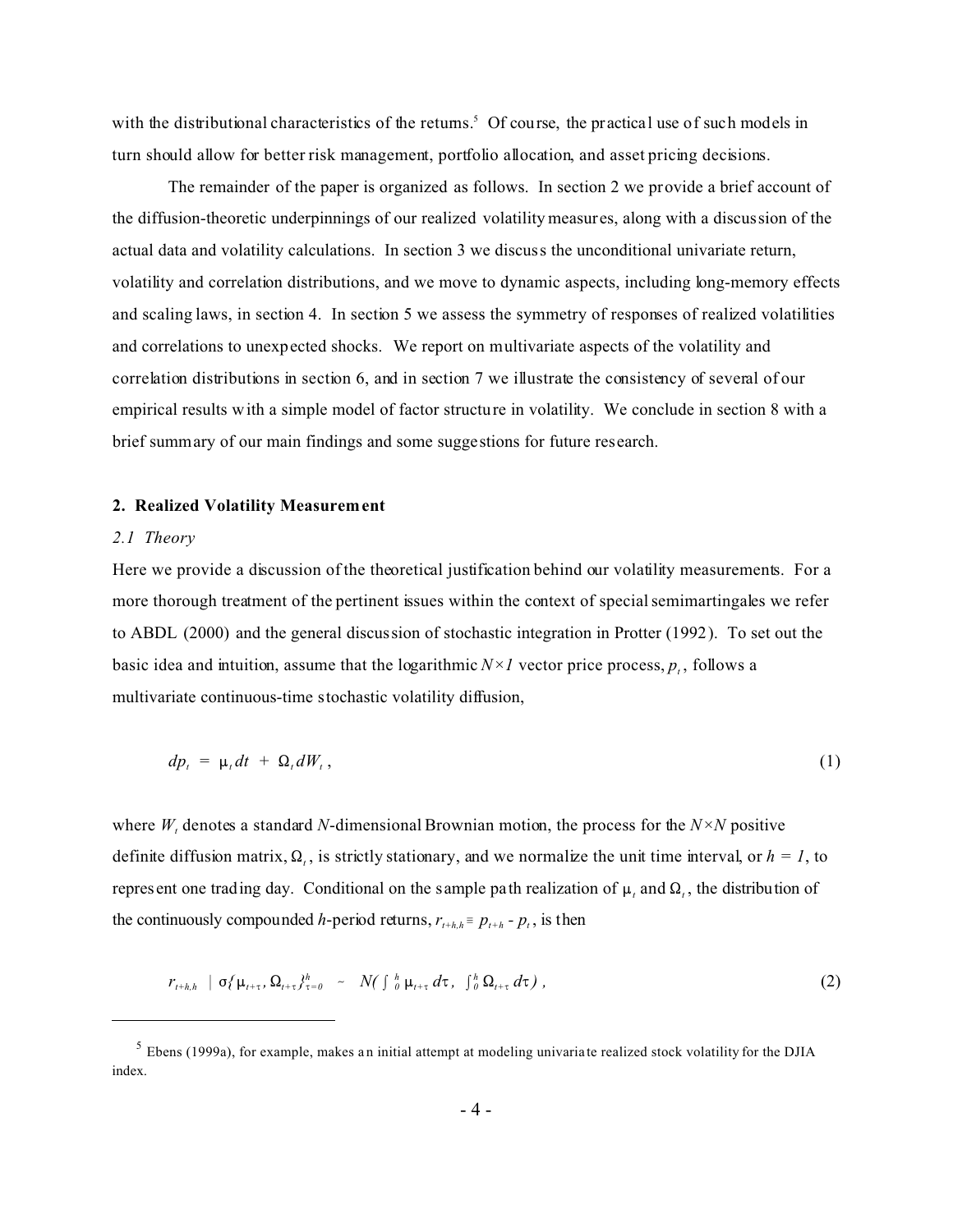where  $\sigma\{\mu_{t+\tau}, \Omega_{t+\tau}\}_{\tau=0}^h$  denotes the  $\sigma$ -field generated by the sample paths of  $\mu_{t+\tau}$  and  $\Omega_{t+\tau}$  for  $0 \le \tau \le h$ . The integrated diffusion matrix thus provides a natural measure of the true latent *h*-period volatility. This notion of integrated volatility already plays a central role in the stochastic volatility option pricing literature, where the price of an option typically depends on the distribution of the integrated volatility process for the underlying asset over the life of the option.<sup>6</sup>

By the theory of quadratic variation, we have that under weak regularity conditions,

$$
\sum_{j=1,\ldots,\lceil h/\Delta\rceil} r_{t+j\Delta,\Delta} \cdot r'_{t+j\Delta,\Delta} - \int_0^h \Omega_{t+\tau} d\tau \to 0 \tag{3}
$$

almost surely for all *t* as the sampling frequency of the returns increases, or  $\Delta \rightarrow 0$ . Thus, by summing sufficiently finely-sampled high-frequency returns, it is possible to construct ex-post *realized* volatility measures for the integrated latent volatilities that are asymptotically free of measurement error.<sup>7</sup> This contrasts sharply with the common use of the cross-product of the *h*-period returns,  $r_{t+h,h}$   $\dot{r_{t+h,h}}$ , as a simple ex-post volatility measure. Although the squared return over the forecast horizon provides an unbiased estimate for the realized integrated volatility, it is an extremely noisy estimator, and predictable variation in the true latent volatility process is typically dwarfed by measurement error.<sup>8</sup> Moreover, for longer horizons any conditional mean dependence will tend to contaminate this variance measure. In contrast, as the length of the return horizon decreases the impact of the drift term vanishes, so that the mean is effectively annihilated.

These assertions remain valid if the underlying continuous time process in equation (1) contains jumps, so long as the price process is a special semimartingale, which will hold if it is arbitrage-free (see, e.g., Back, 1991). Of course, in this case the limit of the summation of the high-frequency returns will involve an additional jump component, but the interpretation of the sum as the realized *h*-period

 $6$  See, for example, the well-known contribution of Hull and White (1987).

<sup>&</sup>lt;sup>7</sup> Consider the simple case of univariate discretely sampled i.i.d. normally distributed mean-zero returns; i.e.,  $N = 1$ ,  $\mu$  $= 0$ , and  $\Omega_i = \sigma^2$ . It follows by standard arguments that  $E(h^{-1} \cdot \Sigma_{j=1,\dots,\lceil h/\Delta \rceil} r^2_{i+j \Delta,\Delta}) = \sigma^2$ , while  $Var(h^{-1} \cdot \Sigma_{j=1,\dots,\lceil h/\Delta \rceil} r^2_{i+j \Delta,\Delta}) =$  $(\Delta/h) \cdot 2 \cdot \sigma^4 \rightarrow 0$ , as  $\Delta \rightarrow 0$ .

<sup>&</sup>lt;sup>8</sup> In empirically realistic situations, the variance of  $r_{t+1,t}r_{t+1,t}$  is easily twenty times the variance of the true daily integrated volatility,  $\int_0^1 \Omega_{t+\tau} d\tau$ ; see Andersen and Bollerslev (1998) for some numerical results along these lines.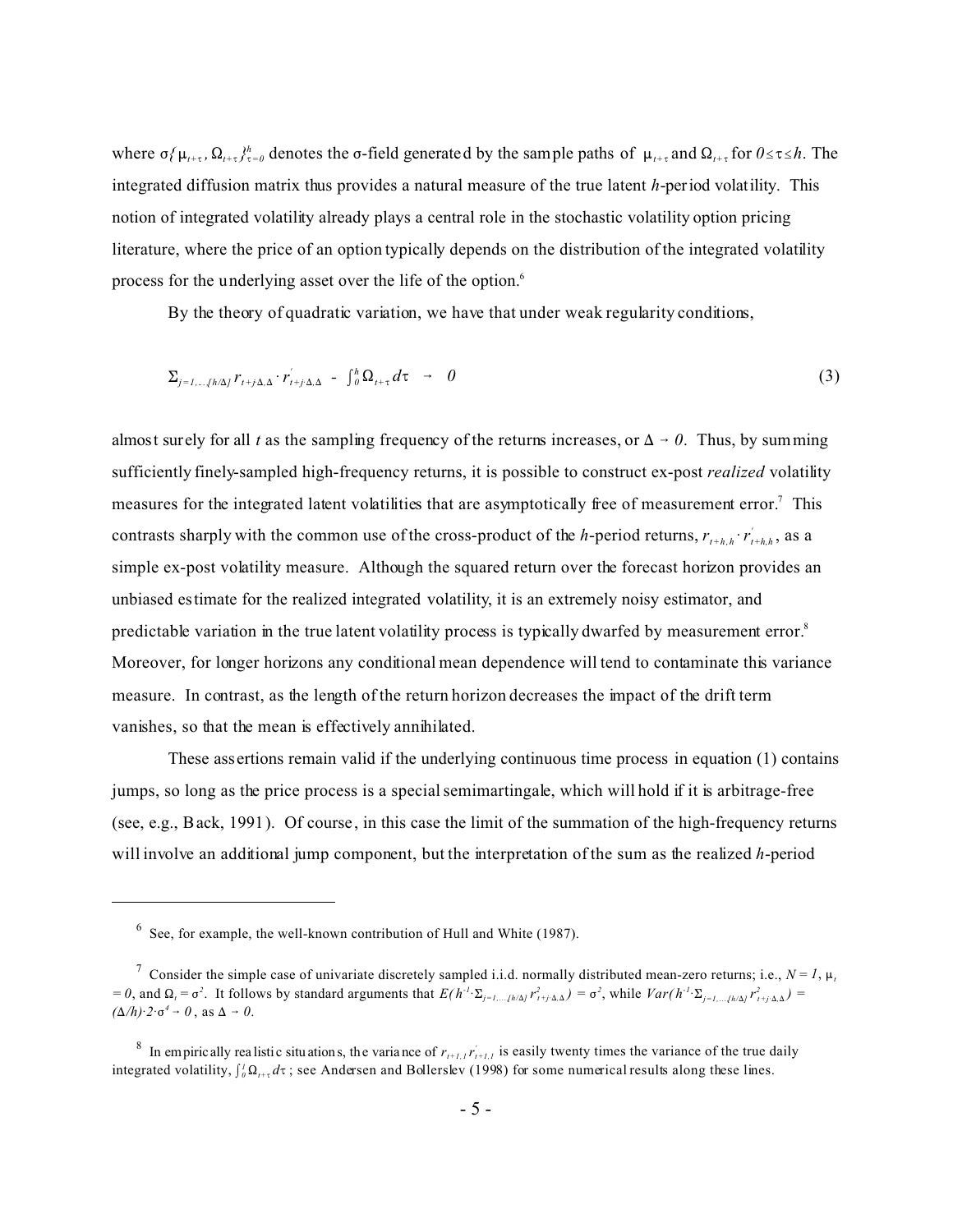return volatility remains intact; for further discussion along thes e lines see ABDL (2000). Importantly, in the presence of jumps the conditional distribution of the returns in equation (2) is no longer Gaussian. As such, the corresponding empirical distribution of the standardiz ed returns speaks directly to the relevance of allowing for jumps in the underlying continuous time process when analyzing the returns over longer *h*-period horizons. Of course, viewed as a non-parametric omnibus test for jumps, this may not be a very powerful procedure.<sup>9</sup>

#### *2.2 Data*

Our empirical analysis is based on data from the TAQ (Trade And Quotation) database. The TAQ data files contain continuously recorded information on the trades and quotations for the securities listed on the New York Stock Exchange (NYSE), American Stock Exchange (AMEX), and the National Association of Security Dealers Automated Quotation system (NASDAQ). The database is published monthly, and has been available on CD-ROM from the NYSE since January 1993; we refer the reader to the corresponding data manual for a more complete description of the actual data and the method of data-capture. Our sample extends from January 2, 1993 until May 29, 1998, for a total of *1,366* trading days. A complete analysis based on all trades for all stocks, although straightforward conceptually, is infeasible in practice. We therefore restrict our analysis to the thirty DJIA firms, which also helps to ensure a reasonable degree of liquidity. A list of the relevant ticker symbols as of the reconfiguration of the DJIA index in March 1997 is contained in Andersen, Bollerslev, Diebold and Ebens (2000) (henceforth, ABDE).

Although the DJIA stocks are among the most actively traded U.S. equities, the median intertrade duration for all stocks across the full sample is *23.1* seconds, ranging from a low of *7* seconds for Merck & Co. Inc. (MRK) to a high of *54* seconds for United Technologies Corp. (UTX). As such, it is not practically feasible to push the continuous record asymptotics and the length of the observation interval  $\Delta$  in equation (3) beyond this level. Moreover, because of the organizational structure of the market, the available quotes and transaction prices are subject to discrete clustering and bid-ask bounce effects. Such market microstructure features are generally not important when analyzing longer horizon interdaily returns but can seriously distort the distributional properties of high-frequency intraday returns; see, e.g., the textbook treatment by Campbell, Lo and MacKinlay (1997). Thus,

 $9\,$  A similar idea underlies the test for jumps in Drost, Nijman and Werker (1998), based on a comparison of the sample kurtosis and the population kurtosis implied by a continuous time GA RCH(1,1) model; see also ABDL (1999a).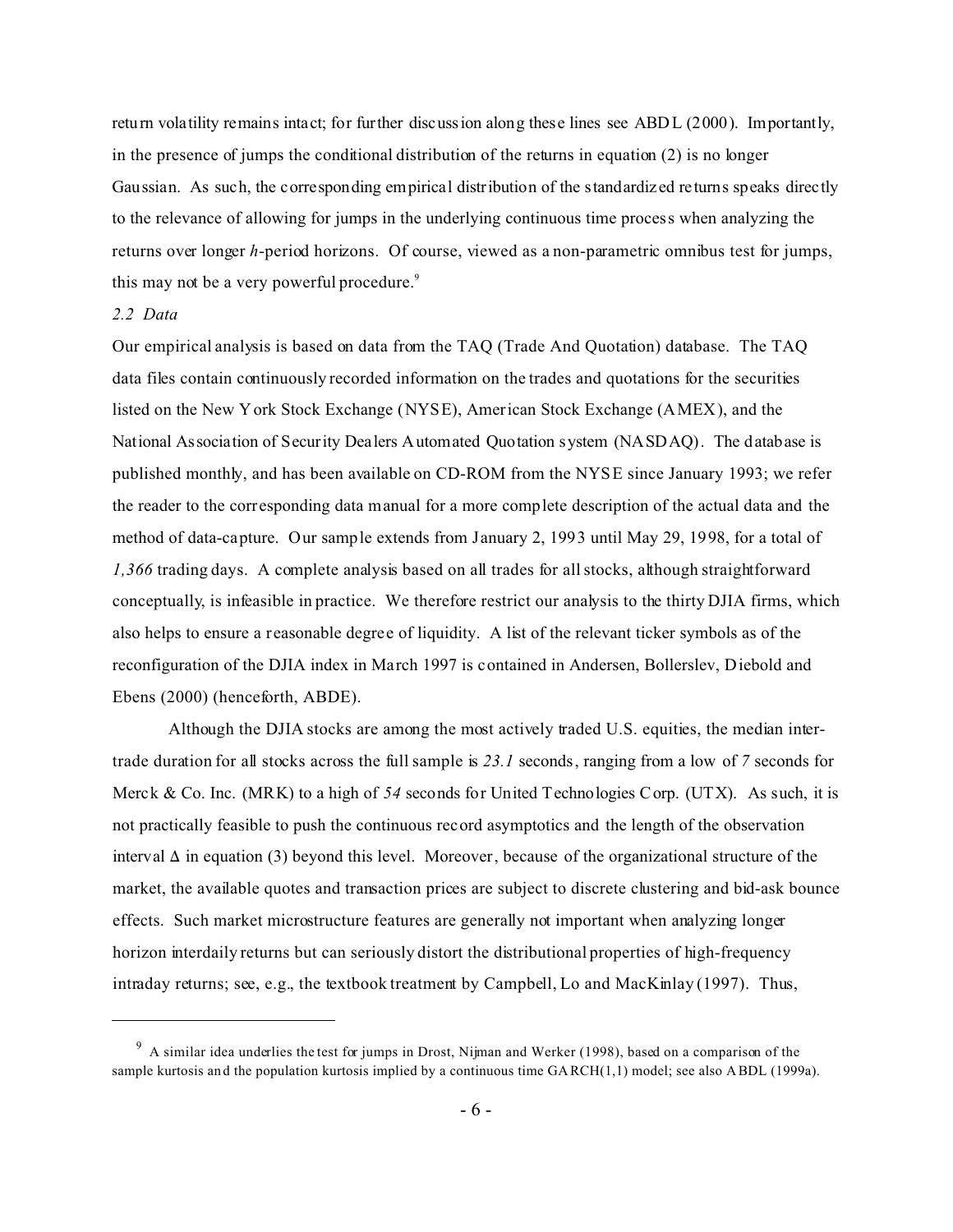following the analysis in Andersen and Bollerslev (1997), we rely on artificially constructed fiveminute returns.<sup>10</sup> With the daily transaction record extending from 9:30 EST until 16:05 EST, there are a total 79 five-minute returns for each day, corresponding to  $\Delta = 1/79 \approx 0.0127$  in the notation above. The five-minute horizon is short enough so that the accuracy of the continuous record asymptotics underlying our realized volatility measures work well, and long enough so that the confounding influences from market microstructure frictions are not overwhelming; see ABDL (1999b) for further discussion along these lines. $<sup>11</sup>$ </sup>

## *2.3 Construction of Realized Equity Volatilities*

The five-minute return series are constructed from the logarithmic difference between the prices recorded at or immediately before the corresponding five-minute marks. Although the limiting result in equation (3) is independent of the value of the drift parameter,  $\mu_i$ , the use of a fixed discrete time interval may allow dependence in the mean to systematically bias our volatility measures. Thus, in order to purge the high-frequency returns of the negative serial correlation induced by the uneven spacing of the observed prices and the inherent bid-ask spread, we first estimate an MA(1) model for each of the five-minute return series using the full five-year sample. Consistent with the spurious dependence that would be induced by non-synchronous trading and bid-ask bounce effects, all estimated moving-average coefficients are negative, with a median value of -0.214 across the thirty stocks. We denote the corresponding thirty demeaned MA(1)-filtered return series of *79×1,366 =* 107,914 five-minute returns by  $r_{t+\Delta,\Delta}$ <sup>12</sup> Finally, to avoid any confusion, we denote the daily unfiltered raw returns by a single time subscript; i.e.,  $r<sub>t</sub>$  where  $t = 1, 2, ..., 1,336$ .

The realized daily covariance matrix is then

$$
Cov_t = \Sigma_{j=1,..,I/\Delta} r_{t+j\Delta,\Delta} \cdot r'_{t+j\Delta,\Delta}, \qquad (4)
$$

 $10$  An alternative, and much more complicated approach, would be to utilize all of the observations by explicitly modeling the high-frequency frictions.

<sup>&</sup>lt;sup>11</sup> As detailed below, the average daily variance of the "typical" DJIA stock equals  $3.109$ . Thus, in the case of i.i.d. normally distributed returns, it follows that a five-minute sampling frequency translates into a variance for the daily varia nce estima tes of *0.245*.

 $12$  We also experimented with the use of unfiltered and linearly interpolated five-minute returns, which produced very similar results.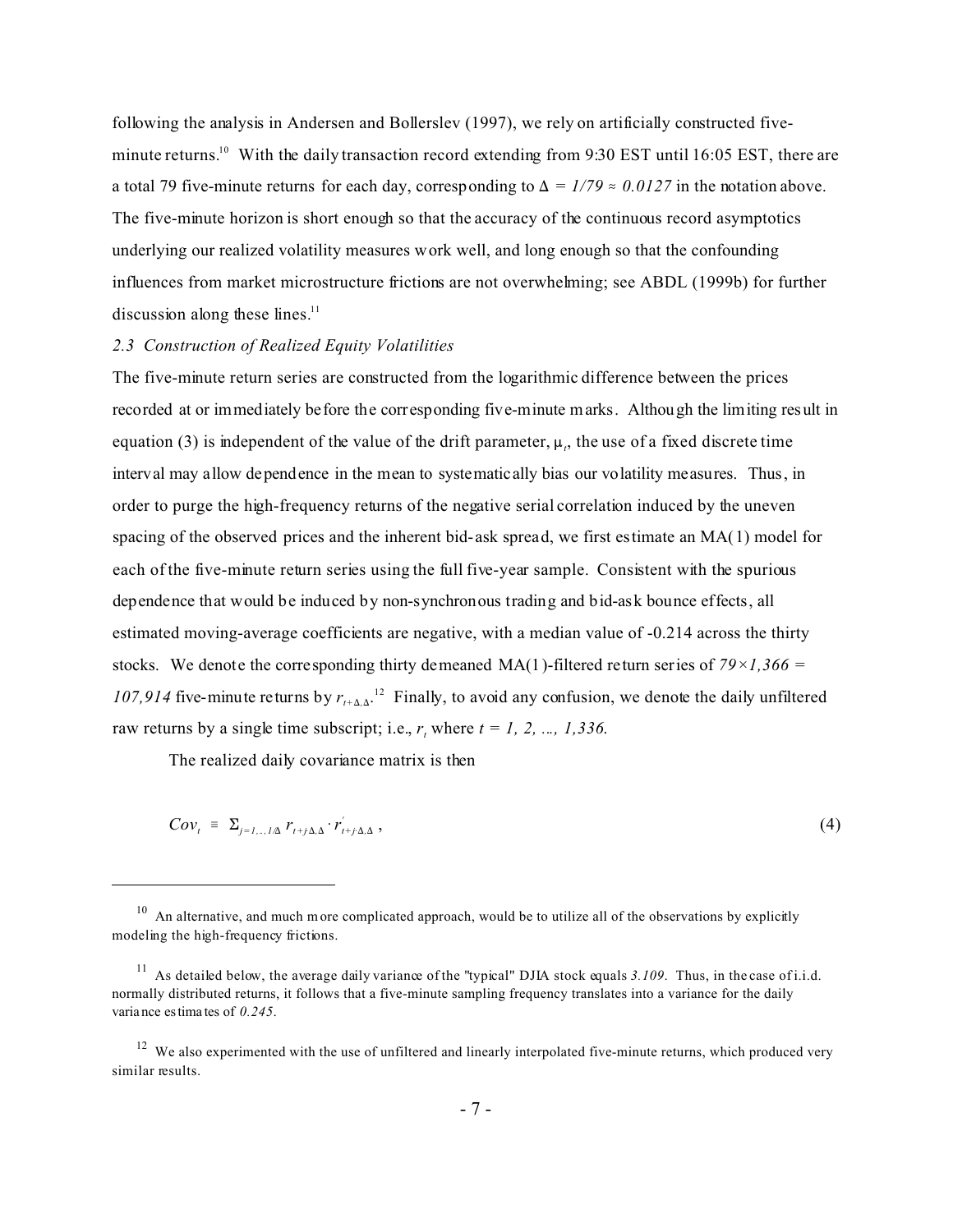where  $t = 1, 2, ..., 1,366$  and  $\Delta = 1/79$ . For notational simplicity we refer to realized daily variances given by the diagonal elements as  $v_{j,t}^2 = \{Cov_t\}_{j,t}$ , and the corresponding daily logarithmic standard deviations as  $lv_{i,t} = log(v_{i,t})$ . Similarly, we denote the realized daily correlations by  $Corr_{i,i,t} = \{Cov_t\}_{i,j}/(n+1)$  $v_{i,t}$  $v_{i,t}$ ). In addition to the daily measures, we also briefly consider the statistical properties of various multi-day volatility measures, whose construction follows in straightforward fashion from equation (4) by extending the summation to cover  $h/\Delta$  intervals, where  $h > 1$  denotes the multiday horizon.

Because volatility is now effectively observable, we may rely on conventional statistical procedures for characterizing its distributional properties. In the next section we proceed to do so. Of course, it is possible the thirty DJIA stocks analyzed here do not provide a representative picture of the return volatility for other actively traded stocks. As a robustness check we replicated the empirical analysis for a set of thirty randomly selected liquid stocks, picked from the *214* stocks with at least *158* trades per day at the beginning, middle and end of the sample period. Importantly, all of the results for this randomly selected sample match closely those reported below for the DJIA stocks, thus underscoring the general nature of our findings. However, for reasons of space conservation, we shall not discuss the parallel empirical findings here; instead, we refer the interested reader to ABDE (2000) for detailed discussion and a full set of tables.

#### **3. Univariate Unconditional Return and Volatility Distributions**

#### *3.1 Returns*

A voluminous literature, seeking to characterize the unconditional distribution of speculative returns, has evolved over the past three decades.<sup>13</sup> Consistent with this literature, the summary statistics in Table 1 show that the daily DJIA returns,  $r_{i,t}$ , have fatter tails than the normal and, for the majority of the stocks, are also skewed to the right. $14$ 

Quite remarkably, however, the next set of numbers in Table 1 indicate that all of the thirty standardized return series,  $r_i/\nu_i$ , are approximately unconditionally normally distributed. In particular,

<sup>&</sup>lt;sup>13</sup> In early contributions, M andelbrot (1963) and F ama (1965) argued that the Stab le Paretian distributions provide a good approximation. Subsequently, however, Praetz (1972) and Blattberg and Gonedes (1974), among many others, found that finite variance-mixtures of normals, such as the student-t distribution, generally afford better characterizations.

<sup>&</sup>lt;sup>14</sup> Under the null hypothesis of i.i.d. normally distributed returns, the sample skewn ess and kurtosis are as ymptotically normal with means of  $\theta$  and  $\theta$ , and variances of  $\theta/T$  and  $\theta/2/T$ , where  $T$  denotes sample size. Thus for  $T = 1,366$  the two standard errors are *0.066* and *0.133*.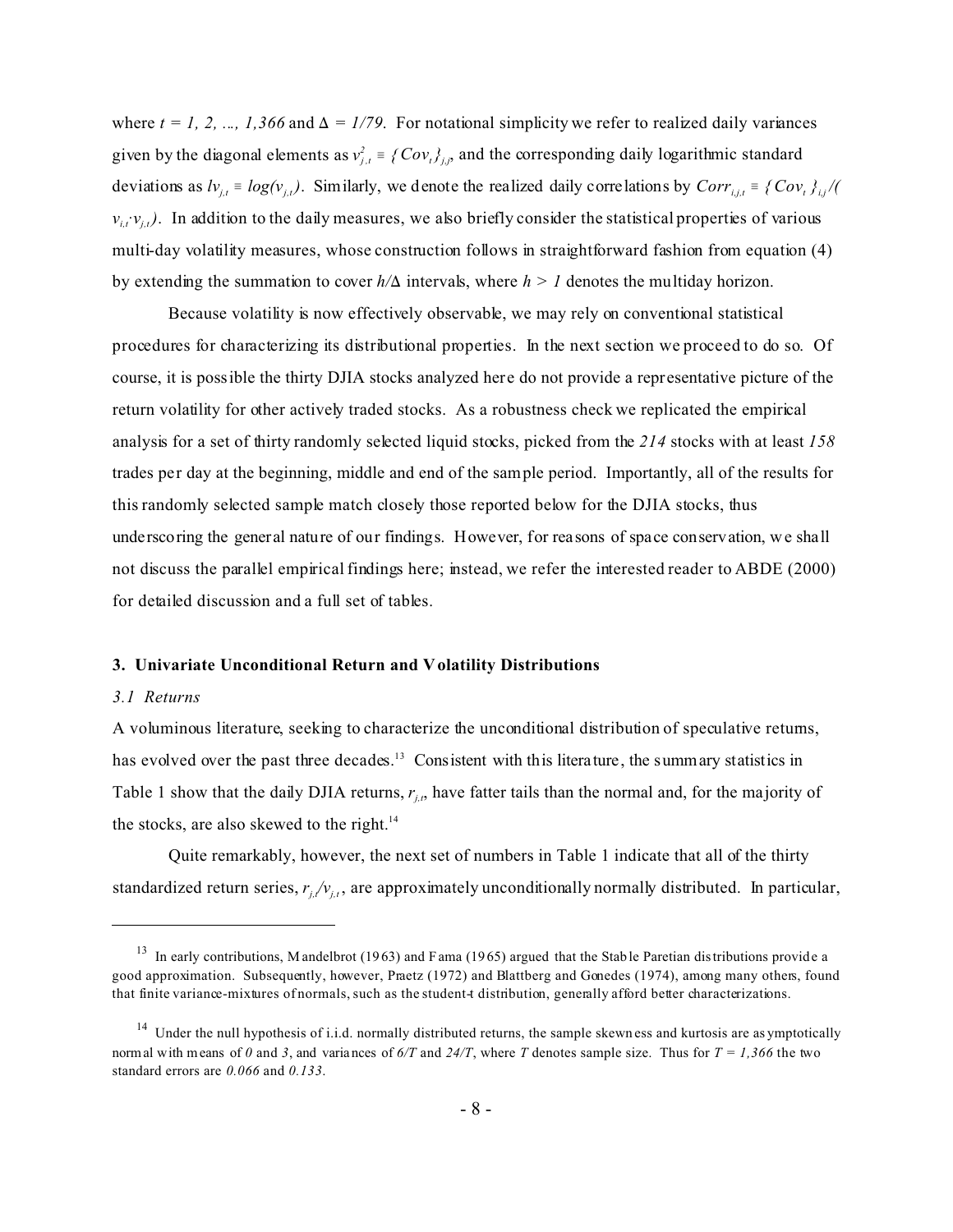the median value of the sample kurtosis is reduced from *5.416* for the raw returns to only *3.129* for the standardized returns. This is also evident from Figure 1, which plots the kernel density estimate for the mean-z ero and unit-variance standardized returns for Alcoa Inc. (AA), the first of the thirty DJIA stocks, alphabetically by ticker symbol . The close approximation afforded by the normal reference density is striking.<sup>15</sup> This result stands in sharp contrast to the leptokurtic distributions for the standardized daily returns that typically obtain when relying on an estimate of the one-day-ahead conditional variance from a parametric ARCH or stochastic volatility model; see e.g., Bollerslev, Engle and Nelson (1994) for a general discussion, and Kim and Kon (1994) for explicit results related to the distributions of the DJIA stocks over an earlier time period. The results in Table 1 also imply that the unconditional distribution for the returns should be well approximated by a continuous variance mixture of normals, as determined by the unconditional distribution for the mixing variable,  $v_{j,t}^2$ . The following section details this distribution.

#### *3.2 Variances and Logarithmic Standard Deviations*

The first four columns in Table 2 provide the same set of summary statistics for the unconditional distribution of the realized daily variances. The median value for the sample means is *3.109*, implying an annualized standard deviation for the typical stock of around *28* percent. However, there is considerable variation in the average volatility across the thirty stocks, ranging from a high of *42* percent for Walmart Stores Inc. (WMT) to a low of 22 percent for UTX.<sup>16</sup> The standard deviations given in the second column also indicate that the realized daily volatilities fluctuate significantly through time. Finally, it is evident from the third and the fourth columns that the distributions of the realized variances are extremely right-skewed and leptokurtic. This may seem surprising, as the realized daily variances are based on the sum of *79* five-minute return observations. However, as emphasized by Andersen, Bollerslev and Das (2000), intraday speculative returns are strongly dependent so that, even with much larger samples, standard Central Limit Theorem arguments often provide very poor approximations in the high-frequency data context.

The next part of Table 2 refers to the realized logarithmic standard deviations,  $lv_{ij}$ .

<sup>&</sup>lt;sup>15</sup> The kernel density estimates are based on a Gaussian k ernel and Silverman's (1986) bandwid th. Similar plots for all of the other stocks are available in ABDE (2000).

<sup>&</sup>lt;sup>16</sup> Details regarding the individual stocks are again available in ABD E (2000).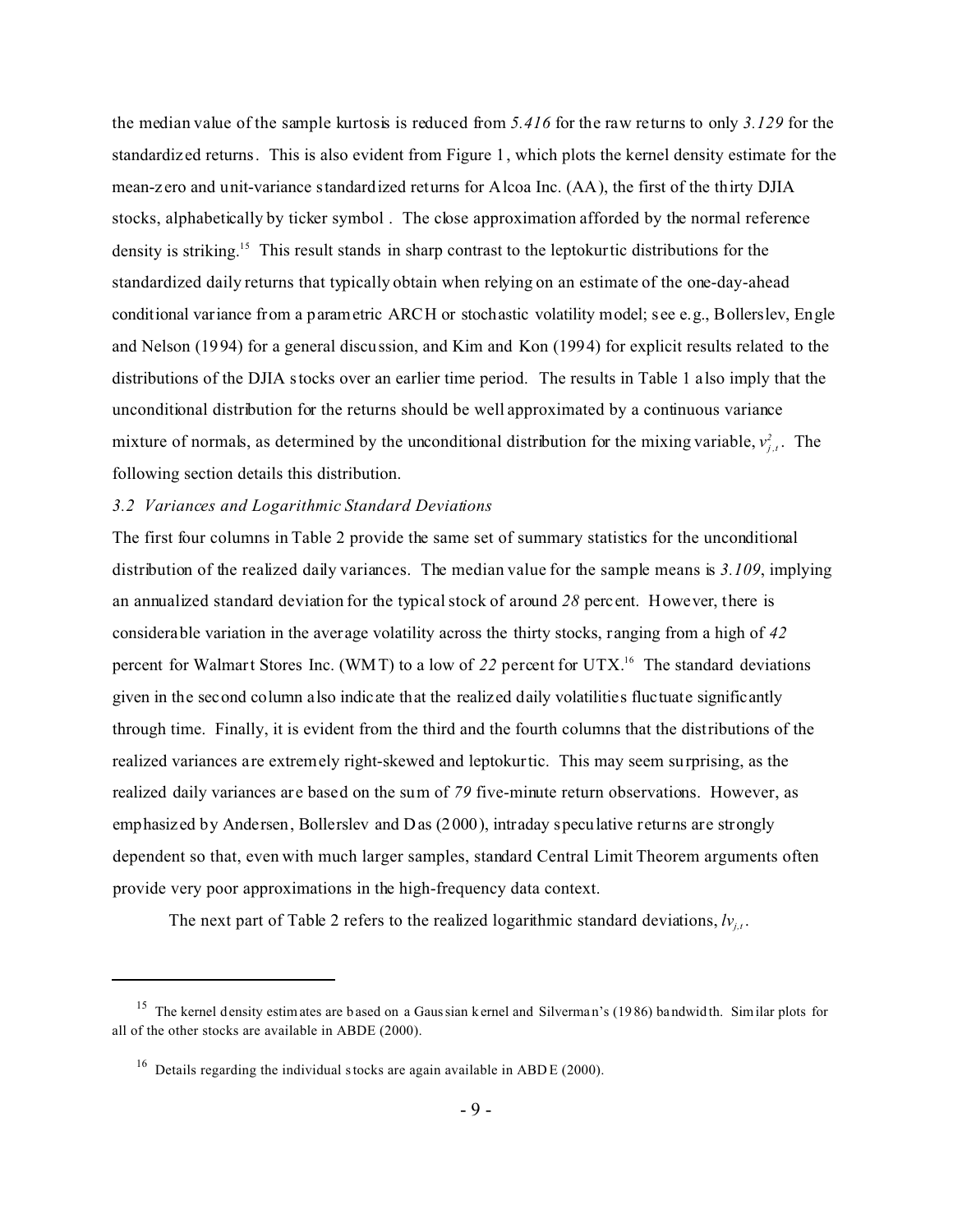Interestingly, the median value of the sample skewness across all of the thirty stocks is reduced to only *0.192*, compared to *5.609* for the realized variances and, although the sample kurtosis for all but one of the stocks exceed the normal value of three, the assumption of normality is obviously much better in this case. This is also illustrated by Figure 2, in which we show estimates of the standardized unconditional density for  $lv_{\mathcal{A}}$ , along with the standard normal density. The normal approximation is very good.

This evidence is consistent with Taylor (1986) and French, Schwert and Stambaugh (1987), who find that the distribution of logarithmic monthly standard deviations constructed from the daily returns within the month is close to Gaussian. It is also directly in line with the recent evidence in ABDL (2000) and Zumbach et al. (1999), which indicates that realized daily foreign exchange rate volatilities constructed from high-frequency data are approximately log-normally distributed. Taken together, the results in Tables 1 and 2 imply that the unconditional distribution for the daily returns should be well described by a continuous lognormal-normal mixture, as advocated by Clark (1973) in his seminal treatment of the Mixture-of-Distributions-Hypothesis (MDH). The results for the foreign exchange rates in ABDL (1999c) corroborate this idea.

Our discussion thus far has centered on univariate return and volatility distributions. However, asset pricing, portfolio selection, and risk management decisions are invariably multivariate, involving many assets, with correlated returns. The next section summarizes the unconditional distributions of the pertinent realized covariances and correlations.

## *3.3 Covariances and Correlations*

The realized covariance matrix for the thirty DJIA stocks contains a total of *435* unique elements. In Table 3 we report the median value of the sample mean, standard deviation, skewness, and kurtosis for the covariances and correlations for each of the thirty stocks with respect to all of the twenty-nine other stocks; i.e., the median value of the particular sample statistic across the *29* time series for stock *i* as defined by  $Cov_{i,i,t}$  and  $Corr_{i,j,t}$ , where  $j = 1, 2, ..., 30$ , and  $j \neq i$ .

The median of the mean covariance across all of the stocks equals *0.373*, while the typical correlation among the DJIA stocks is around *0.113*. However, the realized covariances and correlations exhibit considerable variation across the different stocks and across time. For instance, the median of the average correlations for Union Carbide Corp. (UK) equals *0.080*, whereas the median for General Electric (GE) is as high as *0.150*.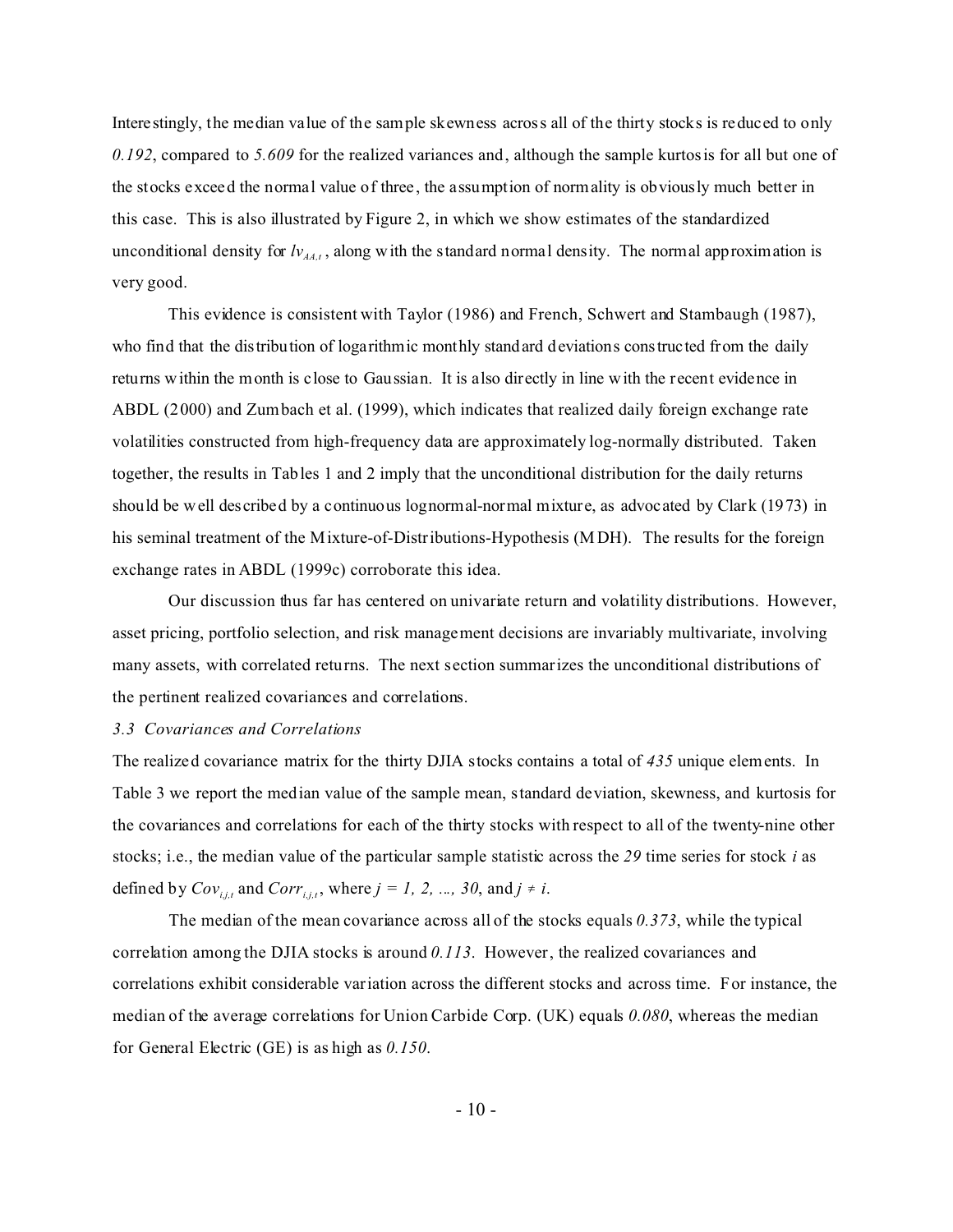As with the realized variances, the distributions of the realized covariances are extremely right skewed and leptokurtic. Interestingly, however, the realized correlations appear approximately normally distributed. In particular, the median kurtosis for all of the *435* realized covariances equals *61.86*, whereas the median kurtosis for the realized correlations equals *3.037*. To illustrate this result, Figure 3 graphs the unconditional distribution of the standardized realized correlations for AA with respect to Exxon Corp. (XON), the alphabetically last ticker symbol of the thirty DJIA stocks.<sup>17</sup> It is obvious that the standard normal reference density affords a close approximation.

The unconditional distributions detailed above capture important aspects of the return generating process, and they indicate that all of the realized volatilities vary importantly through time. In the next section, we explore the associated dynamic dependence. Again, the use of realized volatilities allows us to do so in a model-free environment, without reliance on complicated and intractable parametric latent volatility models.

## **4. Temporal Dependence, Long-Memory and Scaling**

The conditional distribution of stock market volatility has been the subject of extensive research effort during the past decade. Here we solidify and extend the findings in that literature; in particular, we reinforce the existence of pronounced long-run dependence in volatility and show that this effect is also pres ent in correlations. Motivated by the results of the previous section, we focus on the logarithmic volatilities and correlations.

#### *4.1 Logarithmic Standard Deviations*

It is instructive first to consider the representative time series plot for  $lv_{AA,t}$  in Figure 4. It is evident that the series is positively serially correlated, with distinct periods of high and low volatility readily identifiable. This is, of course, a manifestation of the well documented volatility clustering effect, and directly in line with the results reported in the extant ARCH and stochastic volatility literatures; see, e.g., Lamoureux and Lastrapes (1990) or Kim and Kon (1994) for estimation of GARCH models for individual daily stock returns.

To underscore the significance of this effect more generally, the first column in Table 4 summarizes the values of the standard Ljung-Box portmanteau test for the joint significance of the first

 $17$  Similar graphs for all of the other correlations with respect to XON are available in ABDE (2000).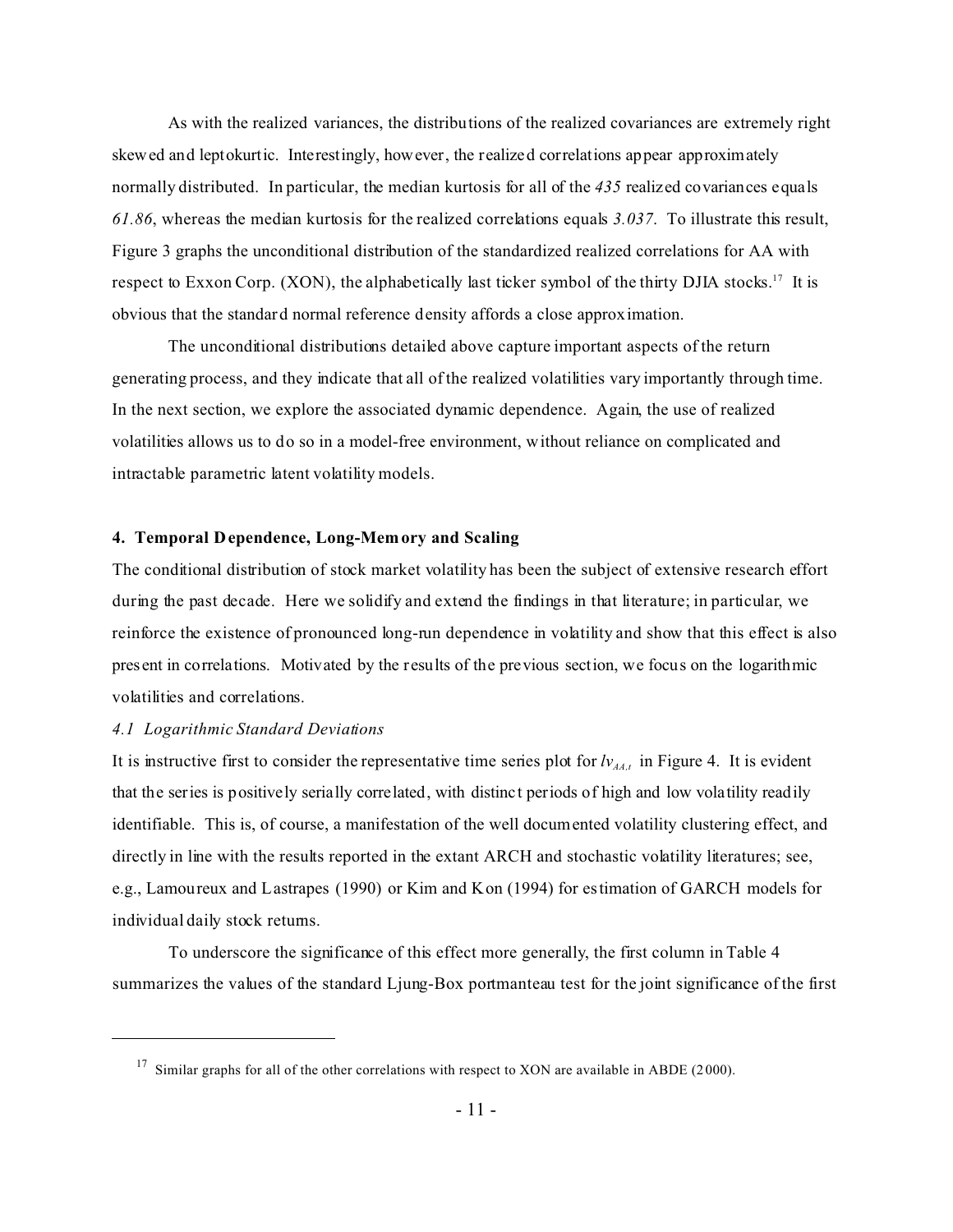22 autocorrelations of  $lv_{i,t}$  (about one month of trading days). The hypothesis of z ero autocorrelations is overwhelmingly rejected for all thirty stocks. The correlogram for AA in Figure 5 shows why. The autocorrelations are systematically above the conventional Bartlett ninety-five percent confidence band, the upper range of which is given by the flat dashed line, even at the longest displacement of *120* days (approximately half a year). Similarly slow decay rates have been documented in the literature with daily time series of absolute or squared returns spanning several decades (e.g., Crato and de Lima, 1993, and Ding, Granger and Engle, 1993), but the results in Figure 5 are noteworthy in that the sample "only" spans five-and-a-half years. In spite of this slow decay, the augmented Dickey-Fuller tests, reported in the second column in Table 4, reject the null hypothesis of a unit root for all but four of the stocks when judged by the conventional *-2.86* five-percent critical value.<sup>18</sup>

In response to such findings, a number of recent studies have argued that the long-run dependence in financial market volatility may be conveniently modeled by fractional integrated ARCH or stochastic volatility models; see, e.g., Baillie, Bollerslev and Mikkelsen (1996), Breidt, Crato and de Lima (1998) and Robinson and Zaffaroni (1998). The log-periodogram regression estimates for the degree of fractional integration, or *d*, for the realized logarithmic volatilities, given in the third column in Table 4, are directly in line with these studies, and all thirty estimates are very close to the median value of *0.349* (see Geweke and Porter-Hudak, 1993, and Robinson, 1995, for formal discussion of the log-periodogram regression, often called GPH, technique), and highly statistically significantly different from both 0 and  $1^{19}$ . It is also evident that the implied hyperbolic decay rate,  $j^{2d-1}$ , superimposed in Figure 5, affords a close approximation to the correlogram for  $lv_{AA}$ , and equally good fits obtain for each of the *29* other stocks.

 $18$  It is well known, however, that the outcome of standard unit root tests should be carefully interpreted with slowly decaying processes; see, e.g., Schwert (1987).

<sup>&</sup>lt;sup>19</sup> The slow hyperbolic decay of the long-lag autocorrelations, or equival ently the log-linear explosion of the low-frequency spectrum, are both distinguishing features of a covariance stationary fractionally integrated, or I(d), process with *0< d<½*. Accordingly, let  $I(\omega_j)$  denote the sample periodogram estimate for the spectrum at the *j*th Fourier frequency,  $\omega_j = 2\pi j/T$ ,  $j = 1$ , *2, ...,[T/2]*. The GPH estimator for *d* is then based on the least squares regression,

 $log[I(\omega_j)] = \beta_0 + \beta_1 log(\omega_j) + u_j$ 

where  $j = 1, 2, ..., m$ , and  $d \equiv -\frac{1}{2} \cdot \beta_j$  is asymptotically normal with a standard error of  $\pi \cdot (24 \cdot m)^{-1/2}$ . For the estimates in Table 4 we took  $m = \{1,366\}^{3/5} = 76$ , thus implying an asymptotic standard error of 0.074. This particular choice was motivated by Deo and Hurvich (1999), who show that the GPH estimator is consistent and asymptotically normal provided that  $m = O(T^{-\delta})$ , where  $\delta < 4d \cdot (1+4d)^{-1}$ .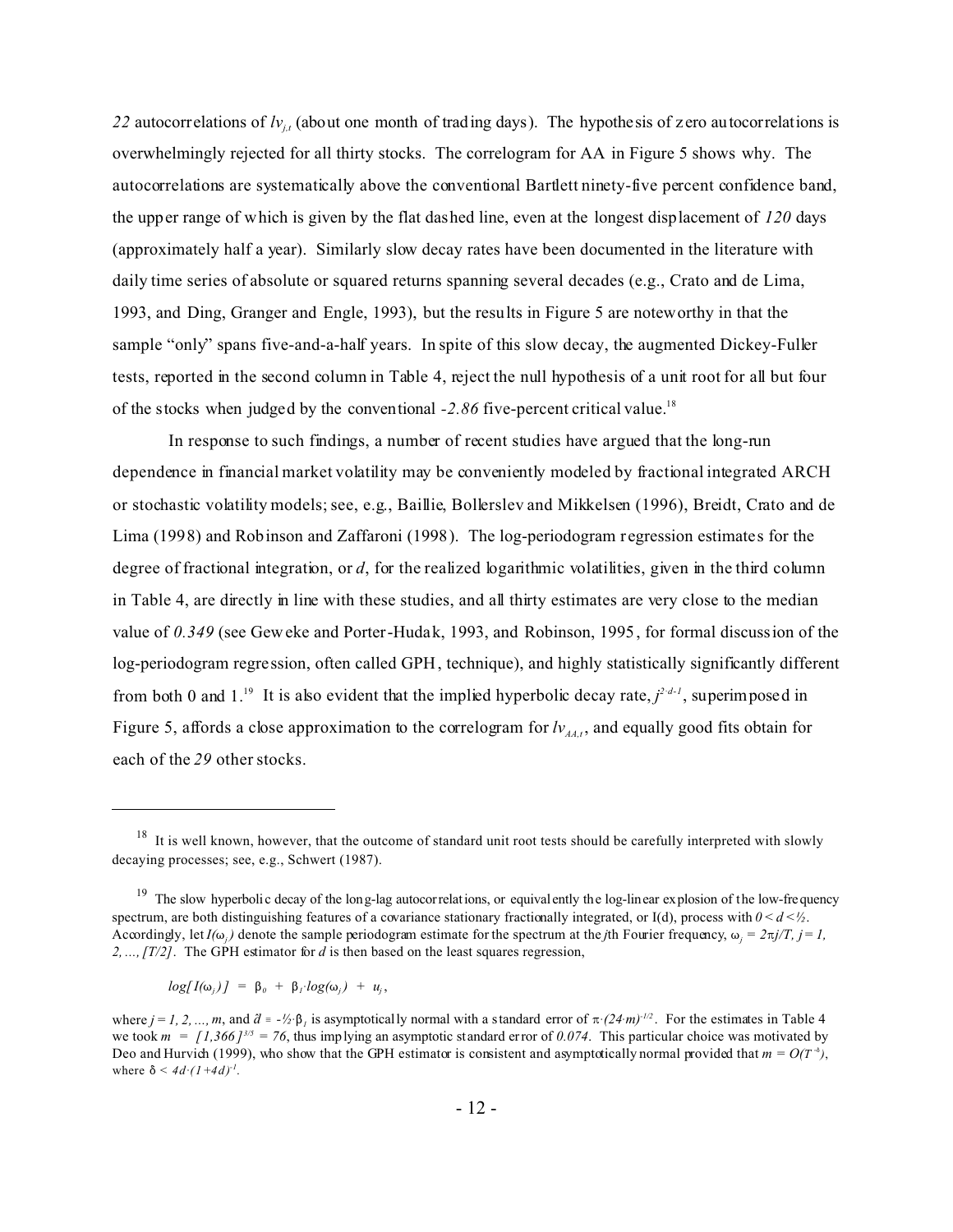Another implication of the long-memory associated with fractional integration concerns the behavior of the variance of partial sums. In particular, let  $\left[ x_t \right]_h \equiv \sum_{i=1...h} x_{h \cdot (t-1)+i}$ , denote the *h*-fold partial sum process for  $x_t$ . If  $x_t$  is fractionally integrated, the partial sums will obey a *scaling law* of the form  $Var([x_t]_h) = c \cdot h^{2d+1}$ . Thus, given *d* and the unconditional variance at one aggregation level, it is possible to calculate the implied variance for any other aggregation level. To explore whether this implication of fractional integration is satisfied by our equity volatilities, we plot in Figure 6 the logarithm of the variance of the partial sum of the daily realized logarithmic standard deviations,  $log(Var[*V*<sub>A</sub>,*I*<sub>h</sub>)$ , against the logarithm of the aggregation level,  $log(h)$ , for  $h = 1, 2,..., 30$ . The accuracy of the fitted line,  $c + (2d+1)$ *log(h)*, is striking.<sup>20</sup> Moreover, the corresponding regression estimates for *d* for all of stocks reported in the fourth column in Table 4, are generally very close to the GPH estimates. *4.2 Correlations*

The estimation of parametric multivariate volatility models is notoriously difficult and, as a result, relatively little is known about the temporal behavior of individual stock return correlations.<sup>21</sup> The last four columns of Table 4 provide our standard menu of summary statistics for the *435* series of daily realized correlations. In accordance with our convention in section 3.3 above, each entry gives the median value of that particular statistic across the thirty stocks.

Turning to the results, the time series plot for  $Corr_{AA,XON,t}$  in Figure 7 suggests important dependence and hence predictability in the correlations. This impression is confirmed by the correlogram in Figure 8 and the Ljung-Box portmanteau statistics for up to 22<sup>nd</sup> order serial correlation reported in column 5 of Table 4.<sup>22</sup> Moreover, as with the ADF tests for  $lv_{i,t}$ , the tests for  $Corr_{i,t}$ reported in the sixth column systematically reject the unit root hypothesis. Accordingly, the GPH estimates for *d* are significantly different from zero (and unity), with typical values around *0.35.* The corresponding hyperbolic decay rate for  $Corr_{AA,XON,t}$  superimposed in Figure 8 and the scaling law in Figure 9, in which we plot  $log(Var[Corr_{A A, XON, t}]_h)$  against  $log(h)$ , for  $h = 1, 2,..., 30$ , also reveal highly

<sup>&</sup>lt;sup>20</sup> LeBaron (1999) has recently demonstrated that apparent scaling laws may arise for short-memory, but highly persistent processes. In the present context, the hyperbolic decay in Figure 5 further buttresses the long-memory argument.

 $21$  In a recent paper, Campbell et al. (2000) argue that although the number of stocks required to achieve a given level of diversification has increased noticeably over the past two decades, firm-specific volatility has also gone up, so that individual stock return correlations have actually decreased over the same time period.

 $^{22}$  As in Figure 5, the flat dashed line denotes the upper range of the ninety-five percent Bartlett confidence band.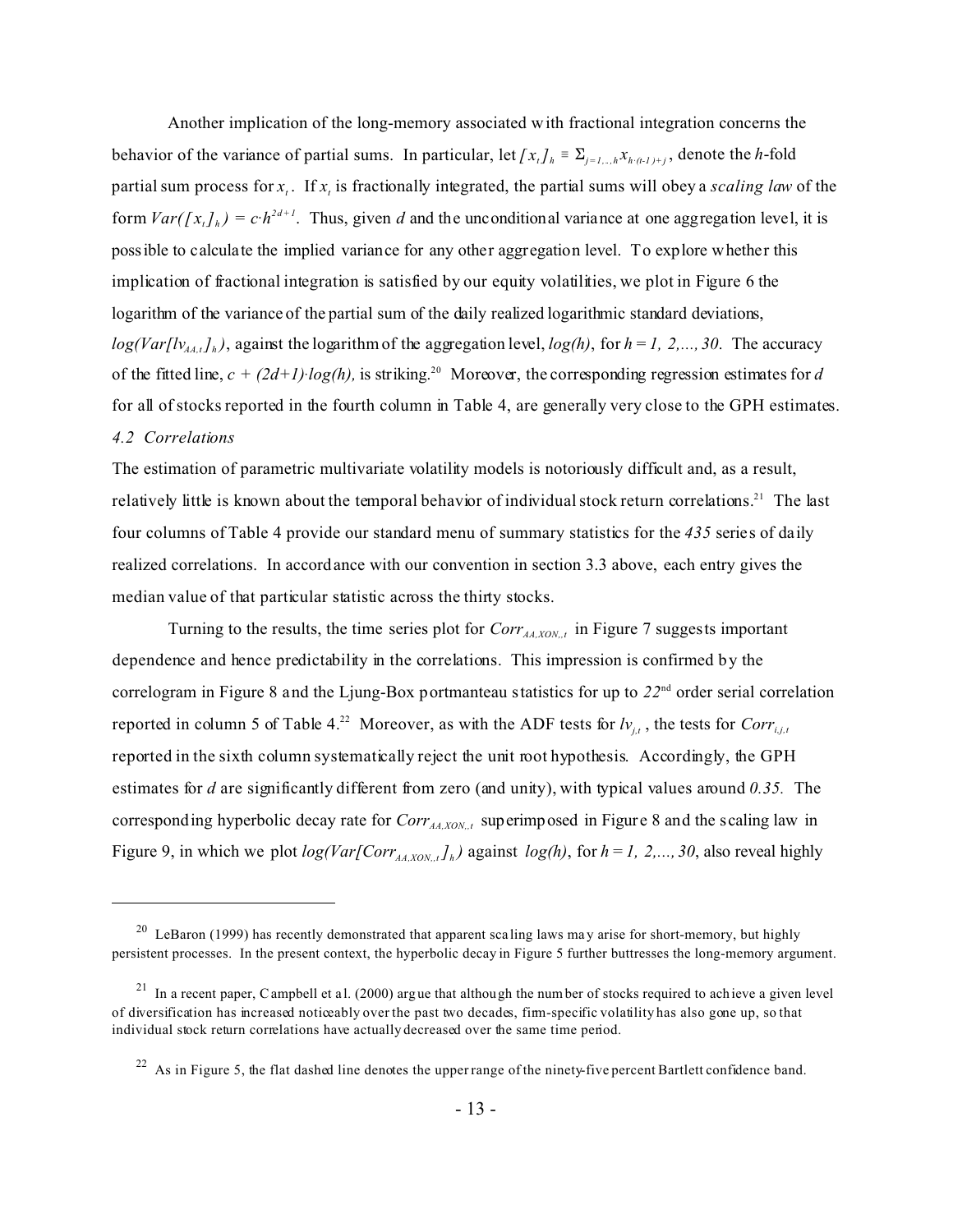accurate fits.

Overall, our results thus far suggest that the *univariate* unconditional and conditional distributions for the realized correlations closely mimic the qualitative characteristics of the realized volatilities discussed earlier. We now turn to multivariate aspects of the distributions, focusing first on issues related to asymmetry in the distributions of the volatilities.

#### **5. Asymm etric Responses of Volatilities and Correlations**

A number of previous studies have documented an asymmetry in the relationship between equity volatility and returns, i.e., positive returns have a smaller impact on future volatility than negative returns of the same absolute magnitude. Two competing explanations have been put forth to rationalize this phenomenon. According to the so-called leverage effect, a large negative return increases financial and operating leverage, in turn raising equity return volatility (e.g., Black, 1976, and Christie, 1982). Alternatively, if the market risk premium is an increasing function of volatility, large negative returns increase the future volatility by more than positive returns due to a volatility feedback effect (e.g., Campbell and Hentschel, 1992). We now re-evaluate the underlying empirical evidence on the basis of our realized volatility measures.

#### *5.1 Logarithmic Standard Deviations*

The use of realized volatilities allows for direct tests of asymmetries in the impact of past returns. However, in order to avoid confusing such effects with the strong serial correlation documented in the previous section, it is imperative that dynamic dependence be modeled properly. The first four columns in Table 5 report the regression estimates based on the fractionally differenced series,

$$
(1-L)^{ii}W_{i,t} = \omega_i + \gamma_i \cdot W_{i,t-1} + \phi_i \cdot W_{i,t-1} I(r_{i,t-1} < 0) + u_{i,t},
$$
\n(5)

where  $I(\cdot)$  refers to the indicator function, and the values for  $d_i$  are fixed at the  $d_{GPH}$  estimates reported in Table 4. Also, to accommodate any additional short-run dynamics, the t-statistics are based on a Newey-West robust covariance matrix estimator using *22* lags.

The median estimated value of  $\gamma$  equals *-0.023*, and only one of the thirty t-statistics for  $\gamma$  is statistically significantly greater than zero, when judged by the standard *95*-percent critical value of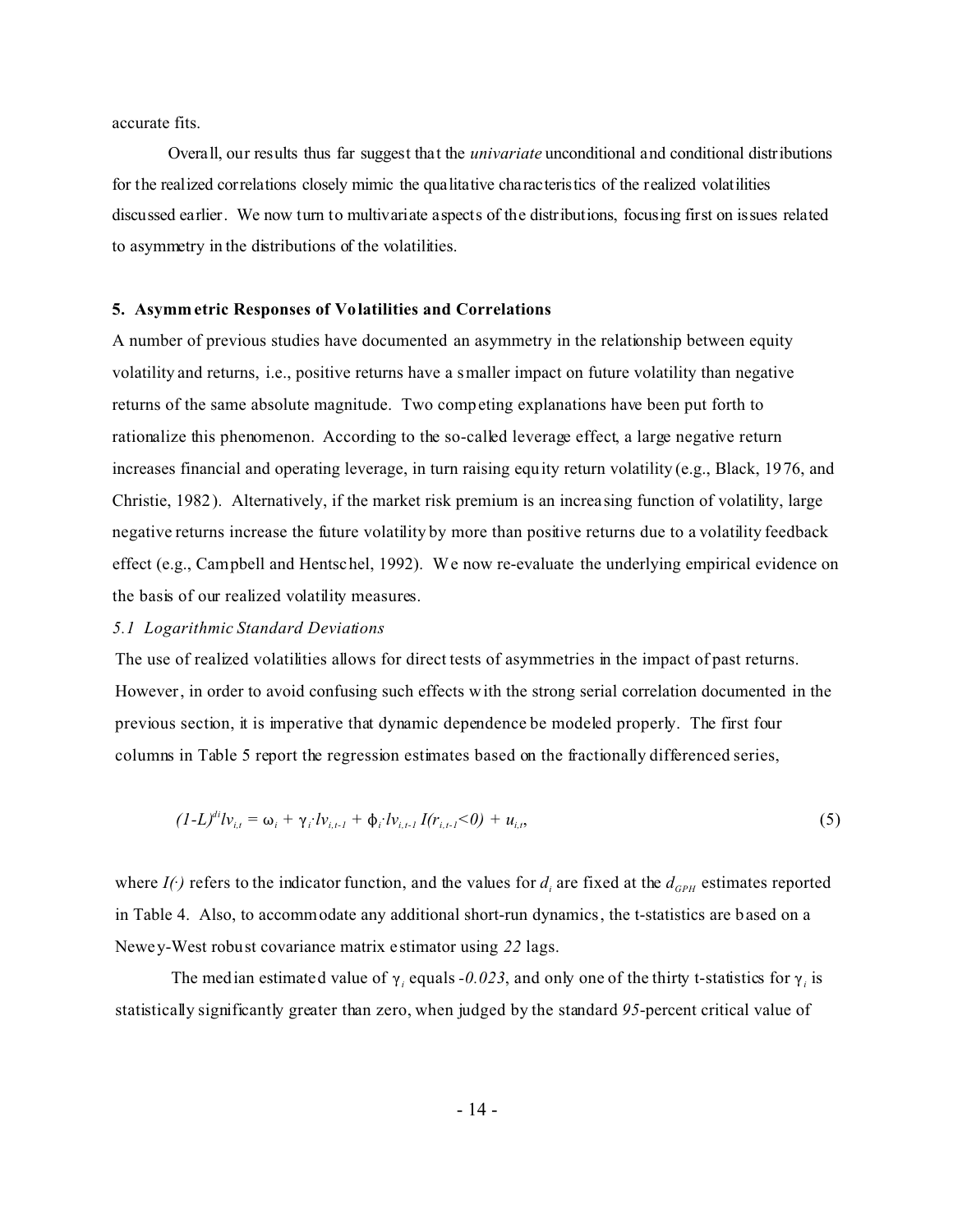*1.645*<sup>23</sup> Simultaneously, the median estimate for  $\phi$ <sub>*i*</sub> equals *0.053*, and 22 of the thirty t-statistics exceed the five percent critical value. These results are broadly consistent with the EGARCH model estimates for daily individual stock returns reported by Cheung and Ng (1992) and Kim and Kon (1994), indicating a differential impact, or asymmetry, in the influence of past negative and positive returns.

However, although statistically significant for most of the stocks, the economic importance of this effect is marginal. Consider Figure 10, which displays the scatterplots for the logarithmic standard deviation for AA,  $lv_{A\mu}$ , against the lagged standardized returns,  $r_{A\mu}$ ,  $/v_{A\mu}$ . For visual reference, we have superimposed the two regression lines corresponding to negative and positive returns. This figure provides a direct analogy to the news impact curves for parametric ARCH models previously studied by Pagan and Schwert (1990) and Engle and Ng (1993). Although the news impact curve is more steeply sloped to the left of the origin, the systematic effect is obviously not very strong; similar plots for each of the *29* other stocks are available in ABDE (2000). This parallels the findings for the four individual stocks in Tauchen, Zhang and Liu (1996), who note that while asymmetry is a characteristic of the point estimates, the magnitude is quite small. In contrast, the parametric volatility model estimates reported in Nelson (1991), Glosten, Jagannathan and Runkle (1993) and Hentschel (1995), among others, all point toward important asymmetries in market-wide equity index returns, which calls into question the leverage explanation and instead suggests that the significant asymmetries for the aggregate market returns reported in these studies are most likely due to a volatility feedback effect (see also the recent discussion of Bekaert and Wu, 2000).

# *5.2 Correlations*

As noted above, little is known about the distributions of individual stock return correlations. If the volatility asymmetry at the individual stock level is caused by a leverage effect, then a change in financial leverage is likely to also affect the covariances between different stocks, which in turn may impact the correlations. In this regard it is interesting to note that the different multivariate ARCH models estimated in Kroner and Ng (1998) generally result in statistically significant asymmetries in the conditional covariance matrices for the weekly returns on a pair of well diversified small- and

<sup>&</sup>lt;sup>23</sup> Note that, as long as  $-\gamma_i \le d_i$ , a negative value for  $\gamma_i$  is fully consistent with the strong volatility clustering effect documen ted above, as a series expansion of the fractional differencing operator in equation (5) would imply that terms of the form  $d_i \, V_{i,i+1}$ ,  $V_2 \, d_i \, (1-d_i) \, V_{i,i+2}$ , ... also enter the right-hand-side in the corresponding equation for  $l_{i,i}$ .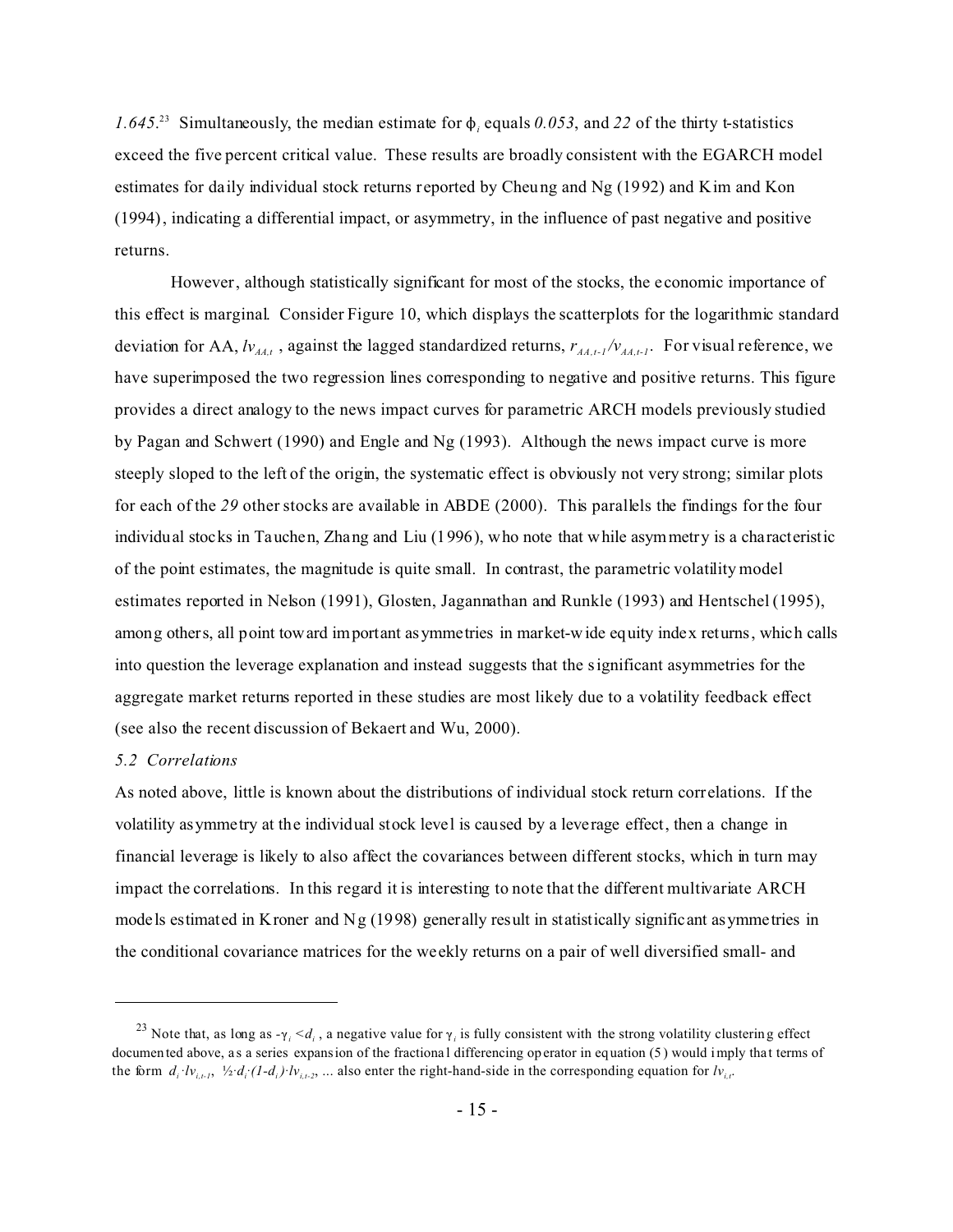large-stock portfolios.<sup>24</sup> Similarly, Ang and Chen (2000) have recently demonstrated significant asymmetries in the correlations between the market and various industry, size, and book-to-market sorted portfolios. At the same time, the bivariate EGARCH models in Braun, Nelson and Sunier (1995) indicate that while the overall market volatility responds asymmetrically to positive and negative shocks, monthly conditional (time-varying) betas for size- and industry-sorted portfolios are mostly symmetric. More recently, however, Cho and Engle (1999) report statistically significant asymmetries in daily EGARCH betas for a small set of individual stocks, suggesting that the apparent symmetry in the monthly portfolio betas in Braun, Nelson and Sunier (1999) may be due to crosssectional and/or temporal aggregation effects.

In light of these findings, we now extend the analysis above to test for asymmetries in the realized daily correlations. In particular, the last three columns in Table 5 report the results from the regressions,

$$
(1-L)^{di_j}Corr_{i,j,t} = \omega_{i,j} + \gamma_{i,j'}(lv_{i,t} + lv_{j,t-1}) + \theta_{i,j'}(lv_{i,t-1} + lv_{j,t-1}) \cdot I(r_{i,t-1} \cdot r_{j,t-1} > 0)
$$
  
+  $\phi_{i,j'}(lv_{i,t-1} + lv_{j,t-1}) \cdot I(r_{i,t-1} < 0, r_{j,t-1} < 0) + u_{i,j,t}$ , (6)

where, as before, the  $d_{i,j}$  are fixed at the  $d_{GPH}$  estimates reported in Table 4, and the t-statistics are based on a Newey-West HAC covariance matrix estimator using 22 lags. Note that  $\gamma_{i,j}$  captures the impact of the past realized volatilities on the correlations,  $\theta_i$  gives the additional influence when the past returns are of the same sign, while the overall impact of the past volatility if both of the returns are negative is measured by  $\gamma_{i,j} + \theta_{i,j} + \phi_{i,j}$ . This particular formulation therefore facilitates a direct test of asymmetry based on the t-statistic for  $\phi_{i,j}$ .<sup>25</sup>

Turning to the results, most of the 435 estimates for  $\phi$ <sub>*ij*</sub> are indeed positive. However, less than half are significant at the usual 95-percent level when judged by the  $t_{\phi}$ -statistics. This relatively weak asymmetry is underscored by Figure 11, which plots the daily realized correlations for AA and

 $24$  In the context of international equity markets, Erb, Harvey and Viskanta (1994) and Longin and Solnik (1998) have also argued that the cross-country correlations tend to be higher when the returns are negative.

 $25$  Because of the fractional differencing operator on the left side of the equation, the actual coefficient values should be carefully interpreted.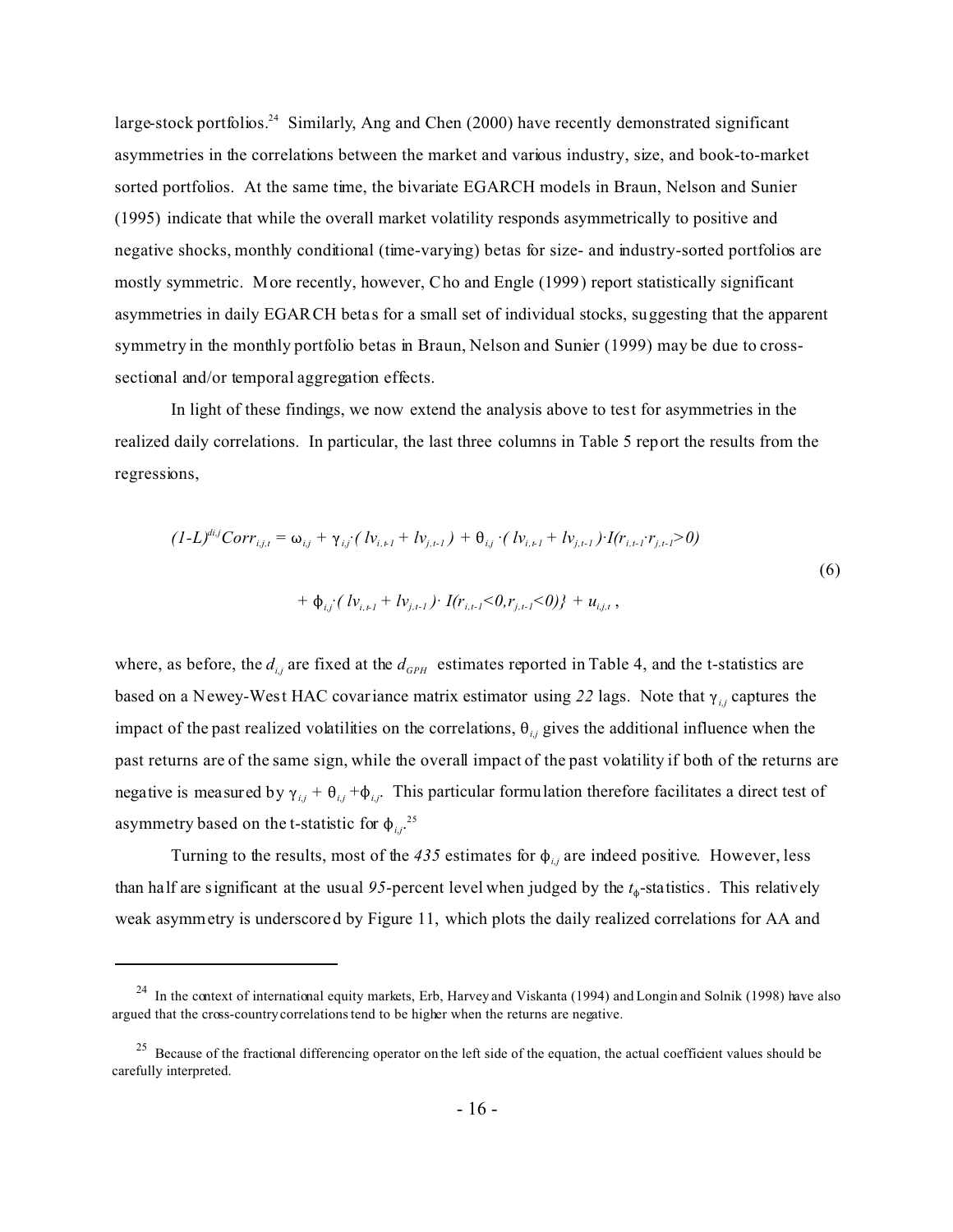XON, *Corr*<sub>*AA,XON,t*</sub>, against the average lagged standardized returns,  $\frac{1}{2}$ <sup>*(r<sub>AA,t-1</sub>/v<sub>AA,t-1</sub> + r<sub>XON,t-1</sub>/v<sub><i>XON,t-1*</sub>).</sup> As with the realized volatility news impact curve in Figure 10, the line corresponding to the sum of the two lagged returns being negative is slightly more steeply sloped than the line corresponding to the sum of the lagged returns being positive. However, the systematic influence of this effect is clearly not very important. Similar graphs obtain for all of the other stocks (see ABDE, 2000).

#### **6. Multivariate Unconditional Volatility Distributions**

Here we investigate various aspects of the multivariate unconditional volatility distributions. Many key economic and financial, as well as regulatory, questions depend upon the perceived commonality in volatility movements across assets and markets. Most of the existing evidence concerning the extent of such co-movements relies on very specific parametric volatility models. The realized volatility measures, in contrast, allow for a direct assessment of the relationship between the individual standard deviations and correlations.

We begin in Figure 12 with a scatterplot of the realized daily logarithmic standard deviation of AA,  $lv_{AA}$ , against the logarithmic standard deviation of XON,  $lv_{XON}$ . It is evident that the two volatilities move together. This feature also holds for the other stocks. From the first column in Table 6, the median correlation between  $lv_i$ , and  $lv_i$ , across the 435 unique pairwise combinations equals 0.205<sup>26</sup> As discussed further below, this tendency of return volatility to vary in tandem across individual stocks is consistent with factor structure, as in Diebold and Nerlove (1989), Tauchen and Tauchen (1999), and others.

Next, in Figure 13 and the second column of Table 6, we document the presence of what might be termed a volatility-in-correlation effect. In particular, in Figure 13 we plot the average realized daily correlations for AA,  $(1/29)$ <sup>*N*</sup><sub>*E*</sub>*Corr*<sub>*AA,i*</sub> for  $i \neq AA$ , against the logarithmic standard deviation for AA,  $lv_{\text{A}A}$ . As for the foreign exchange rates analyzed in ABDL (1999a), a strong positive association is evident. This is further unders cored by the results in the second column in Table 6. The median correlation between all of the individual correlations,  $Corr_{i,i}$ , and the corresponding logarithmic standard deviations,  $lv_{h,t}$  for  $i=h$  or  $j=h$ , equals 0.150. While similar

<sup>&</sup>lt;sup>26</sup> Embrechts, McNeil and Strauman (1999) have recently advocated the use of copulas and rank statistics when measuring dependence in non-normally distributed financia l data. However, because the unconditional distributions that we explore in Table 6 are all approximately Gaussian, the linear correlation affords the most natural measure in the present context.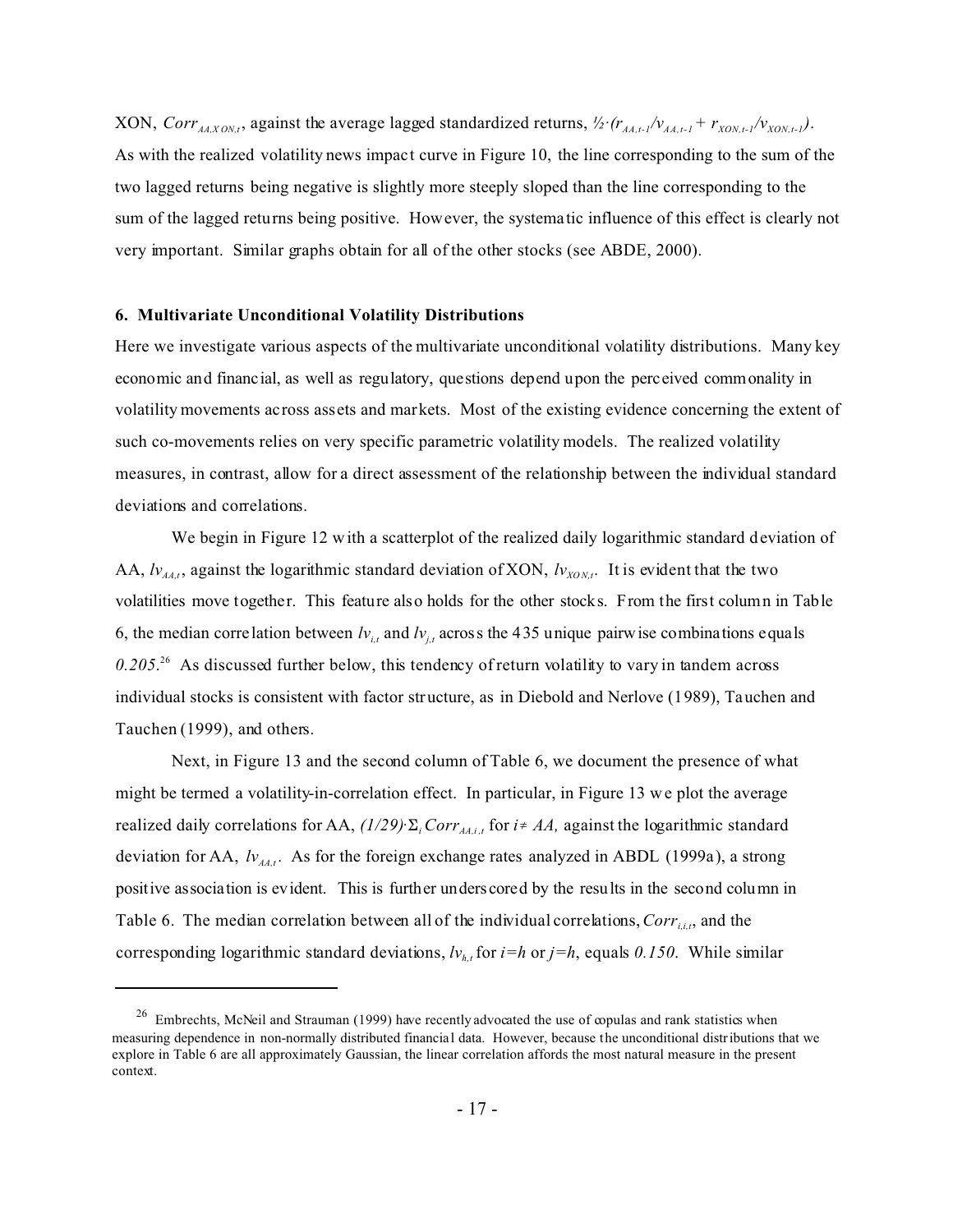volatility-in-correlation effects have been documented for other broadly defined market indexes, our direct model-free measurements of realized correlations and volatilities are very different from the procedures previously entertained in the literature, and as such our findings provide additional empirical support for the phenomenon.<sup>27</sup> As shown below, a volatility effect in correlation is also to be expected within a factor structure, just as with the positive correlation across volatilities (see also Ronn, Sayrak, and Tompaidis, 1998). At the same time, the specific manifestation of the effect is model dependent, which renders direct predictions about magnitudes impossible within our nonparametric setting. Nonetheless, the strength of the effect is noteworthy and provides a benchmark measure that candidate models should be able to accommodate. At the least, it suggests that standard mean-variance efficiency calculations based on constant correlations may be misguided.

Our final look at the multivariate volatility distributions in Figure 14 shows the scatter plot of average realized daily correlations for AA against the average realized correlations for XON; i.e.,  $(1/28)$ :  $\Sigma_i \text{Corr}_{A_{i,i}}$  versus  $(1/28)$ :  $\Sigma_i \text{Corr}_{XON_{i,i}}$  for  $i \neq AA$  and  $i \neq XON$ . The strong association between the realized daily correlations is truly striking. Clearly, there is a powerful commonality in the comovements across the individual stocks. The last column of Table 6 tells the same story. The smallest correlation among the  $82,215$  ( $=30.29.28.27/8$ ) unique correlations is as high as 0.093, and the median correlation between the daily time series of realized correlations equals *0.308*. Again, this seems to suggest that there is a lower dimensional factor structure driving the second moment characteristics of the joint distribution, to which we now turn.

#### **7. Latent Factor Structure in Volatility**

The notion of a low-dimensional factor structure is central to modern asset pricing theory (e.g., Cochrane, 2000). We briefly explore the properties of realized volatility in the context of a simple multivariate model with an explicit factor structure. We focus on three of the empirical results noted above: the tendency for volatilities to move together, the tendency for correlations to be high when the corresponding volatilities are high, and the tendency for an arbitrary correlation to be high when other correlations are also high.

 $27$  Similar observations have recently been made in the context of international equity index returns by Solnik, Boucrelle and Le Fur (1996). This also motivates the switching ARCH model estimated by Ramchand and Susmel (1998), who argue that the correlations between the U.S. and other world markets are on average 2 to 3.5 times higher when the U.S. market is in a high variance state as compared to a low variance state.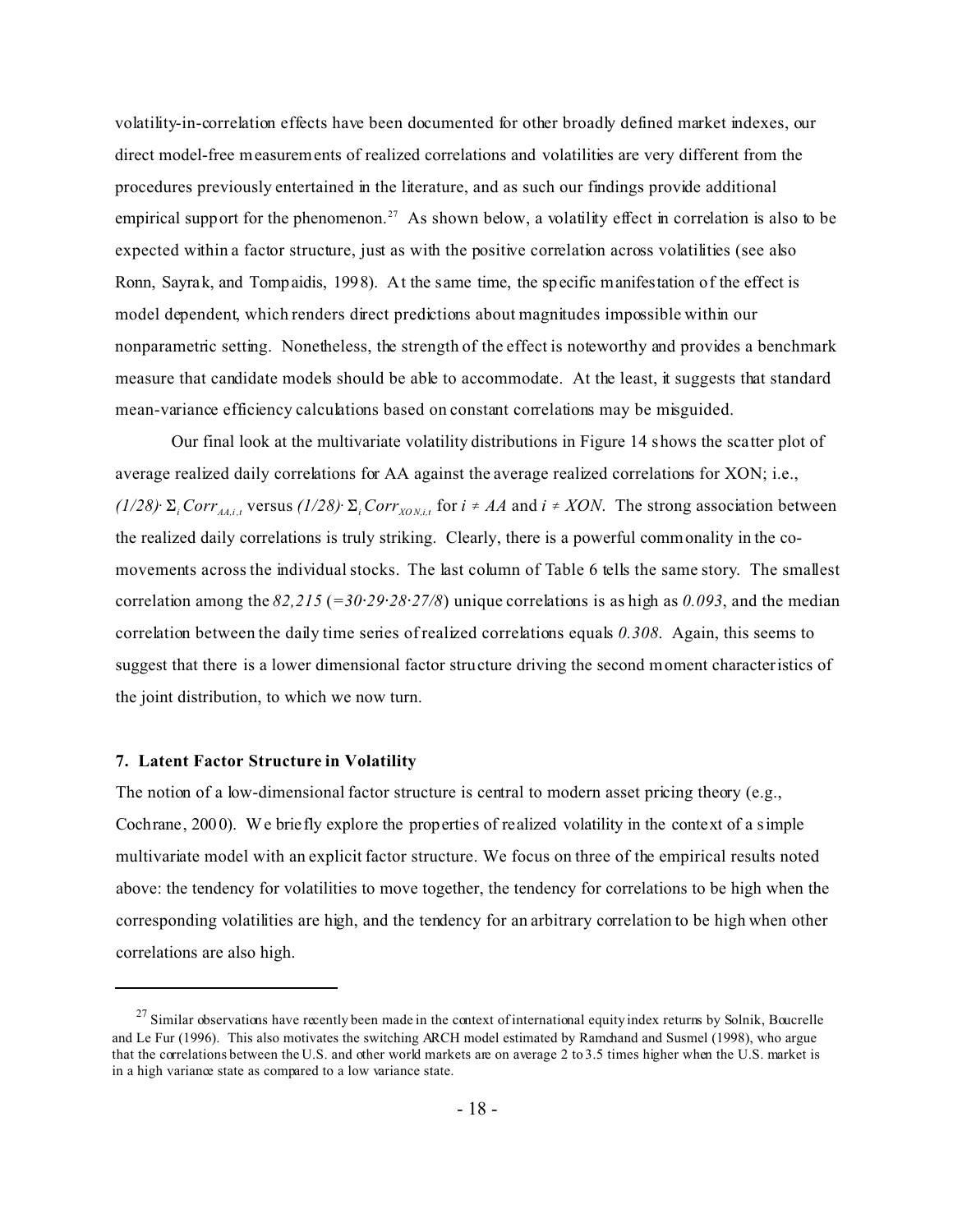Consider an *N*-dimensional diffusion for log price  $p<sub>t</sub>$  with the single-factor representation

$$
dp_t = \lambda \sigma_t dW_t + \Omega dV_t, \qquad (7)
$$

where  $\lambda$  is an *N*-dimensional vector of loadings on the common volatility factor  $\sigma_t dW_t$ ,  $V_t$  is an *N*dimensional standard Brownian motion with mutually-independent elements, and the diagonal matrix  $\Omega$  contains *N* individual asset-specific volatilities. Note that each element of the N-vector of returns  $dp$ , is driven in part by a single latent factor with stochastic volatility, and in part by an orthogonal idiosyncratic noise.

Given the simple model (7), the *N*-dimensional vector of daily returns is

$$
r_{t+1} \equiv p_{t+1} - p_t = \int \lambda \sigma_t dW_t + \int \Omega dV_t. \tag{8}
$$

Letting  $\Sigma$ , denote the corresponding  $N \times N$  covariance matrix conditional on the sample path filtration generated by the latent volatility process,  $\{\sigma_{t+1}\}_{t=0}^1$ , the element of  $\Sigma_t$  corresponding to the covariance between the *i*th and *j*th elements of  $r_{t+1}$ , say  $\{r_{t+1}\}\}$  and  $\{r_{t+1}\}\}$ , is

$$
\{\Sigma_t\}_{i,j} = \{\lambda \lambda'\}_{i,j} \int \sigma_{t+\tau}^2 d\tau + \Omega_{ij}.
$$
\n(9)

Hence, the conditional variances and covariances inherit their dynamics from  $\sigma_t$ , a fact with important implications for comovements among volatilities and correlations.

In order to relate this factor model directly to daily realized volatilities and correlations, it is convenient to restate the system in discrete time. The continuous-time latent factor volatility model (7)- (9) maps directly into a discrete-time model that has been studied by a number of authors, including Diebold and Nerlove (1989), Harvey, Ruiz and Shephard (1994), King, Sentana and Wadhwani (1994), Fiorentini, Sentana and Shephard (1998), and Jacquier and Marcus (2000):

$$
r_{it} = \lambda_i f_t + v_{it}
$$

 $f_t | I_t \sim (0, h_t)$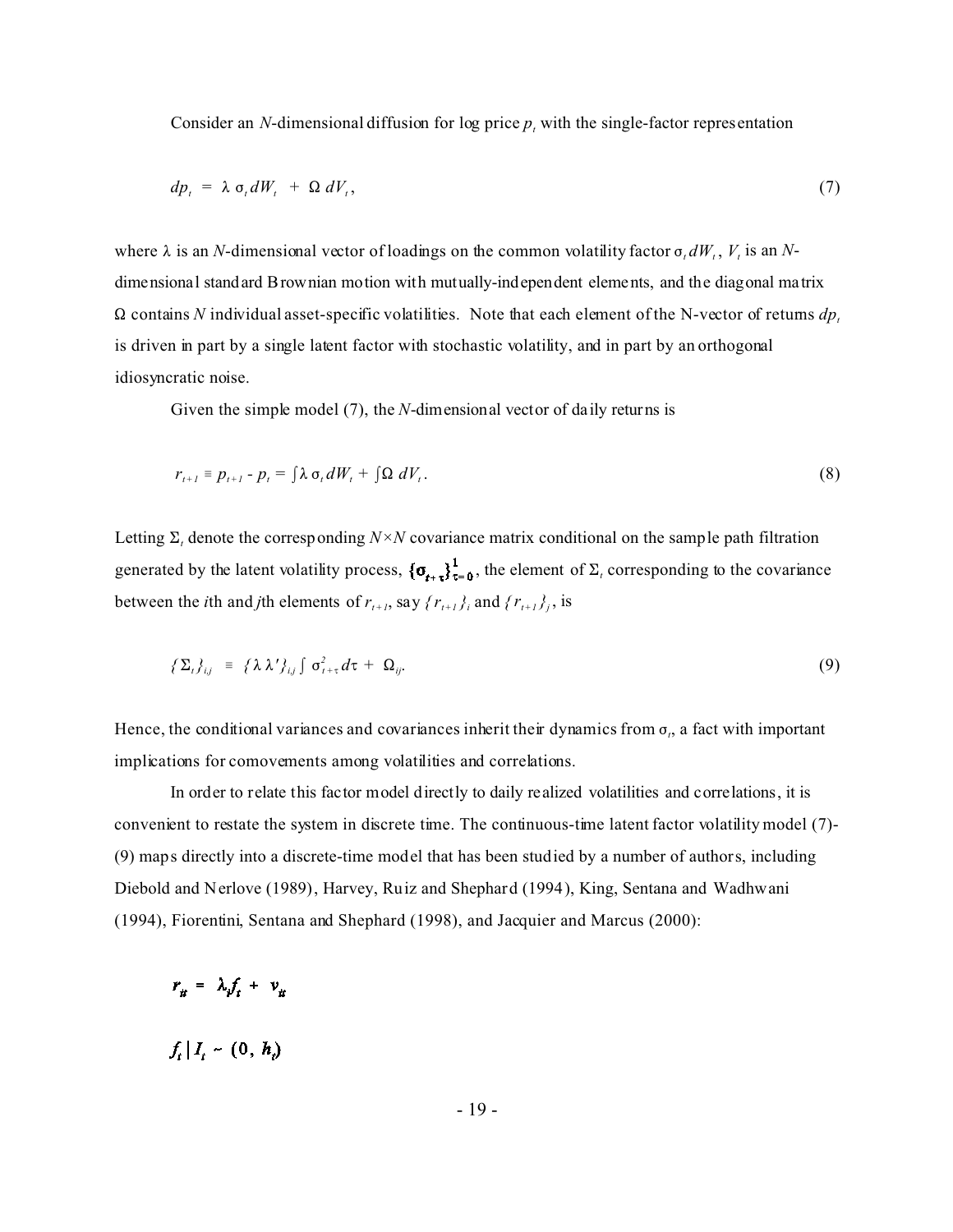$$
vi_d \frac{iid}{r} \sim (0, \omega_i^2)
$$

$$
cov(v_{it}v_{it'}) = 0, \forall i \neq j, t \neq t',
$$

where  $i, j = 1, ..., N$ , and  $t = 1, ..., T$ .

It is readily established that volatilities tend to move together in such a factor model. Concretely, the  $i<sup>th</sup>$  and  $j<sup>th</sup>$  time-t conditional variances, for arbitrary i and j, are

$$
h_{it} = \lambda_i^2 h_t + \omega_i^2
$$
  

$$
h_{jt} = \lambda_j^2 h_t + \omega_j^2.
$$
 (11)

Note in particular that the conditional variances, which are themselves covariance stationary stochastic processes, are linear functions of latent volatility  $h_t$  and are therefore driven entirely by movements in volatility. The unconditional covariance between  $h_{it}$  and  $h_{it}$  is

$$
cov(h_{ir}, h_{jt}) = E_{\parallel}(\lambda_i^2 h_t + \omega_i^2) - (\lambda_i^2 E(h_t) + \omega_i^2)(\lambda_j^2 h_t + \omega_j^2) - (\lambda_j^2 E(h_t) + \omega_j^2) = \lambda_i^2 \lambda_j^2 (h_t - E(h_t))^2, \quad (12)
$$

which is unambiguously positive. Hence the unconditional correlation between  $h_{it}$  and  $h_{jt}$  is also unambiguously positive.

It is also readily seen why a factor structure induces high correlations in situations of high volatility. The ij<sup>th</sup> time-t conditional covariance is

$$
cov_{\hat{y}t} = \lambda_i \lambda_j h_p \tag{13}
$$

so the conditional correlation is

$$
corr_{ijt} = \frac{\lambda_i \lambda_j h_t}{\sqrt{\lambda_i^2 h_t + \omega_i^2} \sqrt{\lambda_j^2 h_t + \omega_j^2}} \tag{14}
$$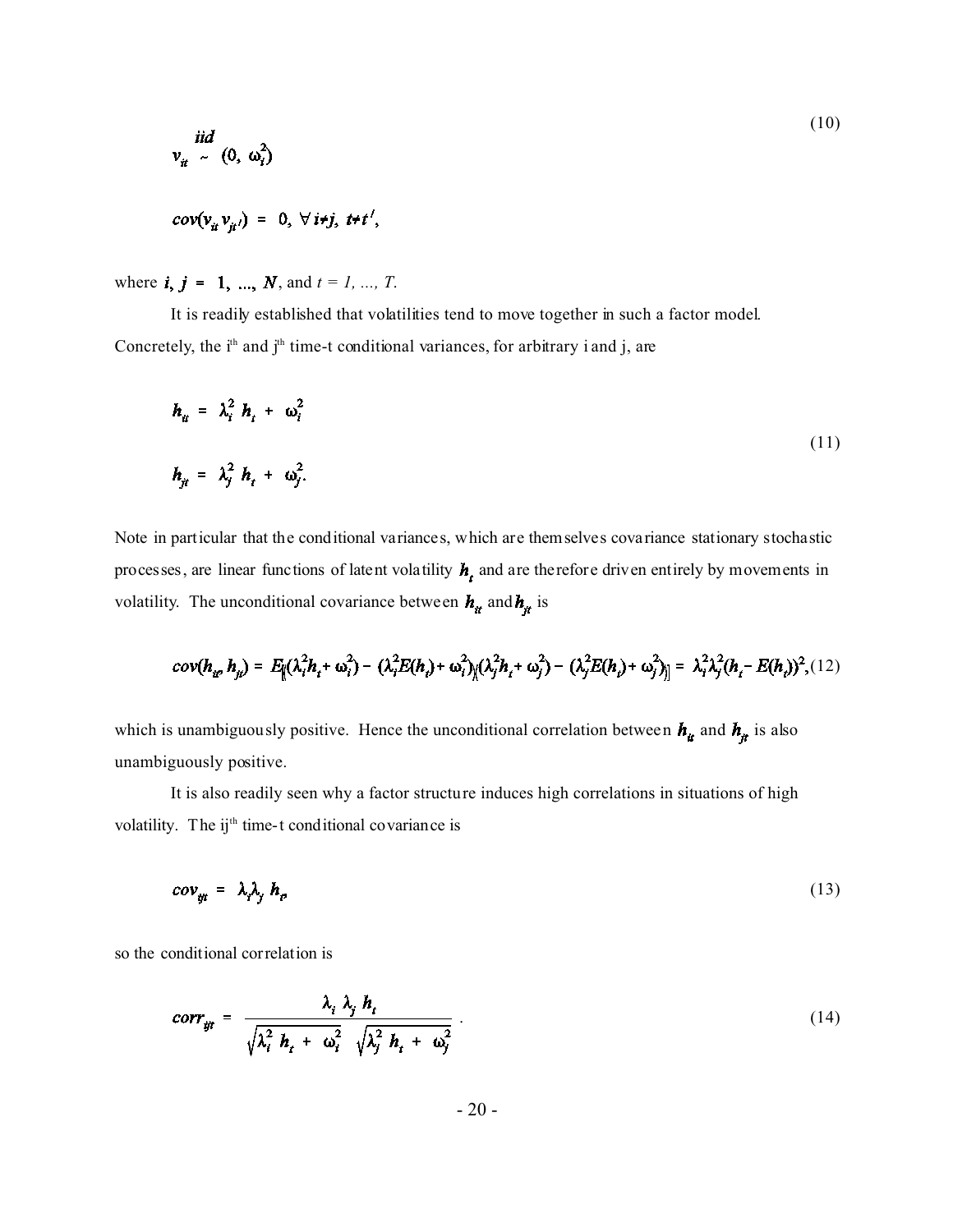Note the conditional variance effect in conditional correlation: if  $\lambda_i$ ,  $\lambda_j$ ,  $h_t > 0$ , then

$$
\frac{\partial corr_{ijt}}{\partial h_t} > 0.
$$
 Moreover,  $\lim_{h_t \to \infty} corr_{ijt} = 1$  and  $\lim_{h_t \to 0} corr_{ijt} = 0$ .

Finally, it is straightforward to verify that a factor structure implies that if the correlation between an arbitrary pair of stocks is high, the correlations between other stocks tend to be high also. In fact, equation (14) makes clear that, so long as all stocks load positively off the common factor, *all* pairwise correlations are increasing in volatility. Hence, as volatility moves, the pairwise correlations all move as well, and in the same direction.

In closing, we note that it is easy to extend these results to richer factor structures, including models with dynamics in  $\Omega$  and models with multiple factors, as in recent work by Lo and Wang (2000) on modeling volume, which is intimately related to the modeling of volatility.

## **8. Conclusions**

We exploit direct model-free measures of realized daily volatility and correlation obtained from highfrequency intraday stock prices to confirm, solidify and extend existing characterizations. Our findings are remarkably consistent with existing work such as ABDL (1999a, b) and Ebens (1999a). This is true of the right-skewed distributions of the variances and covariances, the normal distributions of the logarithmic standard deviations and correlations, the normal distributions of daily returns standardized by realized standard deviations, and the strongly persistent dynamics of the realized volatilities and correlations, well-described by a stationary fractionally integrated process and conforming to scaling laws under temporal aggregation. The striking congruence of all findings across asset classes (equity vs. forex) and underlying method of price recording (transaction prices vs. averages of logarithmic bid and ask quotes) suggests that the results reflect fundamental attributes of speculative returns.

Our analysis is noteworthy not only for confirming and checking robustness of existing results, but also for achieving significant extensions, facilitated throughout by the model-free measurement of realized volatility and correlation afforded by high-frequency data, and the simplicity of our methods, which enable straightforward high-dimensional correlation estimation. We shed new light on some distinct properties of equity return dynamics and illustrate them, for example, via the news impact curve. We confirm the existence of an asymmetric relation between returns and volatility, with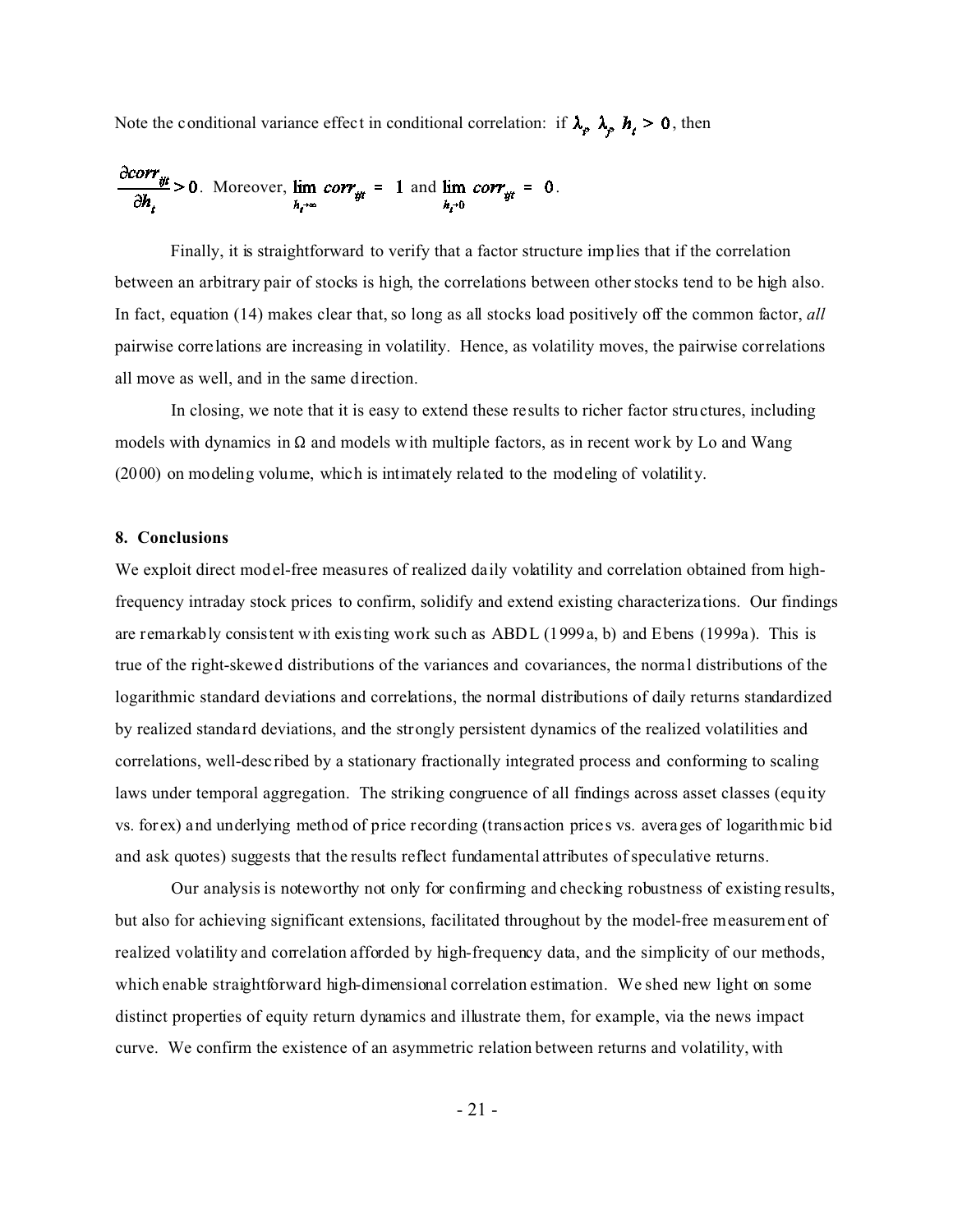negative returns being associated with higher volatility innovations than positive returns of the same magnitude. However, the effect is much weaker at the individual stock level than at the aggregate market level, thus lending support to a volatility risk premium feedback explanation rather than a financial leverage effect. Moreover, we find a pronounced volatility-in-correlation effect, thus limiting the benefits of portfolio diversification when they are needed most. The strength of this relation suggests that suboptimal decisions will result from analysis based on the premise of a constant or fixed variance-covariance structure. Finally, the volatility-in-correlation effect, the strong positive association between individual stock volatilities, and the corresponding strong relationship between contemporaneous stock correlations should motivate additional work on the development of parsimonious factor models for the covariance structure of stock returns.

We envision several applications of the approach adopted in this paper. For example, the direct measurement of volatilities and correlations should alleviate the errors-in-variables problem that plagues much work on the implementation and testing of the CAPM, because realized betas may be constructed directly from the corresponding realized covariances and standard deviations. Multi-factor models based on factor replicating portfolios are similarly amenable to direct analysis. As a second example, the effective observability of volatilities and correlations facilitates direct time-series modeling of portfolio choice and risk management problems under realistic and testable distributional assumptions. Work along these lines is currently being pursued in Anders en, Bollerslev, Diebold and Labys (1999d). Finally, our methods will also facilitate direct comparisons of volatility forecasts generated by alternative models and procedures. Such explorations are underway in Ebens (1999b) and Ebens and de Lima (1999).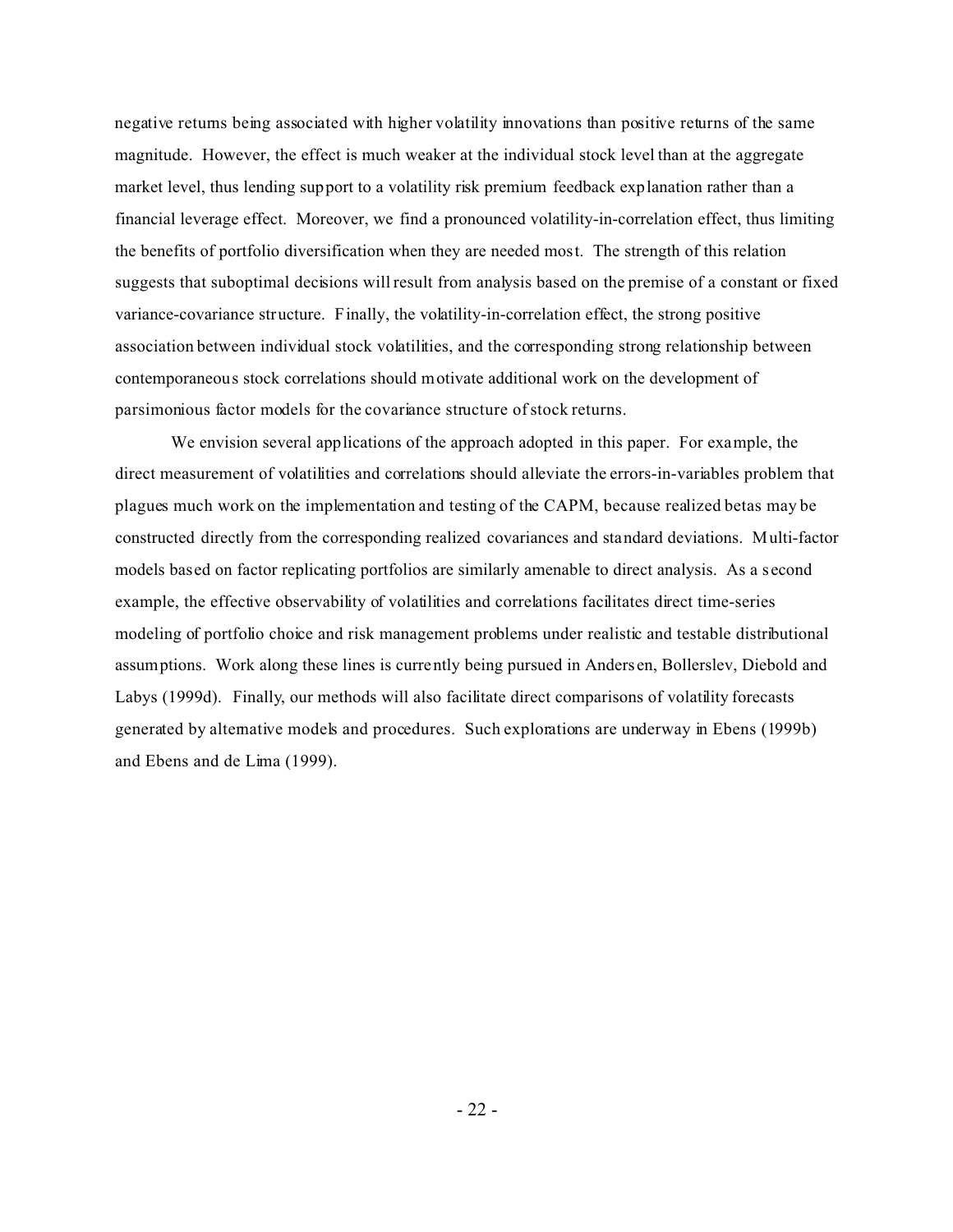#### **References**

- Andersen, T.G. (1996), "Return Volatility and Trading Volume: An Information Flow Interpretation of Stochastic Volatility," *Journal of Finance*, 51, 169-204.
- Andersen, T.G. and T. Bollerslev (1997), "Heterogeneous Information Arrivals and Return Volatility Dynamics: Uncovering the Long-Run in High Frequency Returns," *Journal of Finance*, 52, 975-1005.
- Andersen, T.G. and T. Bollerslev (1998), "Answering the Skeptics: Yes, Standard Volatility Models do Provide Accurate Forecasts," *International Economic Review*, 39, 885-905.
- Andersen, T.G., T. Bollerslev, and A. Das (2000), "Variance Ratios and High-Frequency Data: Testing for Changes in Intraday Volatility Patterns," *Journal of Finance*, forthcoming.
- Andersen, T.G., T. Bollerslev, F.X. Diebold and H. Ebens (2000), "The Distribution of Stock Return Volatility: Appendix," Manuscript, Northwestern University, Duke University, New York University and Johns Hopkins University.
- Andersen, T.G., T. Bollerslev, F.X. Diebold and P. Labys (1999a), "Exchange Rate Returns Standardized by Realized Volatility are (Nearly) Gaussian," NBER Working Paper No. 7488.
- Andersen, T.G., T. Bollerslev, F.X. Diebold and P. Labys (1999b), "Microstructure Bias and Volatility Signatures," work in progress.
- Andersen, T.G., T. Bollerslev, F.X. Diebold and P. Labys (1999c), "Forecasting Volatility: A VAR for VaR," work in progress.
- Andersen, T.G., T. Bollerslev, F.X. Diebold and P. Labys (2000), "The Distribution of Exchange Rate Volatility," Revised version of NBER Working Paper No. 6961.
- Ang, A. and J. Chen (2000), "Asymmetric Correlations of Equity Portfolios," Manuscript, Graduate School of Business, Columbia University.
- Back, K. (1991), "Asset Prices for General Processes," *Journal of Mathematical Economics*, 20, 317- 395.
- Baillie, R.T., T. Bollerslev and H.O. Mikkelsen (1996), "Fractionally Integrated Generalized Autoregressive Conditional Heteroskedasticity," *Journal of Econometrics*, 74, 3-30.
- Bekaert, G. and G. Wu (2000), "Asymmetric Volatility and Risk in Equity Markets," *Review of Financial Studies*, 13, 1-42.
- Black, F. (1976), "Studies of Stock Market Volatility Changes," *Proceedings of the American Statistical Association, Business and Economic Statistics Section*, 177-181.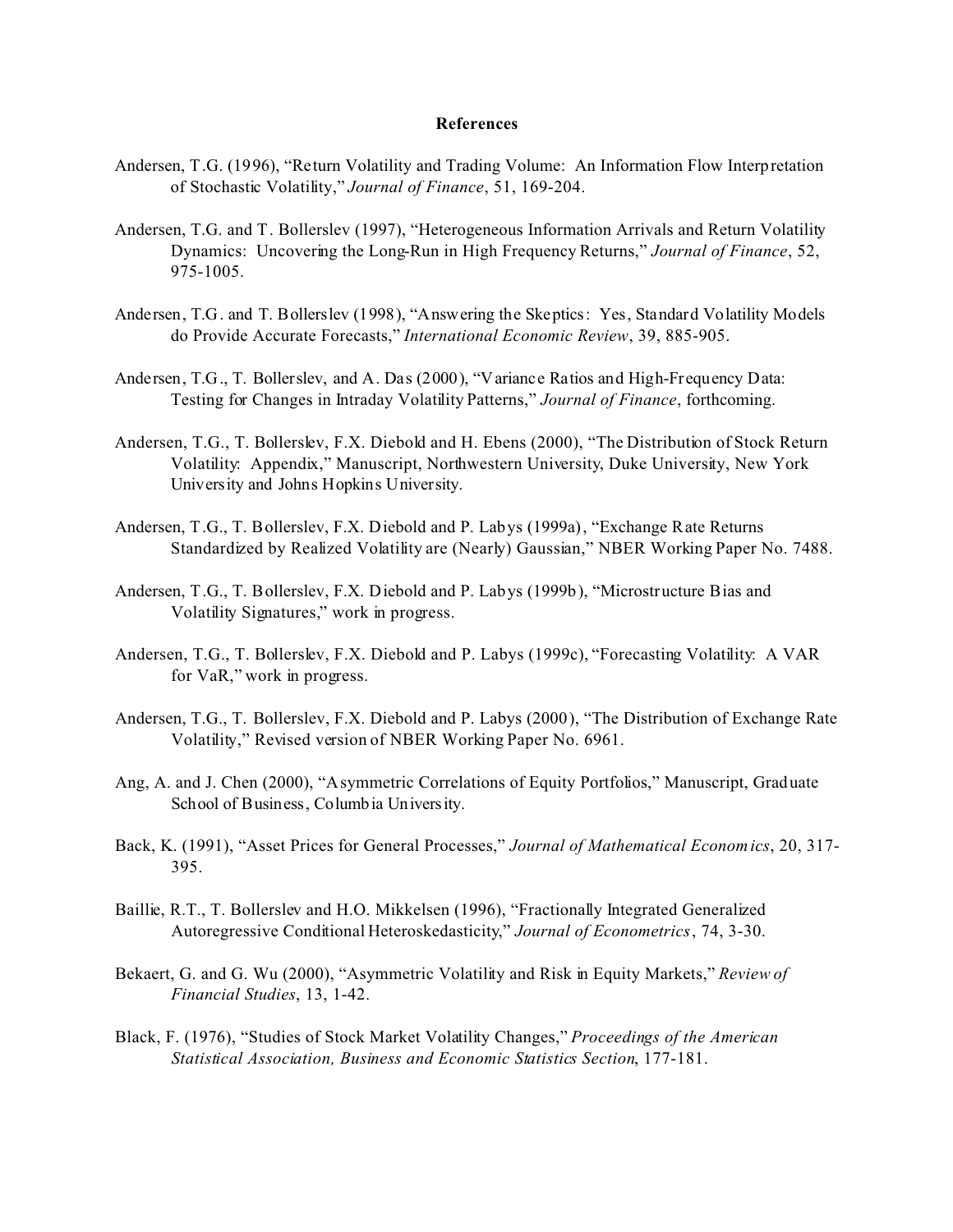- Blattberg, R.C. and N.J. Gonedes (1974), "Comparison of the Stable and Student Distributions as Statistical Models for Stock Prices," *Journal of Business*, 47, 244-280.
- Bollerslev, T., R.Y. Chou and K.F. Kroner (1992), "ARCH Modeling in Finance: A Selective Review of the Theory and Empirical Evidence," *Journal of Econometrics*, 52, 5-59.
- Bollerslev, T., R.F. Engle and D.B. Nelson (1994), "ARCH Models," in R.F. Engle and D. McFadden (eds.), *Handbook of Econometrics, Volume IV*, 2959-3038. Amsterdam: North-Holland.
- Bollerslev, T. and H.O. Mikkelsen (1999), "Long-Term Equity Anticipation Securities and Stock Market Volatility Dynamics," *Journal of Econometrics*, 92, 75-99.
- Braun, P.A., D.B. Nelson and A.M. Sunier (1995), "Good News, Bad News, Volatility and Betas," *Journal of Finance*, 50, 1575-1603.
- Breidt, F.J., N. Crato, and P. de Lima (1998), "On the Detection and Estimation of Long-Memory in Stochastic Volatility," *Journal of Econometrics*, 83, 325-348.
- Campbell, J.Y. and L. Hentschel (1992), "No News is Good News: An Asymmetric Model of Changing Volatility in Stock Returns," *Journal of Financial Economics*, 31, 281-318.
- Campbell, J.Y., M. Lettau, B.G. Malkiel and Y. Xu (2000), "Have Individual Stocks Become More Volatile? An Empirical Exploration of Idiosyncratic Risk," *Journal of Finance*, forthcoming.
- Campbell, J.Y., A.W. Lo. and A.C. MacKinlay (1997), *The Economics of Financial Markets*. Princeton: Princeton University Press.
- Canina, L. and S. Figlewski (1993), "The Informational Content of Implied Volatility," *Review of Financial Studies*, 6, 659-681.
- Cheung, Y.-W. and L. Ng (1992), "Stock Price Dynamics and Firm Size: An Empirical Investigation," *Journal of Finance*, 47, 1985-1997.
- Cho, Y.H. and R.F. Engle (1999), "Time-Varying Betas and Asymmetric Effects of News: Empirical Analysis of Blue Chip Stocks," NBER Working Paper No.7330.
- Christensen, B.J. and N.R. Prabhala (1998), "The Relation Between Implied and Realized Volatility," *Journal of Financial Economics*, 50, 125-150.
- Christie, A.A. (1982), "The Stochastic Behavior of Common Stock Variances: Value, Leverage and Interest Rate Effects," *Journal of Financial Economics*, 10, 407-432.
- Clark, P. K. (1973), "A Subordinated Stochastic Process Model with Finite Variance for Speculative Prices," *Econometrica*, 41, 135-155.

Cochrane, J.H. (2000), *Asset Pricing*. Manuscript, University of Chicago.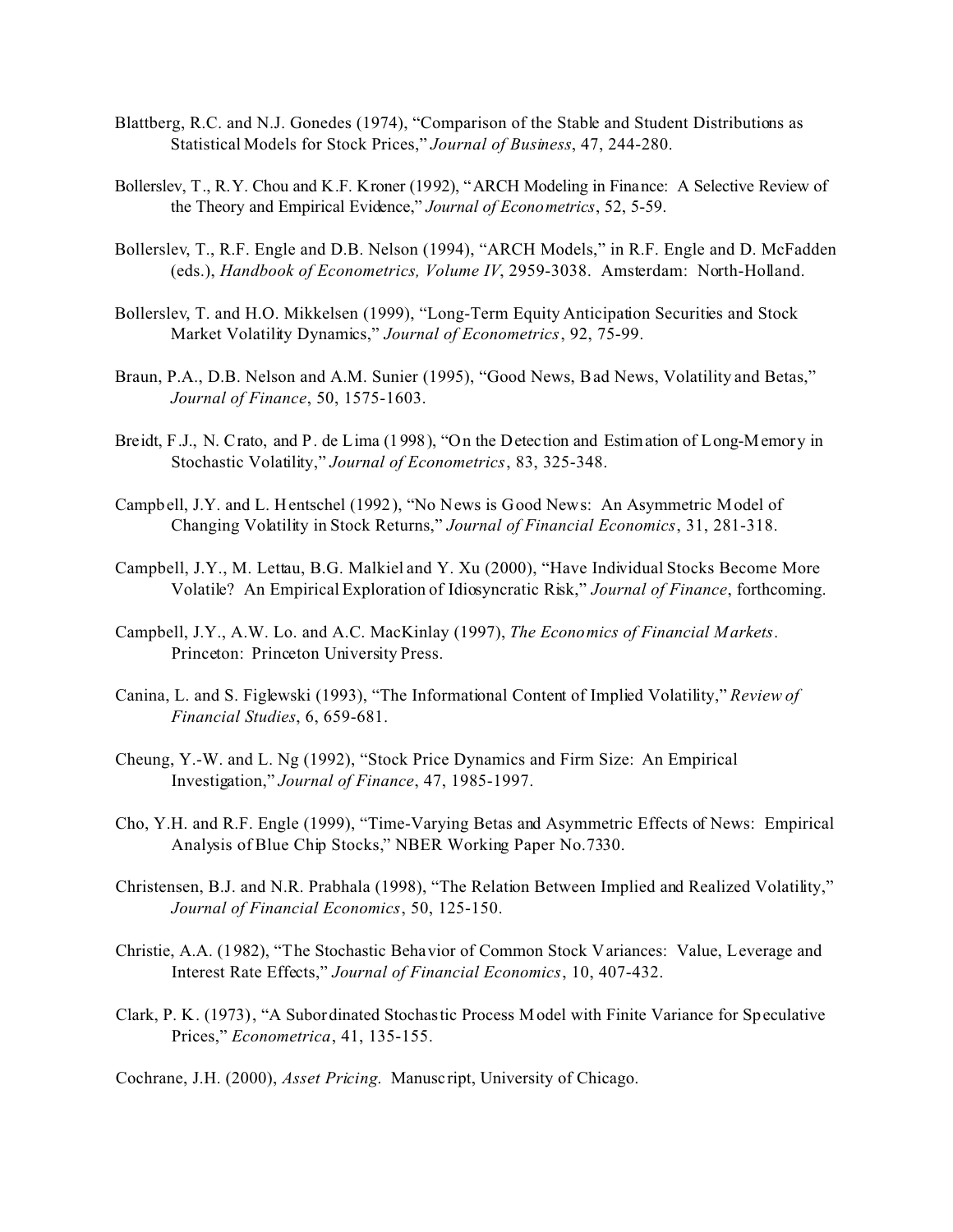- Crato, N. and P.J. de Lima (1993), "Long-Range Dependence in the Conditional Variance of Stock Returns," *Economics Letters*, 25, 281-285.
- Day, T.E. and C.M. Lewis (1992), "Stock Market Volatility and the Information Content of Stock Index Options," *Journal of Econometrics*, 52, 267-287.
- Deo, R.S. and C.M. Hurvich (1999), "On the Log-Periodogram Regression Estimator of the Memory Parameter in Long-Memory Stochastic Volatility Models," Manuscript, New York University.
- Diebold, F.X. and M. Nerlove (1989), "The Dynamics of Exchange Rate Volatility: A Multivariate Latent Factor ARCH Model," *Journal of Applied Econometrics*, 4, 1-22.
- Ding, Z., C.W.J. Granger and R.F. Engle (1993), "A Long Memory Property of Stock Market Returns and a New Model," *Journal of Empirical Finance*, 1, 83-106.
- Duffee, G.R. (1995), "Stock Returns and Volatility: A Firm Level Analysis," *Journal of Financial Analysis*, 37, 399420.
- Drost, F.C., T.E. Nijman and B.J.M. Werker (1998), "Estimation and Testing in Models Containing Both Jumps and Conditional Heteroskedasticity," *Journal of Business and Economic Statistics*, 16, 237-243.
- Ebens, H. (1999a), "Realized Stock Index Volatility," Working Paper No. 420, Department of Economics, Johns Hopkins University.
- Ebens, H. (1999b), "Forecasting Stock Volatility," work in progress.
- Ebens, H. and P. de Lima (1999), "The Volatility Implied by Options and Realized Volatility," work in progress.
- Embrechts, P., A. McNeil and D. Straumann (1999), "Correlation and Dependency in Risk Management: Properties and Pitfalls," Manuscript, ETH Zürich, Switzerland.
- Engle, R.F. and G.G.J. Lee (1993), "Long Run Volatility Forecasting for Individual Stocks in a One Factor Model," Manus cript, University of California, San Diego.
- Engle, R.F. and V.K. Ng (1993), "Measuring and Testing the Impact of News on Volatility," *Journal of Finance*, 48, 1749-1778.
- Erb, C.B., C.R. Harvey and T.E. Viskanta (1994), "Forecasting International Equity Correlations," *Financial Analysts Journal*, November/December, 32-45.
- Fama, E.F. (1965), "The Behavior of Stock Market Prices," *Journal of Business*, 38, 34-105.
- Fiorentini, G., E. Sentana and N. Shephard (1998), "Exact Likelihood-Based Estimation of Conditionally Heteroskedastic Factor Models," Manuscript, University of Alcante, CEMFI and Oxford University.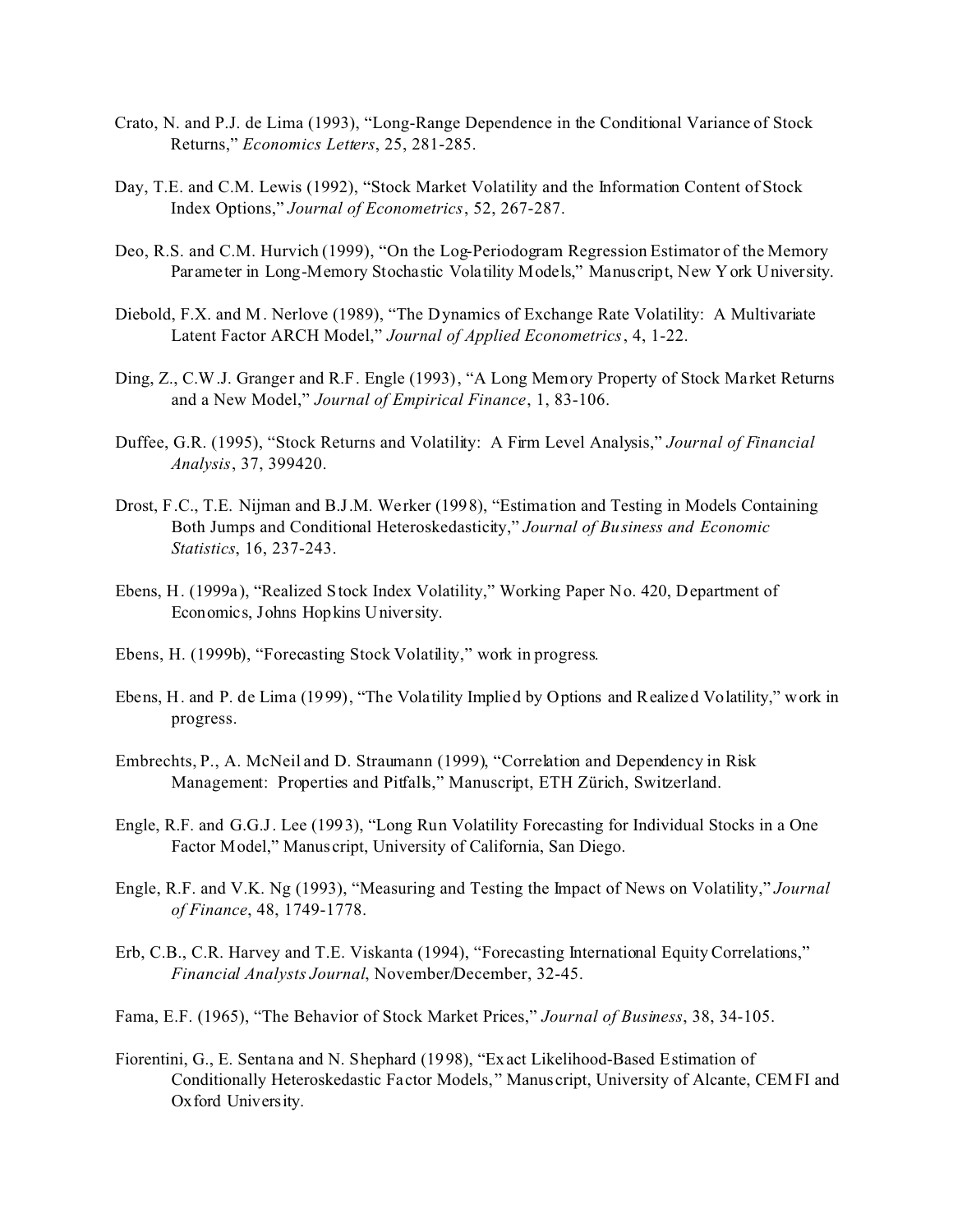- French, K.R., G.W. Schwert and R.F. Stambaugh (1987), "Expected Stock Returns and Volatility," *Journal of Financial Economics*, 19, 3-29.
- Fung, W.K.H. and D.A. Hsieh (1991), "Empirical Analysis of Implied Volatility: Stocks, Bonds and Currencies," Manuscript, Duke University.
- Gallant, A.R., P.E. Rossi and G.E. Tauchen (1992), "Stock Prices and Volume," *Review of Financial Studies*, 5, 199-242.
- Geweke, J. and S. Porter-Hudak (1983), "The Estimation and Application of Long Memory Time Series Models," *Journal of Time Series Analysis*, 4, 221-238.
- Glosten, L.R., R. Jagannathan and D.E. Runkle (1993), "On the Relation Between the Expected Value and the Volatility of the Nominal Excess Return on Stocks," *Journal of Finance*, 48, 1779- 1801.
- Harvey, A., E. Ruiz and N. Shephard (1994), "Multivariate Stochastic Variance Models," *Review of Economic Studies*, 61, 247-264.
- Hentschel, L. (1995), "All in the Family: Nesting Symmetric and Asymmetric GARCH Models," *Journal of Financial Economics*, 39, 71-104.
- Hsieh, D.A. (1991), "Chaos and Nonlinear Dynamics: Application to Financial Markets," *Journal of Finance*, 46, 1839-1877.
- Hull, J. and A. White (1987), "The Pricing of Options on Assets with Stochastic Volatilities," *Journal of Finance*, 42, 381-400.
- Jacquier, E., N.G. Polson and P.E. Rossi (1994), "Bayesian Analysis of Stochastic Volatility Models," *Journal of Business and Economic Statistics*, 12, 371-417.
- Jacquier, E. and A.J. Marcus (2000), "Market Volatility and Asset Correlation Structure," Manuscript, Boston College.
- Kim, D. and S.J. Kon (1994), "Alternative Models for the Conditional Heteroskedasticity of Stock Returns," *Journal of Business*, 67, 563-598.
- King, M., E. Sentana and S. Wadhwani (1994), "Volatility and Links Between National Stock Markets," *Econometrica*, 62, 901-933.
- Kroner, K.F. and V.K. Ng (1998), "Modeling Asymmetric Comovements of Asset Returns," *Review of Financial Studies*, 11, 817-844.
- Kuwahara, H. and T.A. Marsh (1992), "The Pricing of Japanese Equity Warrants," *Management Science*, 38, 1610-1641.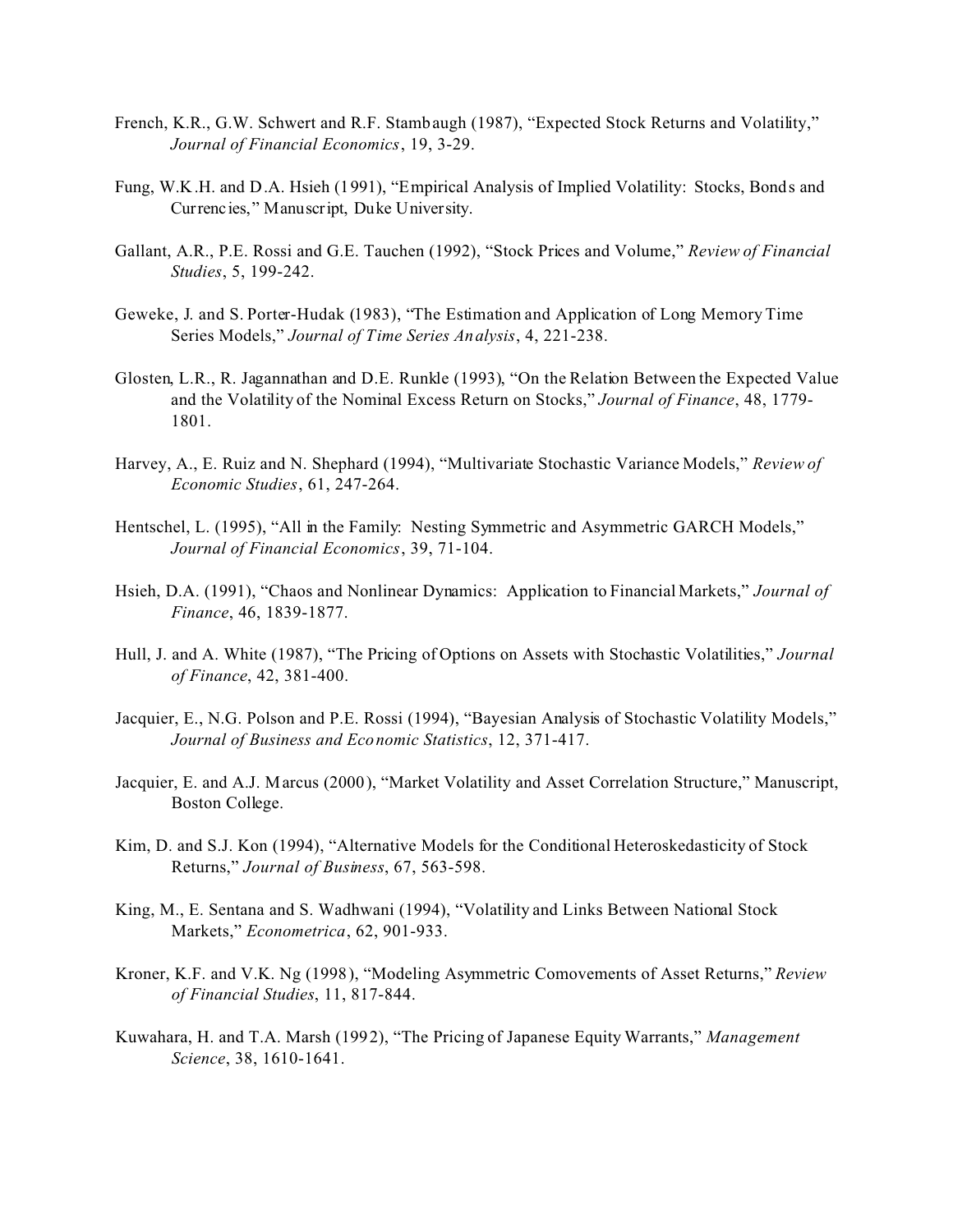- Lamoureux, C.G. and W.D. Lastrapes (1990), "Heteroskedasticity in Stock Return Data: Volume versus GARCH Effects," *Journal of Finance*, 45, 221-229.
- Lamoureux, C.G. and W.D. Lastrapes (1993), "Forecasting Stock Returns Variances: Towards Understanding Stochastic Implied Volatility," *Review of Financial Studies*, 6, 293-326.
- LeBaron, B. (1999), "Volatility Persistence and Apparent Scaling Laws in Finance," Manuscript, Brandeis University.
- Ledoit, O. and P. Santa-Clara (1998), "Relative Pricing of Options with Stochastic Volatility," Manuscript, UCLA.
- Lo, A.W. and J. Wang (2000), "Trading Volume: Definitions, Data Analysis, and Implications of Portfolio Theory," *Review of Financial Studies*, 13, 257-300.
- Longin, F. and B. Solnik (1998), "Correlation Structure of International Equity Markets During Extremely Volatile Periods," ESSEC Graduate Business School and HEC School of Management.
- Mandelbrot, B. (1963), "The Variation of Certain Speculative Prices," *Journal of Business*, 36, 394- 419.
- Merton, R.C. (1980), "On Estimating the Expected Return on the Market," *Journal of Financial Economics*, 8, 323-361.
- Nelson, D.B. (1990), "ARCH Models as Diffusion Approximations," *Journal of Econometrics*, 45, 7- 38.
- Nelson, D.B. (1991), "Conditional Heteroskedasticity in Asset Returns: A New Approach," *Econometrica*, 59, 347-370.
- Nelson, D.B. (1992), "Filtering and Forecasting with Misspecified ARCH Models I: Getting the Right Variance with the Wrong Model," *Journal of Econometrics*, 52, 61-90.
- Nelson, D.B. and D.P. Foster (1994), "Asymptotic Filtering Theory for Univariate ARCH Models," *Econometrica*, 62, 1-41.
- Pagan, A.R. and G.W. Schwert (1990), "Alternative Models for Conditional Stock Volatility," *Journal of Econometrics*, 45, 267-290.
- Praetz, P.D. (1972), "The Distribution of Share Price Changes," *Journal of Business*, 45, 49-55.
- Protter, P. (1992). *Stochastic Integration and Differential Equations*. New York: Springer Verlag.
- Ramchand, L. and R. Susmel (1998), "Volatility and Cross Correlation Across Major Stock Markets," *Journal of Empirical Finance*, 5, 397-416.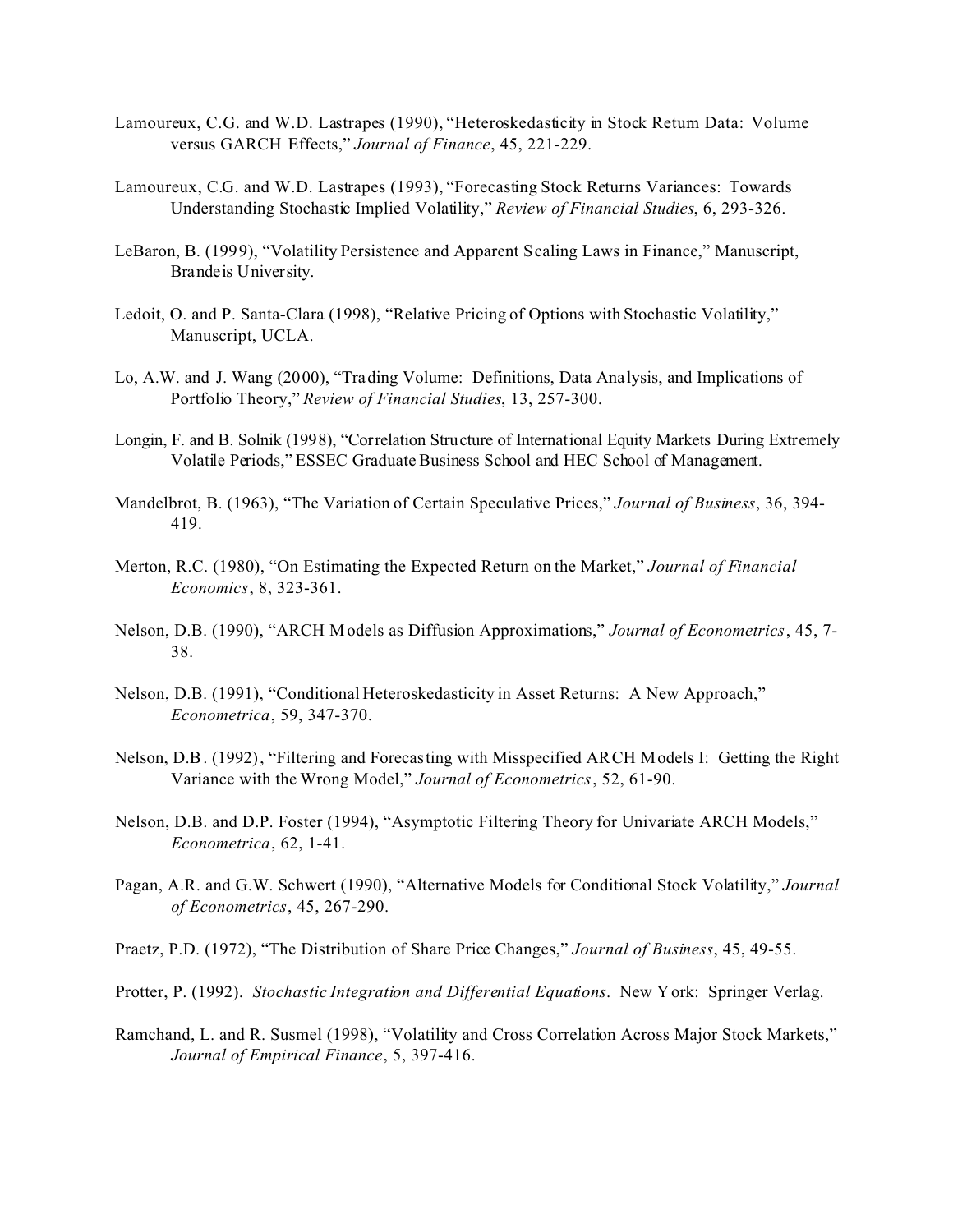- Robinson, P.M. (1995), "Log-Periodogram Regression of Time Series with Long-Range Dependence," *Annals of Statistic*, 23, 1048-1072.
- Robinson, P.M. and P. Zaffaroni (1998), "Nonlinear Time Series with Long Memory: A Model for Stochastic Volatility," *Journal of Statistical Planning and Inference*, 68, 359-371.
- Ronn, E.I., A. Sayrak and S. Tompaidis (1999), "The Impact of Large Changes in Asset Prices on Intra-Market Correlations in the Stock, Bond, and International Markets," Manuscript, University of Texas at Austin.
- Schwert, G.W. (1987), "Effects of Model Specification on Tests for Unit Roots in Macroeconomic Data," *Journal of Monetary Economics*, 20, 73-103.
- Schwert, G.W. (1989), "Why Does Stock Market Volatility Change Over Time?," *Journal of Finance*, 44, 1115-1153.
- Schwert, G.W. (1990a), "Stock Market Volatility," *Financial Analysts Journal*, May-June, 23-34.
- Schwert, G.W. (1990b), "Stock Volatility and the Crash of '87," *Review of Financial Studies*, 3, 77- 102.
- Schwert, G.W. and P.J. Seguin (1991), "Heteroskedasticity in Stock Returns," *Journal of Finance*, 45, 1129-1155.
- Silverman, B.W. (1986). *Density Estimation*. London, UK: Chapman and Hall.
- Solnik, B., C. Boucrelle and Y. Le Fur (1996), "International Market Correlation and Volatility," *Financial Analysts Journal*, September-October, 17-34.
- Tauchen, G.E. and H. Tauchen (1999), "The Volatility Structure of the Dow," work in progress.
- Tauchen, G.E., H. Zhang and M. Liu (1996), "Volume, Volatility and Leverage: A Dynamic Analysis," *Journal of Econometrics*, 74, 177-208.
- Taylor, S.J. (1986), *Modeling Financial Time Series*. Chichester, Great Britain: John Wiley & Sons.
- Zumbach, G.O., M.M. Dacorogna, J.L. Olsen and R.B. Olsen (1999), "Introducing a Scale of Market Shocks," Manuscript, Olsen and Associates, Zurich.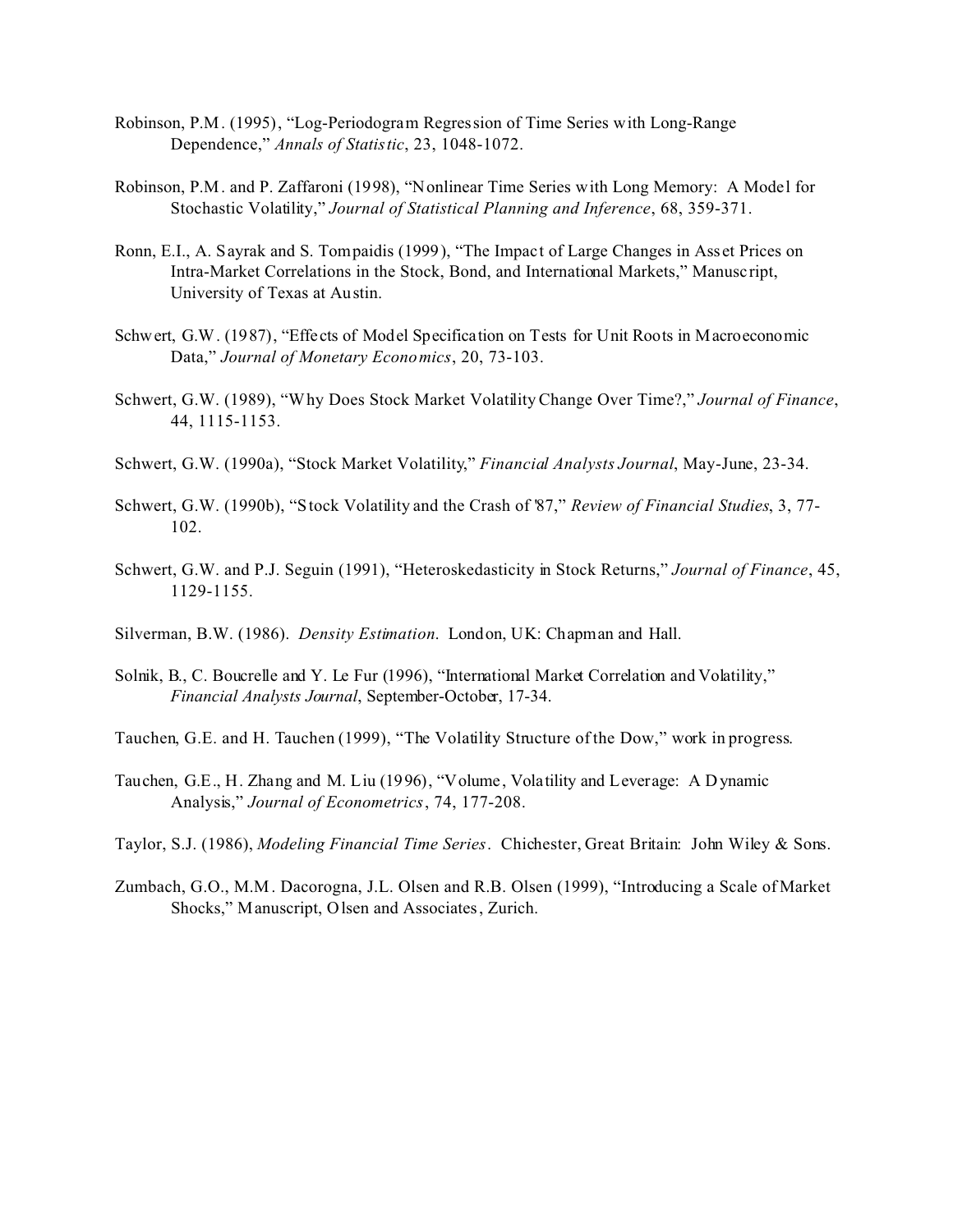| <b>Stock</b> |          | $r_{i,t}$ |          |       | $r_{i,t}/v_{i,t}$ |         |          |       |
|--------------|----------|-----------|----------|-------|-------------------|---------|----------|-------|
|              | Mean     | St.Dev.   | Skew.    | Kurt. | Mean              | St.Dev. | Skew.    | Kurt. |
| Min.         | $-0.059$ | 1.149     | $-0.221$ | 3.810 | $-0.033$          | 0.623   | $-0.054$ | 2.734 |
| 0.10         | $-0.024$ | 1.222     | $-0.022$ | 3.964 | $-0.013$          | 0.697   | 0.037    | 2.821 |
| 0.25         | 0.007    | 1.275     | 0.035    | 4.236 | 0.002             | 0.772   | 0.081    | 3.005 |
| 0.50         | 0.041    | 1.419     | 0.159    | 5.416 | 0.024             | 0.806   | 0.113    | 3.129 |
| 0.75         | 0.071    | 1.538     | 0.231    | 6.587 | 0.048             | 0.852   | 0.164    | 3.302 |
| 0.90         | 0.084    | 1.704     | 0.487    | 8.462 | 0.060             | 0.928   | 0.228    | 3.414 |
| Max.         | 0.140    | 1.833     | 0.564    | 11.98 | 0.099             | 0.960   | 0.322    | 3.848 |
| Mean         | 0.036    | 1.438     | 0.172    | 5.908 | 0.025             | 0.808   | 0.125    | 3.156 |
| St.Dev.      | 0.046    | 0.181     | 0.192    | 2.016 | 0.030             | 0.080   | 0.081    | 0.251 |

**Table 1** Unconditional Daily Return Distributions

Note: The table summarizes the daily return distributions for the 30 DJIA stocks,  $r_{i,t}$ . The sample covers the period from January 2, 1993 through May 29, 1998, for a total of *1,366* observations. The realized daily volatilities,  $v_{i,t}$ , are calculated from five-minute intraday returns, as detailed in the main text.

|              |       |         | $v_{j,t}^2$ |       |       |         |          |       |
|--------------|-------|---------|-------------|-------|-------|---------|----------|-------|
| <b>Stock</b> | Mean  | St.Dev. | Skew.       | Kurt. | Mean  | St.Dev. | Skew.    | Kurt. |
| Min.         | 1.899 | 1.159   | 1.451       | 5.789 | 0.239 | 0.225   | $-0.537$ | 2.282 |
| 0.10         | 2.009 | 1.348   | 2.306       | 11.98 | 0.280 | 0.228   | $-0.308$ | 3.245 |
| 0.25         | 2.539 | 1.665   | 3.516       | 27.84 | 0.403 | 0.238   | $-0.015$ | 3.475 |
| 0.50         | 3.108 | 1.988   | 5.609       | 66.16 | 0.476 | 0.264   | 0.192    | 3.885 |
| 0.75         | 3.390 | 2.458   | 8.322       | 142.6 | 0.544 | 0.280   | 0.465    | 4.758 |
| 0.90         | 4.315 | 4.346   | 18.89       | 518.0 | 0.664 | 0.294   | 0.777    | 5.136 |
| Max.         | 6.854 | 6.319   | 20.70       | 567.8 | 0.894 | 0.353   | 1.023    | 6.620 |
| Mean         | 3.178 | 2.355   | 7.433       | 143.6 | 0.478 | 0.263   | 0.222    | 4.101 |
| St.Dev.      | 1.146 | 1.203   | 5.664       | 176.8 | 0.150 | 0.029   | 0.388    | 0.870 |

**Table 2** Unconditional Daily Volatility Distributions

Note: The table summarizes the distributions of the daily volatilities for the *30* DJIA stocks. The realized daily variances,  $v_{j,t}^2$ , and logarithmic standard deviations,  $lv_{i,t} = log(v_{i,t})$ , are calculated from five-minute intraday returns as detailed in the main text.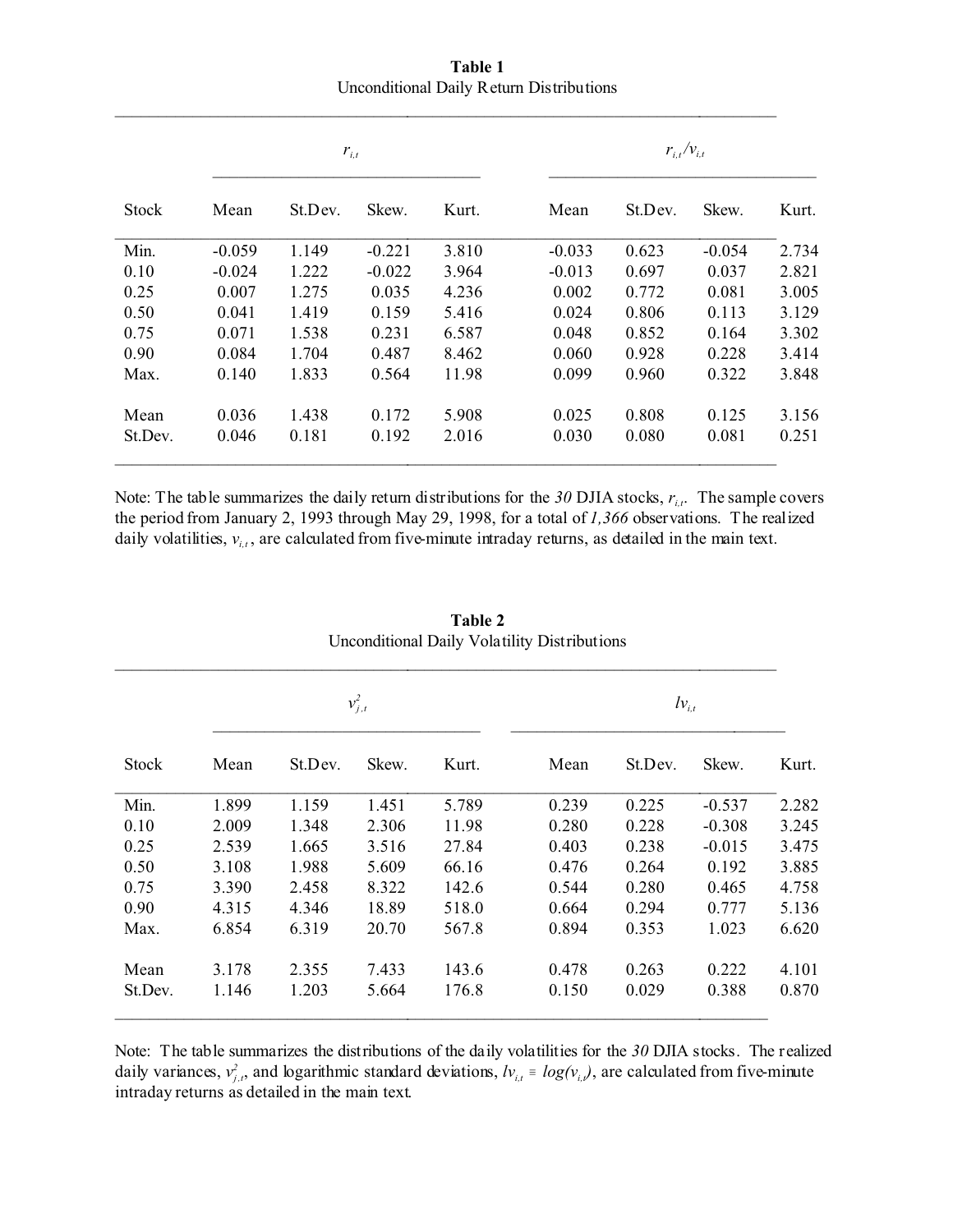| Table 3                                                      |
|--------------------------------------------------------------|
| Unconditional Daily Covariance and Correlation Distributions |

 $\_$  ,  $\_$  ,  $\_$  ,  $\_$  ,  $\_$  ,  $\_$  ,  $\_$  ,  $\_$  ,  $\_$  ,  $\_$  ,  $\_$  ,  $\_$  ,  $\_$  ,  $\_$  ,  $\_$  ,  $\_$  ,  $\_$  ,  $\_$  ,  $\_$  ,  $\_$  ,  $\_$  ,  $\_$  ,  $\_$  ,  $\_$  ,  $\_$  ,  $\_$  ,  $\_$  ,  $\_$  ,  $\_$  ,  $\_$  ,  $\_$  ,  $\_$  ,  $\_$  ,  $\_$  ,  $\_$  ,  $\_$  ,  $\_$  ,

|              |       | $Cov_{i,j,t}$ |          |       | $Corr_{i,j,t}$ |         |       |       |
|--------------|-------|---------------|----------|-------|----------------|---------|-------|-------|
| <b>Stock</b> | Mean  | St.Dev.       | Skew.    | Kurt. | Mean           | St.Dev. | Skew. | Kurt. |
| Min.         | 0.217 | 0.362         | $-4.714$ | 8.411 | 0.062          | 0.128   | 0.008 | 2.552 |
| 0.10         | 0.284 | 0.508         | 2.843    | 22.49 | 0.085          | 0.138   | 0.123 | 2.832 |
| 0.25         | 0.318 | 0.580         | 3.738    | 33.97 | 0.098          | 0.142   | 0.180 | 2.939 |
| 0.50         | 0.372 | 0.695         | 5.223    | 61.86 | 0.117          | 0.149   | 0.253 | 3.044 |
| 0.75         | 0.426 | 0.819         | 7.704    | 120.6 | 0.136          | 0.157   | 0.312 | 3.177 |
| 0.90         | 0.492 | 0.968         | 12.21    | 258.3 | 0.159          | 0.167   | 0.381 | 3.321 |
| Max.         | 0.697 | 1.899         | 24.91    | 773.4 | 0.221          | 0.196   | 0.568 | 3.668 |
| Mean         | 0.379 | 0.727         | 6.462    | 108.1 | 0.120          | 0.151   | 0.251 | 3.068 |
| St.Dev.      | 0.081 | 0.206         | 4.195    | 125.4 | 0.029          | 0.012   | 0.099 | 0.199 |

Note: The table summarizes the distributions of the  $435$  ( $=30.29/2$ ) unique realized covariances and correlations for the *30* DJIA stocks. The realized daily covariances and correlations are calculated from five-minute intraday returns, as detailed in the main text.

|              |          | $lv_{i,t}$ |                  |         | $Corr_{i,j,t}$ |            |           |         |
|--------------|----------|------------|------------------|---------|----------------|------------|-----------|---------|
| <b>Stock</b> | $Q_{22}$ | <b>ADF</b> | $d_{\emph{GPH}}$ | $d_{S}$ | $Q_{22}$       | <b>ADF</b> | $d_{GPH}$ | $d_{S}$ |
| Min.         | 982      | $-4.850$   | 0.263            | 0.286   | 155            | $-5.351$   | 0.117     | 0.177   |
| 0.10         | 2080     | -4.466     | 0.284            | 0.334   | 395            | $-4.566$   | 0.278     | 0.240   |
| 0.25         | 2966     | $-3.918$   | 0.317            | 0.359   | 660            | $-4.065$   | 0.326     | 0.271   |
| 0.50         | 4715     | $-3.327$   | 0.349            | 0.386   | 1169           | $-3.542$   | 0.380     | 0.308   |
| 0.75         | 6075     | $-2.992$   | 0.392            | 0.400   | 2167           | $-2.983$   | 0.439     | 0.347   |
| 0.90         | 6921     | $-2.676$   | 0.409            | 0.412   | 3431           | $-2.571$   | 0.486     | 0.376   |
| Max.         | 14254    | $-2.178$   | 0.416            | 0.463   | 7209           | $-1.917$   | 0.600     | 0.422   |
| Mean         | 4729     | $-3.450$   | 0.350            | 0.377   | 1267           | $-3.548$   | 0.381     | 0.308   |
| St.Dev.      | 2556     | 0.665      | 0.046            | 0.038   | 1267           | 0.746      | 0.081     | 0.051   |

# **Table 4** Dynamic Volatility Dependence

Note: The table summarizes the time series dependence in the 30 realized logarithmic standard deviations and *435* realized correlations for the DJIA stocks. The table reports the Ljung-Box portmanteau test for up to *22*nd order autocorrelation, *Q22*, the Augmented Dickey-Fuller test for a unit root involving *22* augmentation lags, *ADF*, the Geweke-Porter-Hudak estimate for the degree of fractional integration,  $d_{GPH}$ , and the estimate for the degree of fractional integration based on the scaling-law,  $d_s$ .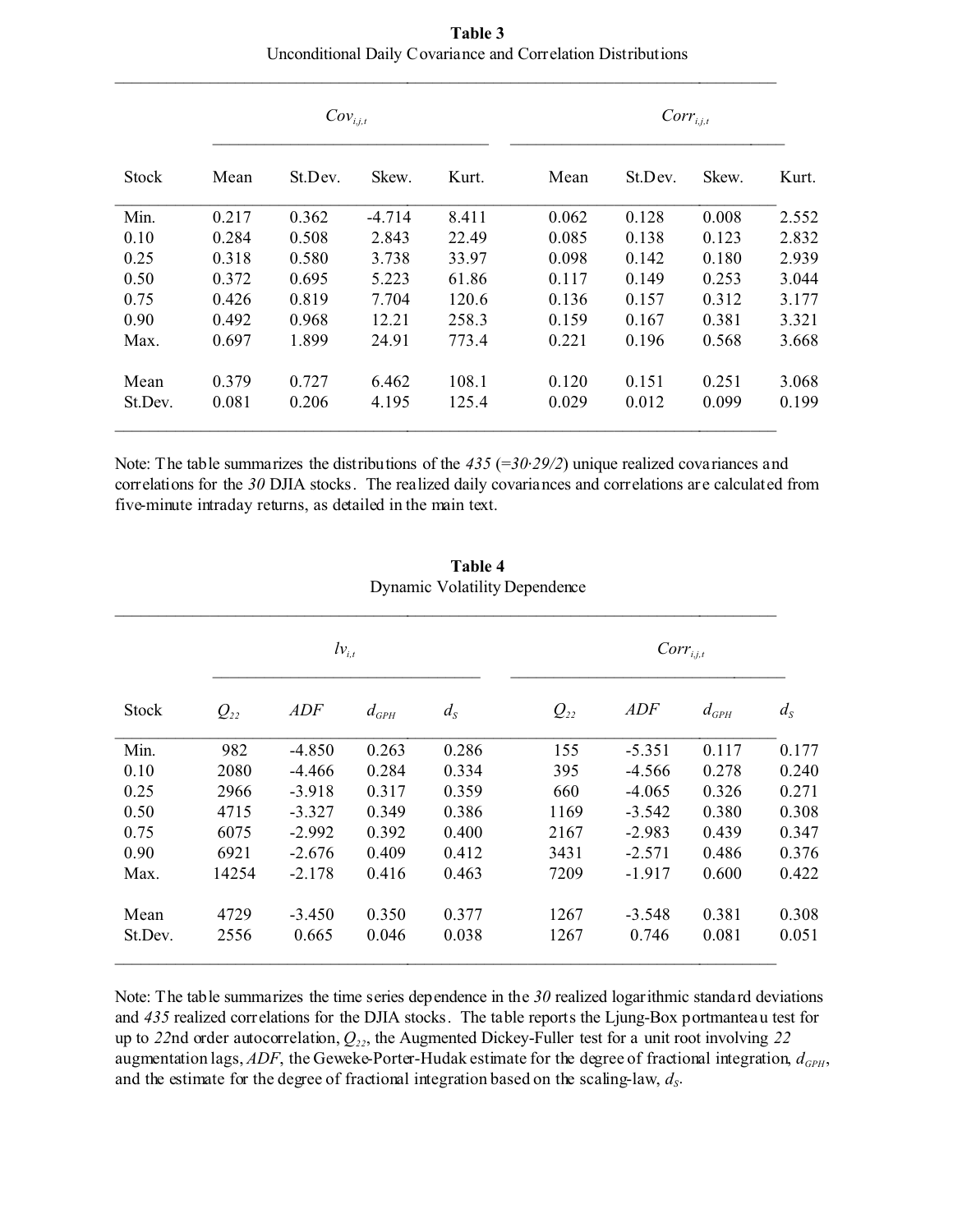|              |          | $lv_{i,t}$   |        |            | $Corr_{i,j,t}$ |              |            |
|--------------|----------|--------------|--------|------------|----------------|--------------|------------|
| <b>Stock</b> | γ        | $t_{\gamma}$ | $\phi$ | $t_{\phi}$ | $t_{\gamma}$   | $t_{\theta}$ | $t_{\phi}$ |
| Min.         | $-0.092$ | $-4.098$     | 0.007  | 0.236      | $-5.198$       | $-2.060$     | $-1.299$   |
| 0.10         | $-0.067$ | $-2.930$     | 0.022  | 0.908      | $-3.015$       | $-0.911$     | 0.162      |
| 0.25         | $-0.049$ | $-1.737$     | 0.028  | 1.224      | $-2.451$       | $-0.288$     | 0.840      |
| 0.50         | $-0.023$ | $-0.754$     | 0.053  | 2.277      | $-1.660$       | 0.333        | 1.406      |
| 0.75         | 0.000    | 0.008        | 0.067  | 2.874      | $-0.929$       | 1.051        | 2.061      |
| 0.90         | 0.026    | 1.039        | 0.081  | 3.753      | $-0.118$       | 1.646        | 2.815      |
| Max.         | 0.051    | 1.833        | 0.130  | 4.314      | 2.444          | 3.727        | 4.395      |
| Mean         | $-0.021$ | $-0.825$     | 0.051  | 2.246      | $-1.636$       | 0.387        | 1.450      |
| St.Dev.      | 0.035    | 1.455        | 0.027  | 1.067      | 1.180          | 0.988        | 1.026      |

**Table 5** News Impact Functions

Note: The table reports the OLS regression estimates for the news impact functions for the fractionally differenced logarithmic standard deviations,  $(I-L)^{di}V_{i,t} = \omega_i + \gamma_i l V_{i,t-1} + \phi_i l V_{i,t-1} l(r_{i,t-1} < 0) + u_{i,t}$ , and correlations,  $(1-L)^{di_j}Corr_{i,j,t} = \omega_{i,j} + \gamma_{i,j'}(lv_{i,t-1} + lv_{j,t-1}) + \theta_{i,j'}(lv_{i,t-1} +lv_{j,t-1}) \cdot I(r_{i,t-1} + r_{i,t-1} > 0) + \phi_{i,j'}(lv_{i,t-1} +lv_{i,t-1})$  $_1$ )  $I(r_{i,t-1} < 0, r_{i,t-1} < 0)$ } +  $u_{i,j,t}$ , where the values for  $d_i$  and  $d_{i,j}$  are fixed at the  $d_{GPH}$  estimates reported in Table 4. The t-statistics are based on a Newey-West HAC covariance matrix estimator with *22* lags.

| <b>Stock</b> | $Corr(lv_{i,t},lv_{i,t})$ | $Corr(Corr_{i,i,t},lv_{i,t})$ | $Corr(Corr_{i.i.t.}Corr_{h.k.t})$ |
|--------------|---------------------------|-------------------------------|-----------------------------------|
| Min          | $-0.327$                  | $-0.209$                      | 0.093                             |
| 0.10         | $-0.016$                  | $-0.086$                      | 0.230                             |
| 0.25         | 0.081                     | 0.032                         | 0.265                             |
| 0.50         | 0.205                     | 0.150                         | 0.308                             |
| 0.75         | 0.321                     | 0.236                         | 0.358                             |
| 0.90         | 0.439                     | 0.296                         | 0.407                             |
| Max.         | 0.641                     | 0.536                         | 0.601                             |
| Mean         | 0.206                     | 0.130                         | 0.314                             |
| St.Dev.      | 0.172                     | 0.148                         | 0.069                             |

**Table 6** Multivariate Unconditional Volatility Distributions

Note: The column labeled  $Corr(lv_{i,t},lv_{i,t})$  gives the distribution of the 435 (=30·29/2) unique correlations between the *30* daily realized logarithmic volatilities for the DJIA stocks. The second column, *Corr( Corr*<sub>iii</sub>,  $lv_i$ , refers to the distribution of the 870 (=30.29) unique correlations between the daily realized correlations and the corresponding logarithmic standard deviations. The last column denoted *Corr(Corr<sub>i,j</sub>*, *, Cor*<sub>h,kt</sub> gives the distribution of the 82,215 (=30·29·28·27/8) unique correlations between the realized daily correlations.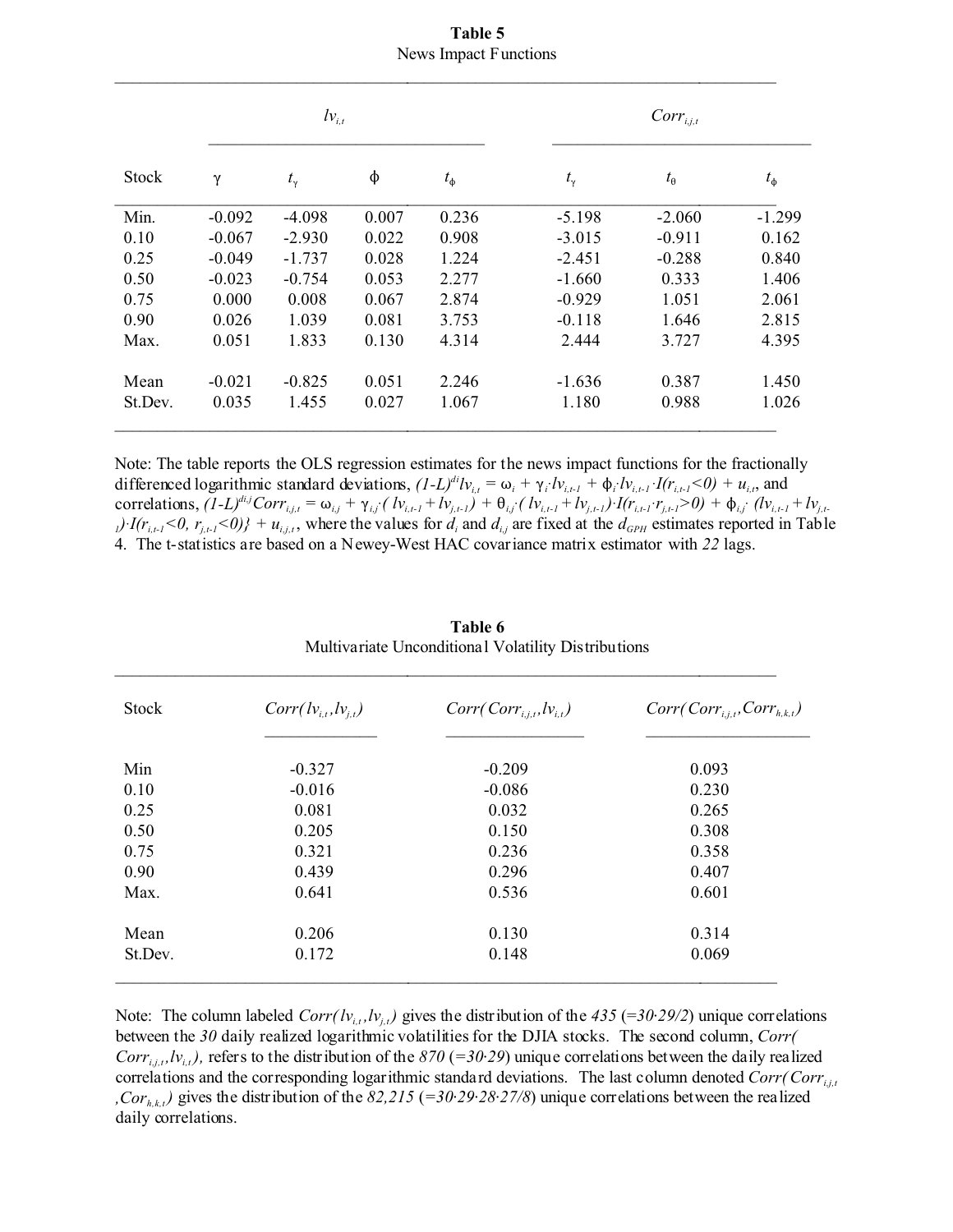## **Figure Titles and Notes**

## **Figure 1**

Unconditional Distribution of Daily Standardized Returns

The figure shows the unconditional distributions of the standardized daily returns on AA,  $r_{AA,t}/v_{AA,t}$ . The sample period extends from January 2, 1993 through May 29, 1998, for a total of 1,366 daily observations. The realized volatilities are calculated from five-minute intraday returns. The dotted line refers to the standard normal density.

## **Figure 2**

Unconditional Distribution of Standardized Daily Logarithmic Standard Deviations

The figure shows the unconditional distribution of the standardized daily realized logarithmic standard deviations for AA,  $lv_{A A,t} = log(v_{A A,t})$ . The realized volatilities are calculated from five-minute intraday returns. The dotted line refers to the standard normal density.

## **Figure 3**

Unconditional Distribution of Standardized Daily Correlations

The figure shows the unconditional distribution of the standardized daily realized correlations between AA and XON, *Corr<sub>AA,XON,,t*</sub>. The realized correlations are calculated from five-minute intraday returns. The dotted line refers to the standard normal density.

# **Figure 4**

Time Series of Daily Logarithmic Standard Deviations

The figure shows the time series of the daily realized logarithmic standard deviations for AA,  $lv_{A\mu}$  =  $log(v_{\text{A4},t})$ . The realized volatilities are calculated from five-minute intraday returns.

## **Figure 5**

Sample Autocorrelations for Daily Logarithmic Standard Deviations

The figure shows the sample autocorrelations for the daily realized logarithmic standard deviations for AA, *, out to a displacement of 100 days. The realized volatilities are calculated from five*minute intraday returns. The dotted line gives the minimum-distance estimates of the hyperbolic decay rate,  $c \cdot h^{2d-1}$ . The dashed line give the upper range of the conventional Bartlett ninety-five percent confidence band.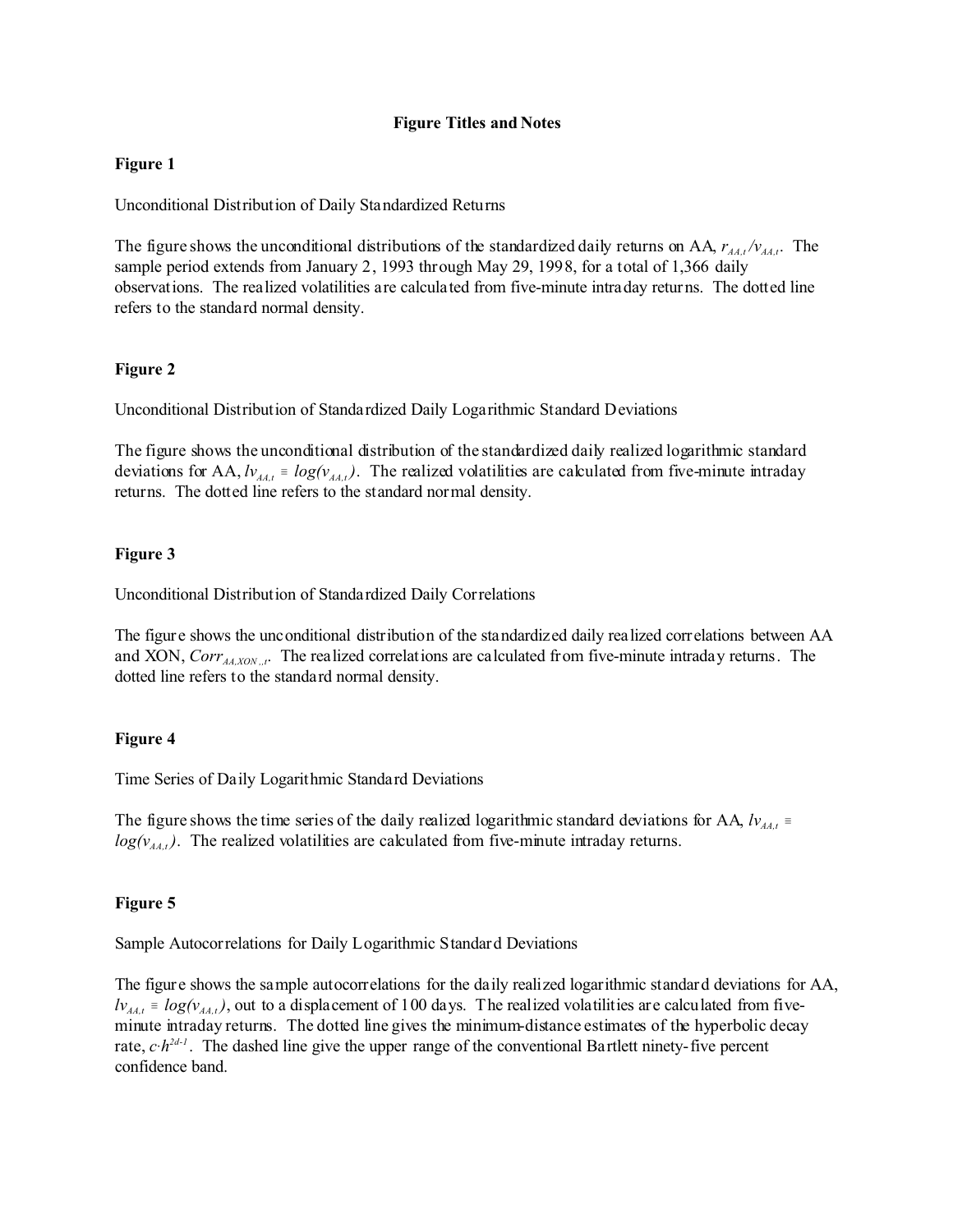# **Figure 6**

Volatility Scaling Plots for Daily Logarithmic Standard Deviations

The figure shows the logarithm of the variance of the partial sum of the daily realized logarithmic standard deviations fro AA,  $log(Var[1v_{A4,t}]_h)$ , plotted against the logarithm of the aggregation level,  $log(h)$ , for  $h=$ *1, 2,..., 30*. The sample period extends from January 2, 1993 through May 29, 1998, for a total of 1,366 observations at the daily level. The daily realized volatilities are calculated from five-minute intraday returns. The dotted line refers to the least-squares estimates of the regression line  $c + (2d+1) \cdot log(h)$ .

# **Figure 7**

Time Series of Daily Correlations

The figure shows the time series of daily realized correlations between AA and XON, *CorrAA,XON ,,t*. The sample period extends from January 2, 1993 through May 29, 1998, for a total of 1,366 daily observations. The realized correlations are calculated from five-minute intraday returns.

# **Figure 8**

Sample Autocorrelations of Daily Correlations

The figure shows the sample autocorrelations for the daily realized correlations between AA and XON, *CorrAA,xON ,t*. The realized correlations are calculated from five-minute intraday returns. The dotted line gives the minimum-distance estimates of the hyperbolic decay rate,  $c \cdot h^{2d-1}$ . The dashed line give the upper range of the conventional Bartlett ninety-five percent confidence band.

# **Figure 9**

Volatility Scaling Plots for Daily Correlations

The figure shows the logarithm of the variance of the partial sum of the daily realized correlations between AA and XON, i.e.,  $log(Var[Corr_{AA,XON,t}]_h)$ , plotted against the logarithm of the aggregation level,  $log(h)$ , for  $h = 1, 2, \ldots, 30$ . The sample period extends from January 2, 1993 through May 29, 1998, for a total of 1,366 observations at the daily level. The daily realized correlations are calculated from five-minute intraday returns. The dotted line refers to the least-squares estimates of the regression line *c +*  $(2d+1)\cdot log(h)$ .

# **Figure 10**

News Impact Functions for Daily Logarithmic Standard Deviations

The figure shows the scatterplot of the daily realized logarithmic volatilities for AA,  $lv_{AA}$ , against the lagged standardized returns,  $r_{AA,t-1}$  */lv<sub>AA,t-1</sub>*. The solid lines refer to the estimated regression lines for the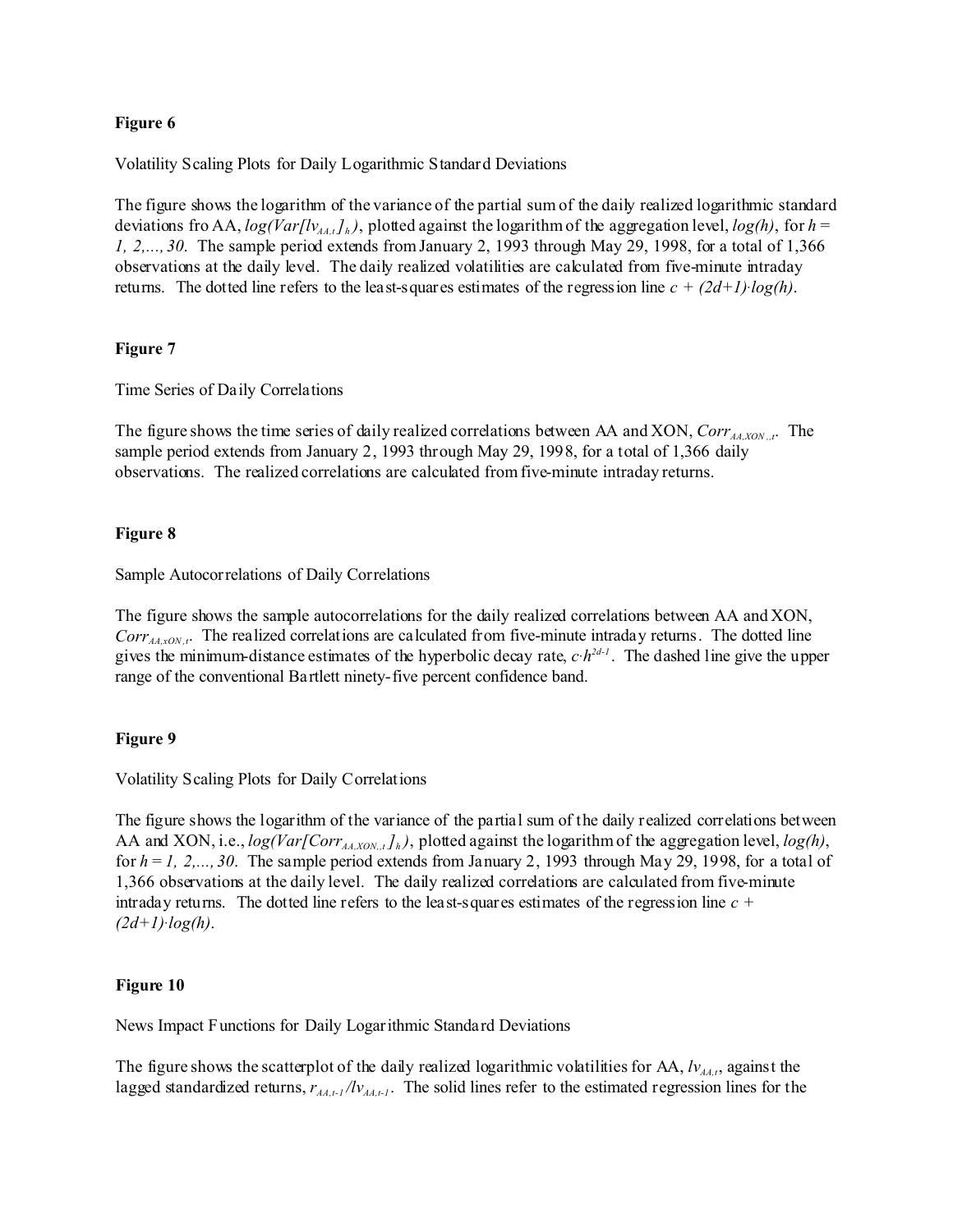lagged returns being negative or positive. The realized volatilities are calculated from five-minute intraday returns.

# **Figure 11**

News Impact Functions for Daily Correlations

The figure shows the scatterplots for the daily realized correlations between AA and XON, *Corr<sub>AA,XON</sub>*, against the average lagged standardized returns,  $\frac{1}{2}$ *(r<sub>XON,t-1</sub>/v<sub>XON,t-1</sub> + r<sub>j,t-1</sub>/v<sub>j,t-1</sub>)*. The solid lines refer to the estimated regression lines for the sum of the lagged returns being negative or positive. The realized correlations are calculated from five-minute intraday returns.

# **Figure 12**

Scatterplot of Daily Realized Logarithmic Standard Deviations

The figure shows the scatterplot of realized daily logarithmic standard deviations for AA,  $l_{\text{V}_{\text{A}}l}$ , against the logarithmic standard deviations for XON,  $lv_{XON,t}$ . The realized volatilities are calculated from five-minute intraday returns.

# **Figure 13**

Scatterplot of Average Daily Realized Correlations versus Logarithmic Standard Deviations

The figure shows the scatterplot of the average realized daily correlations for AA,  $(1/29)$ <sup>*N*</sup><sub>*E*</sub>*Corr*<sub>*AAi,i*</sub> and  $i \neq AA$ , against the logarithmic standard deviations for AA,  $lv_{AA,t}$ . The realized volatilities and correlations are calculated from five-minute intraday returns.

# **Figure 14**

Scatterplot of Average Daily Realized Correlations

The figure shows the scatterplot of the average realized daily correlations for AA against the average realized correlations for XON; i.e.,  $(1/28)$ <sup>*·*</sup>  $\Sigma_i$  *Corr*<sub>*AA,i,t*</sub> against  $(1/28)$ *·*  $\Sigma_i$  *Corr*<sub>*XON,i,t*</sub> for  $i \neq AA$  and  $i \neq$ *XON*. The realized correlations are calculated from five-minute intraday returns.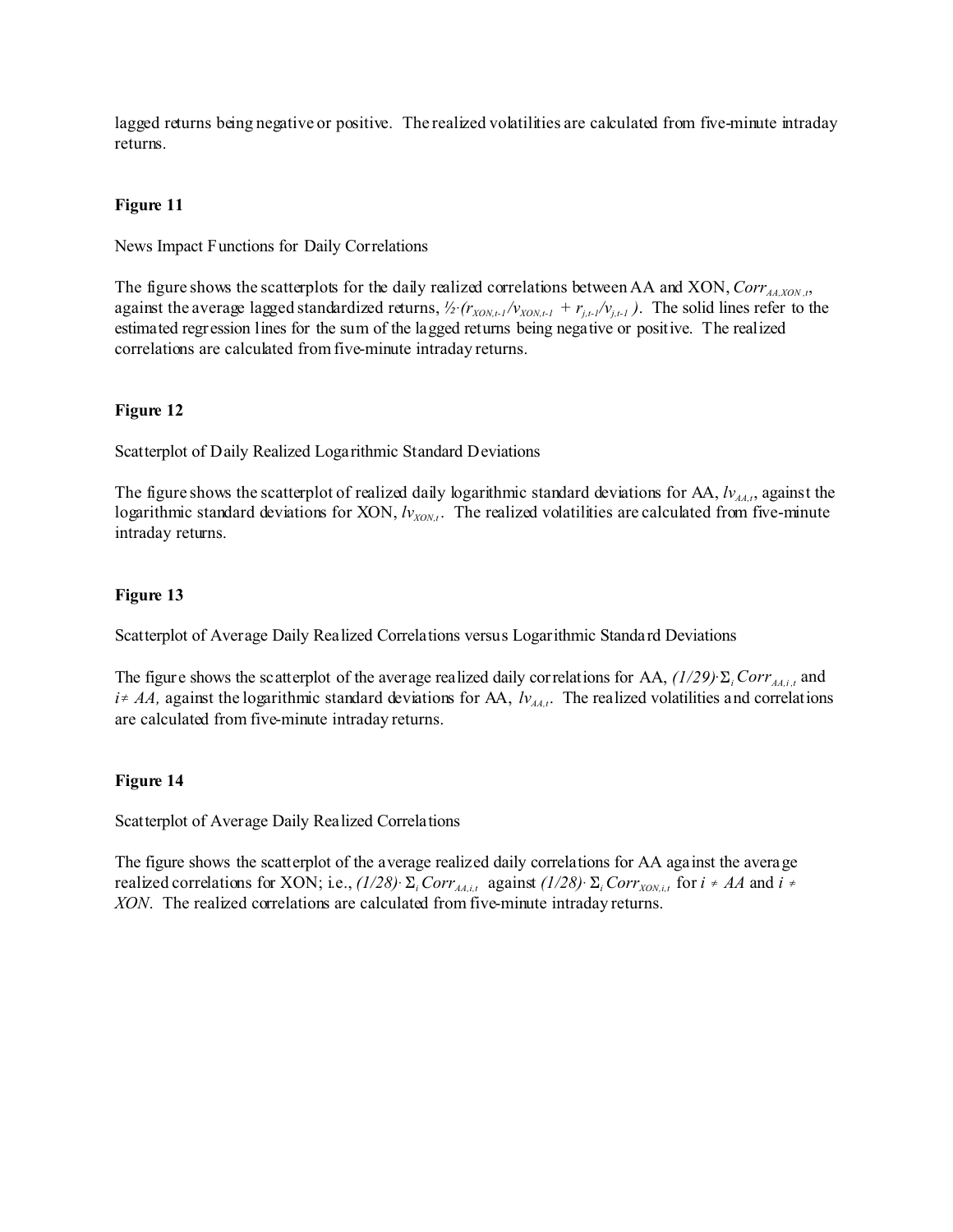





Figure 3

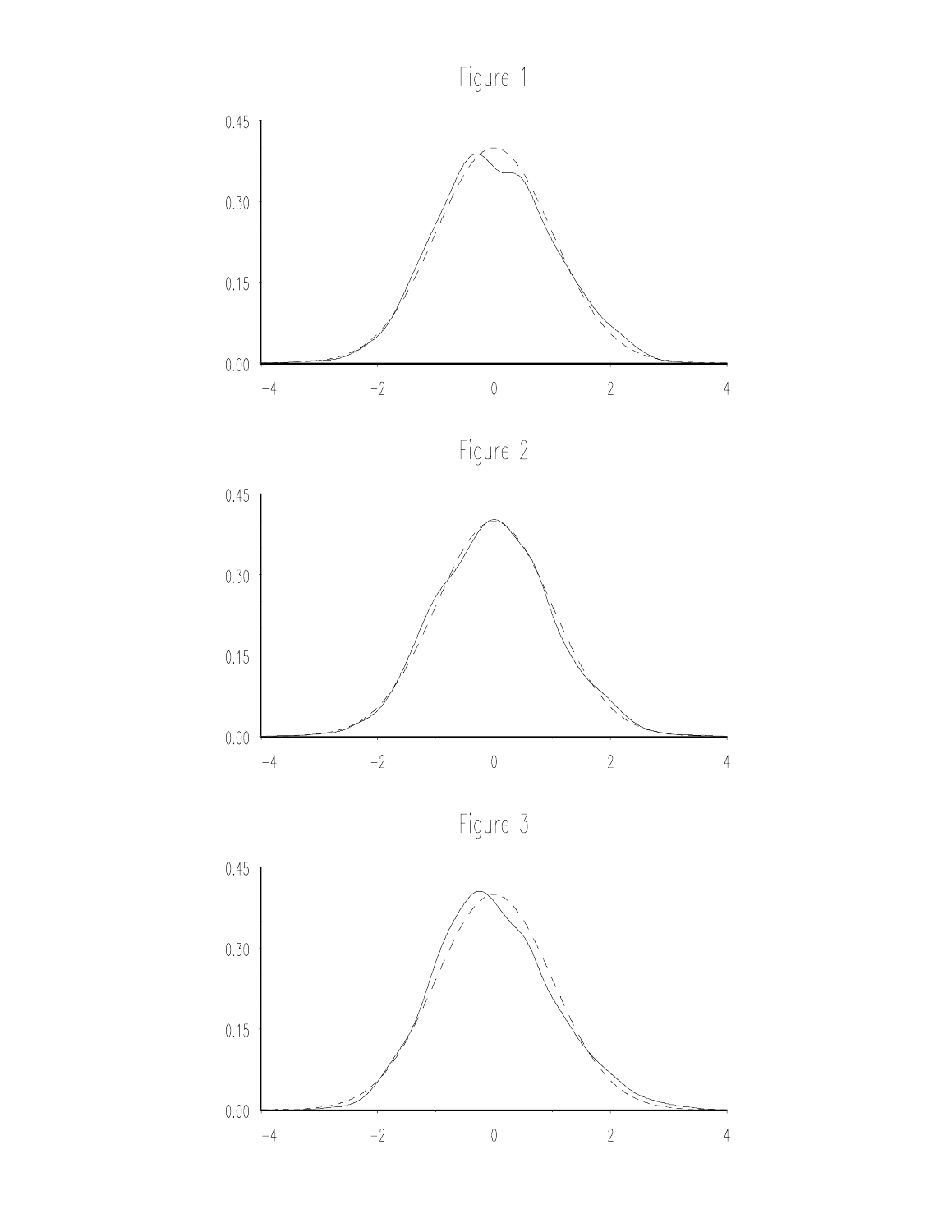

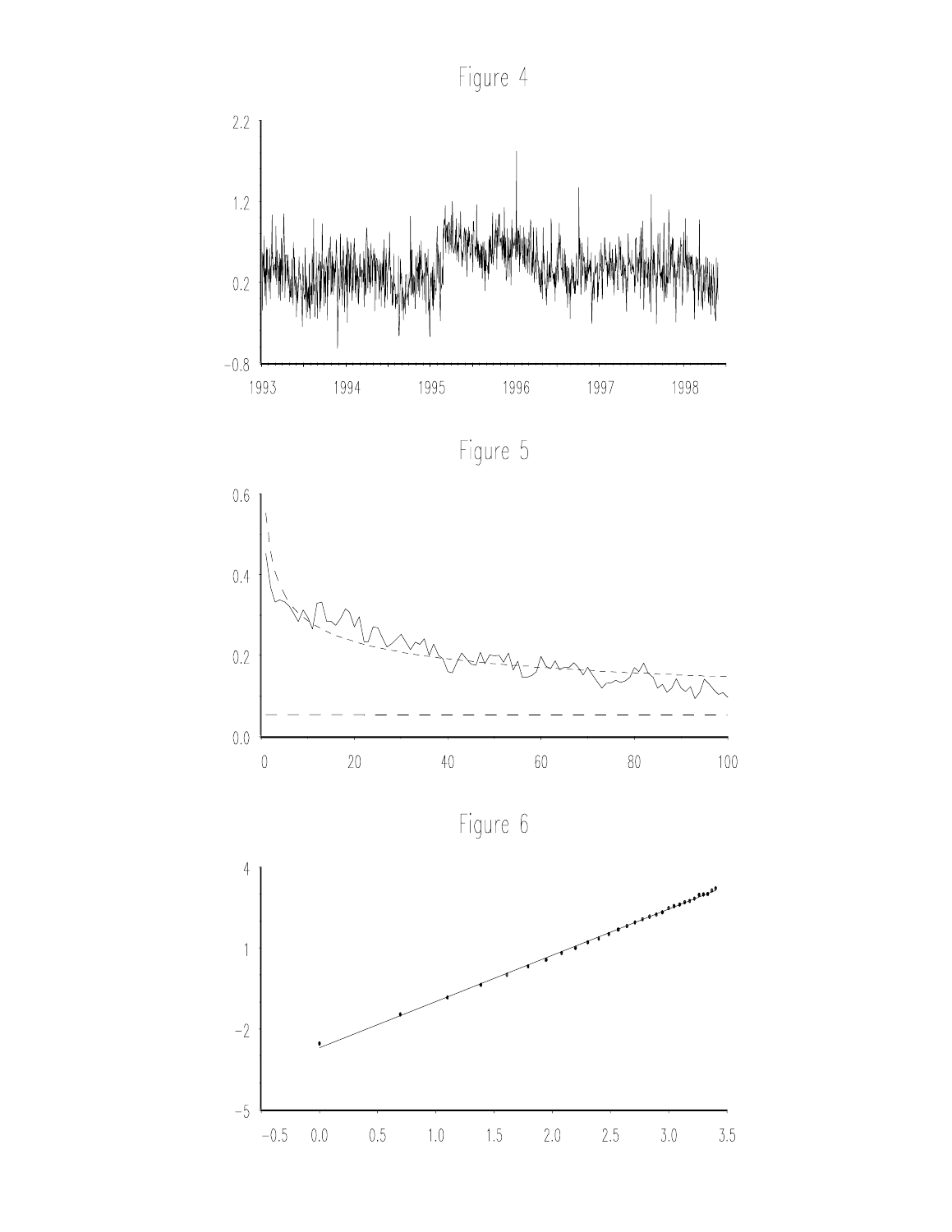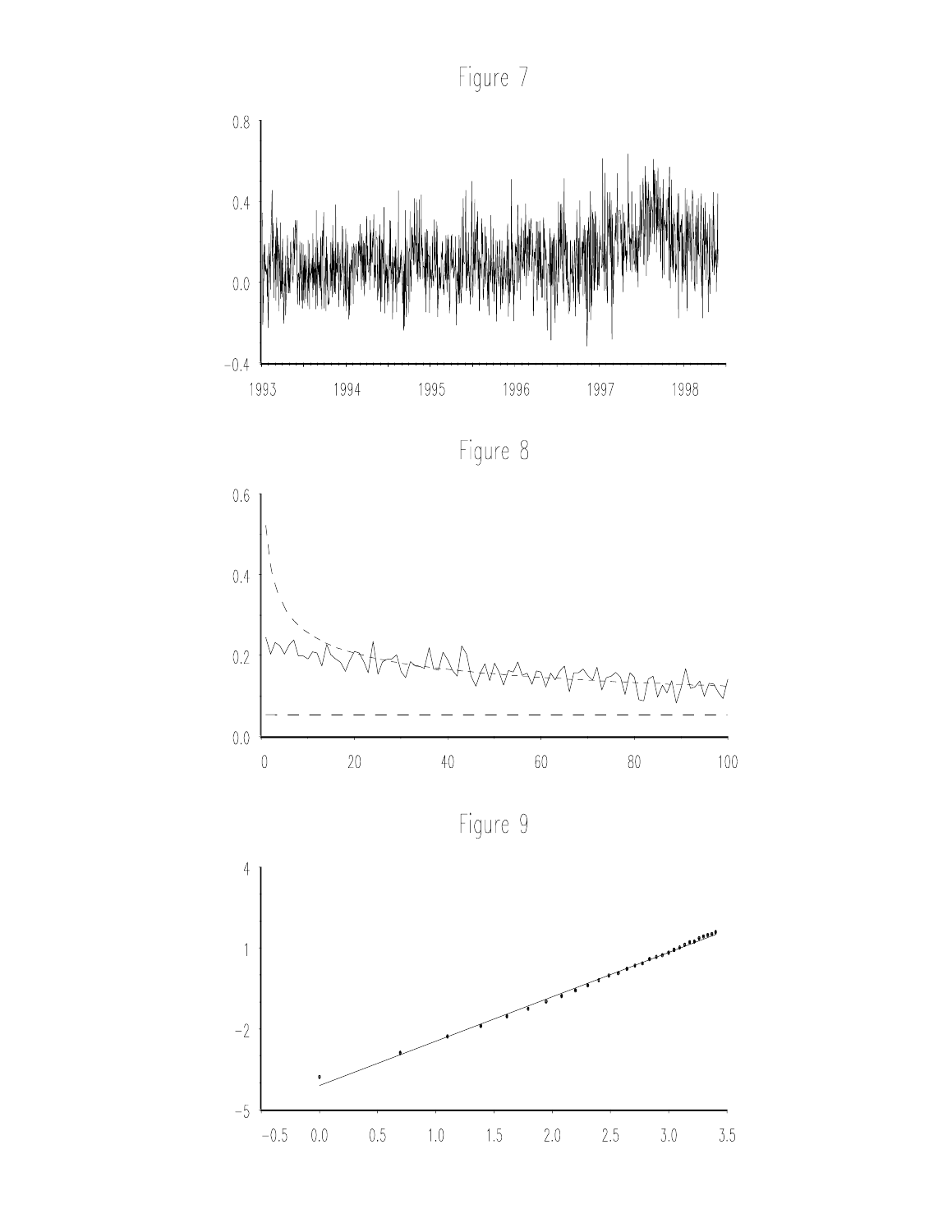

Figure 11